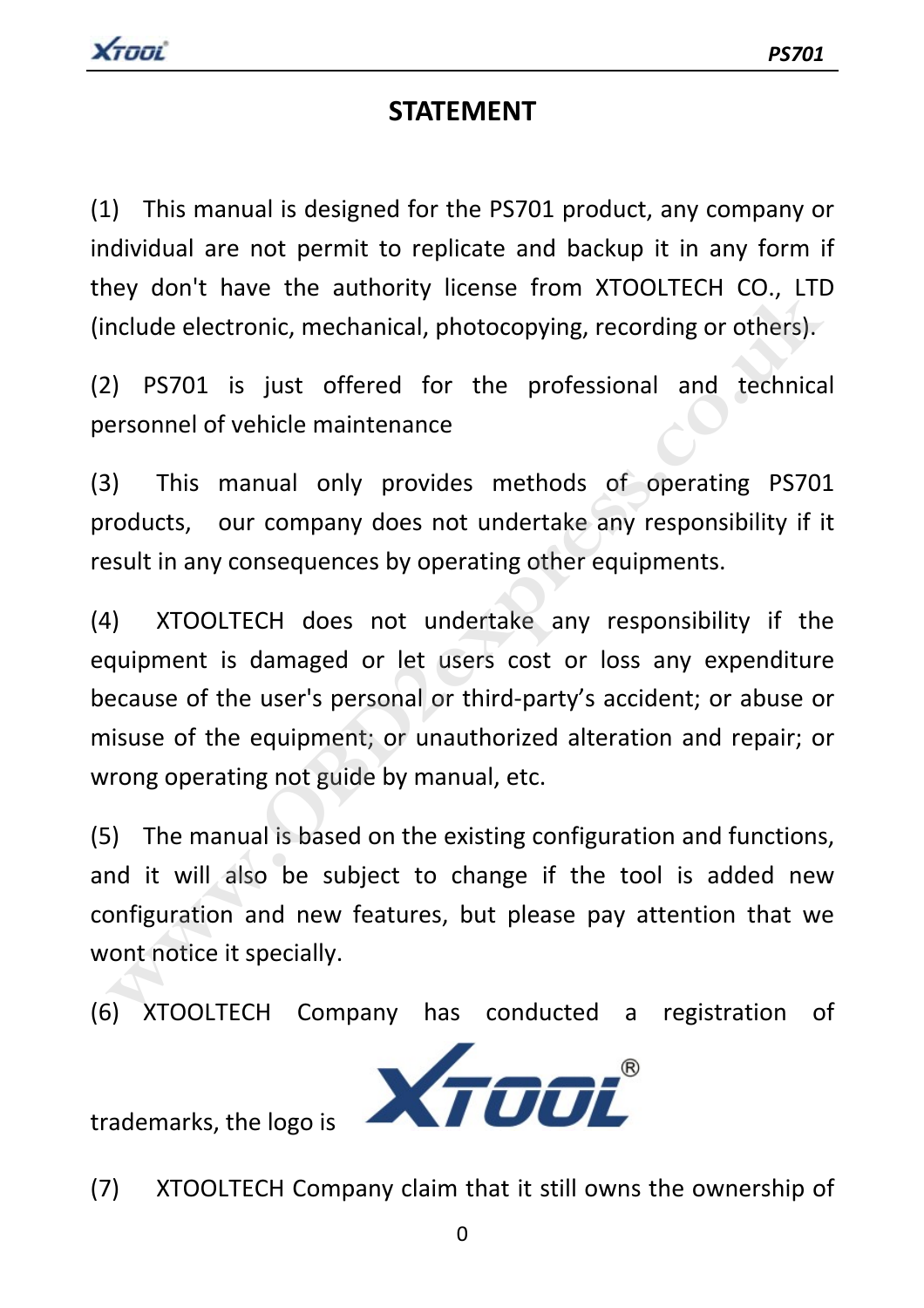

trademarks, service marks, domain names, logos and company names among the nationals where those have not yet be registered . The other products and other company names mentioned by the manual still belong to the original registered companies. nobody can use the name of XTOOLTECH or the trademarks, service marks, domain names, logos and company names if without the formal agreement written by the consent of the XTOOLTECH owner,

(8) You can access the web site: http://www.xtooltech.net to learn more about the related information of PS701 equipment.

(9) XTOOLTECH company owns the final interpretation of the manual contents.

**WAPER**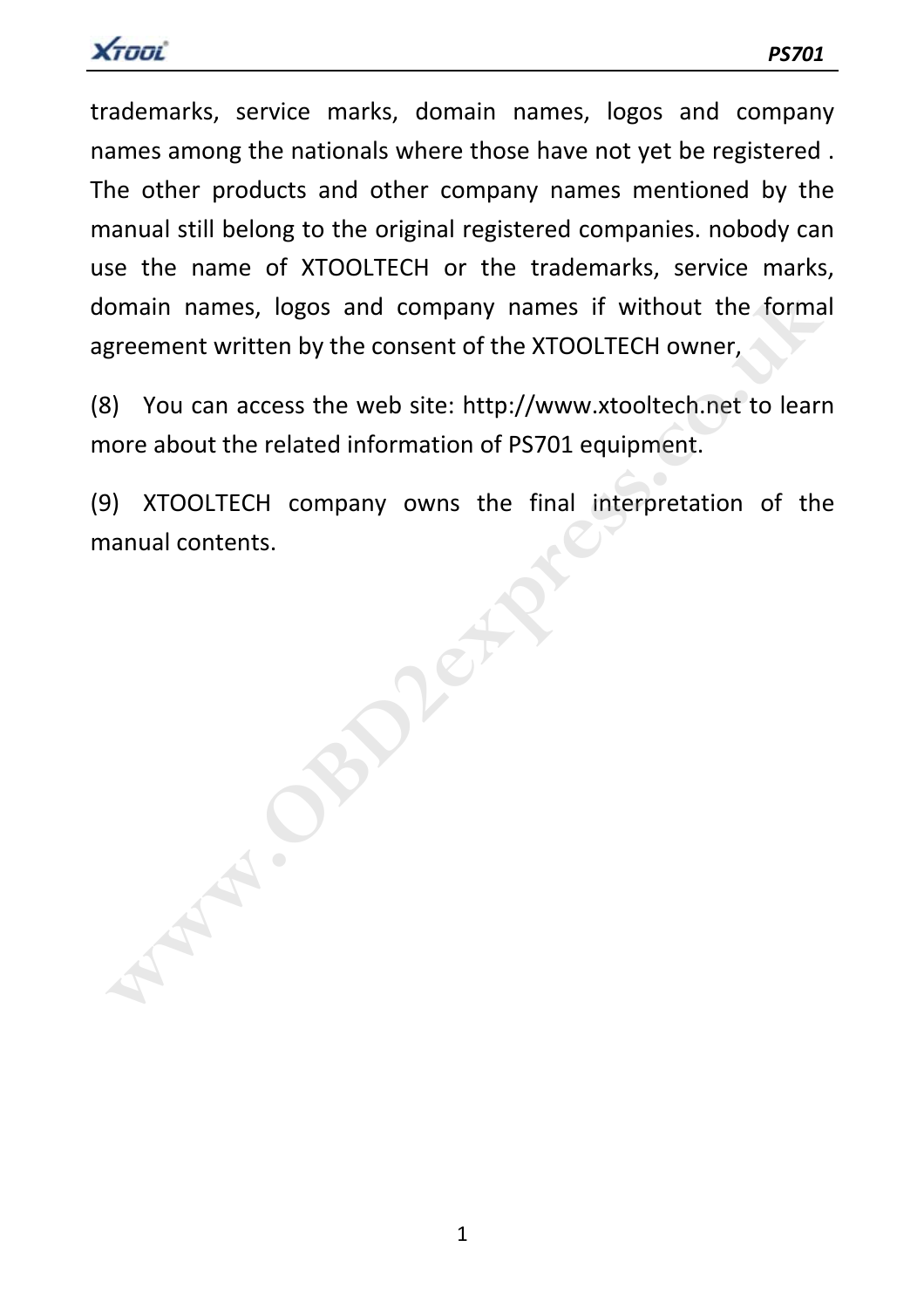

# **Notes**

- (1) Vehicle power supply must meet the normal operating voltage, such as the 10V‐12V.
- $(2)$  Holding the bulk of the wire to plug in and out when doing the plug in and out test, it's not allowed to hold from the middle of the wire to plug in and out. Checking the interface before connect, plug in the wire into the interface in parallel but not sideling. the plug in and out test, it's not allowed to hold from the<br>middle of the wire to plug in and out. Checking the interface<br>before connect, plug in the wire into the interface in parallel<br>but not sideling.<br>(3) If the tested
- (3) If the tested car model or systems could not be found in the testing menu of PS701, it's probably out of the software is not updated or customers can consult the technical service department.
- (4) Non XTOOL wire is not allowed to do the connection test in order to avoid unnecessary damages.
- $(5)$  TF card could not be taken out when testing the car in case that the data will lose.
- (6) It 's not allowed to power off the machine when PS701 is communicating with the car. It's necessary to cancel the ongoing application then go back to the main menu to power off.
- $(7)$  Handle with care when using PS701 in order to avoid hit.
- $(8)$  When long time no use PS701, the power must be cut down and machine should be powered off.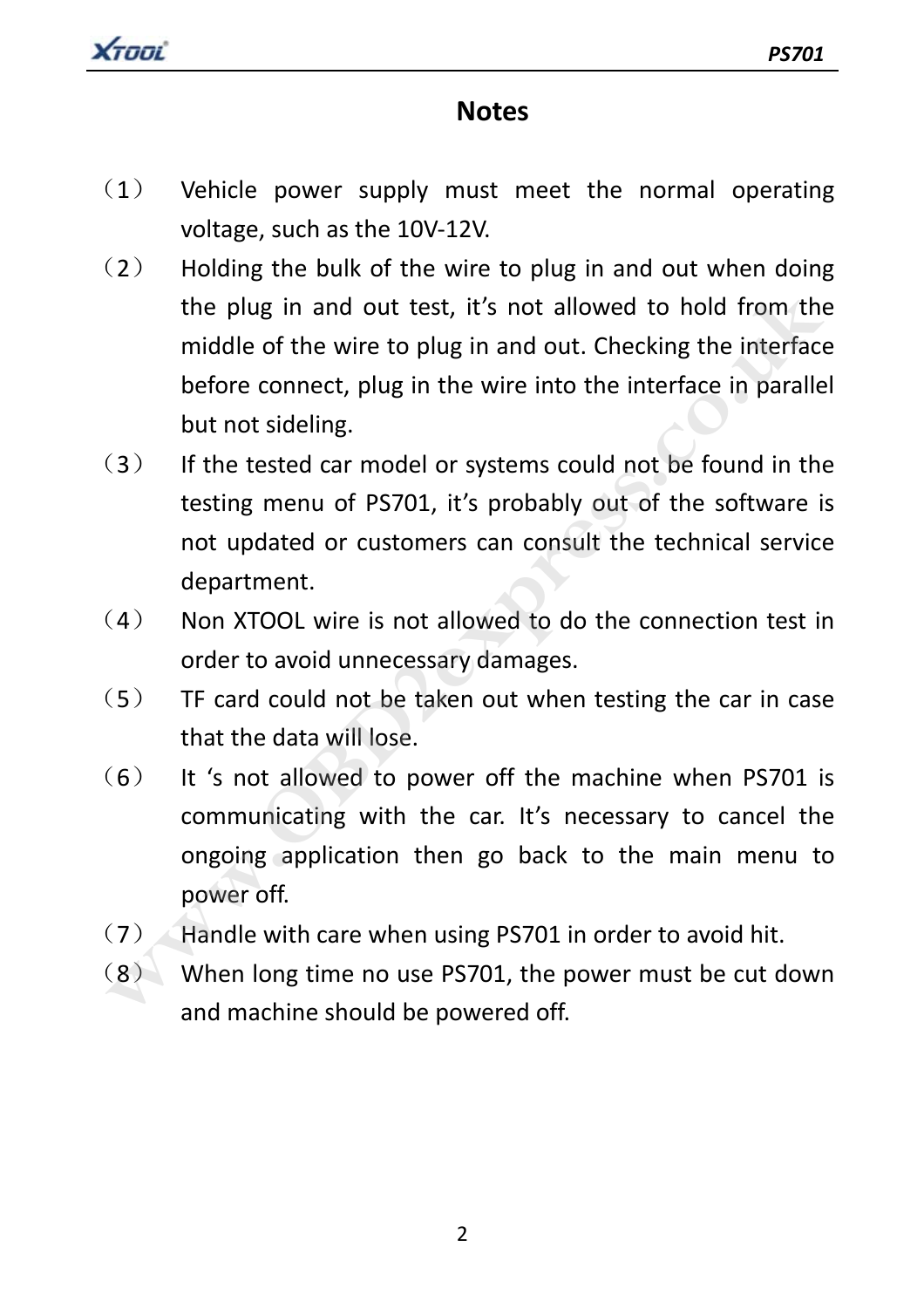

# Content

|                                                         | . 7 |
|---------------------------------------------------------|-----|
|                                                         |     |
|                                                         |     |
|                                                         |     |
|                                                         |     |
|                                                         |     |
|                                                         |     |
| 1、Car diagnostic interface and location description  12 |     |
|                                                         |     |
|                                                         |     |
|                                                         |     |
|                                                         |     |
|                                                         |     |
| Α. ΤΟΥΟΤΑ                                               |     |
|                                                         |     |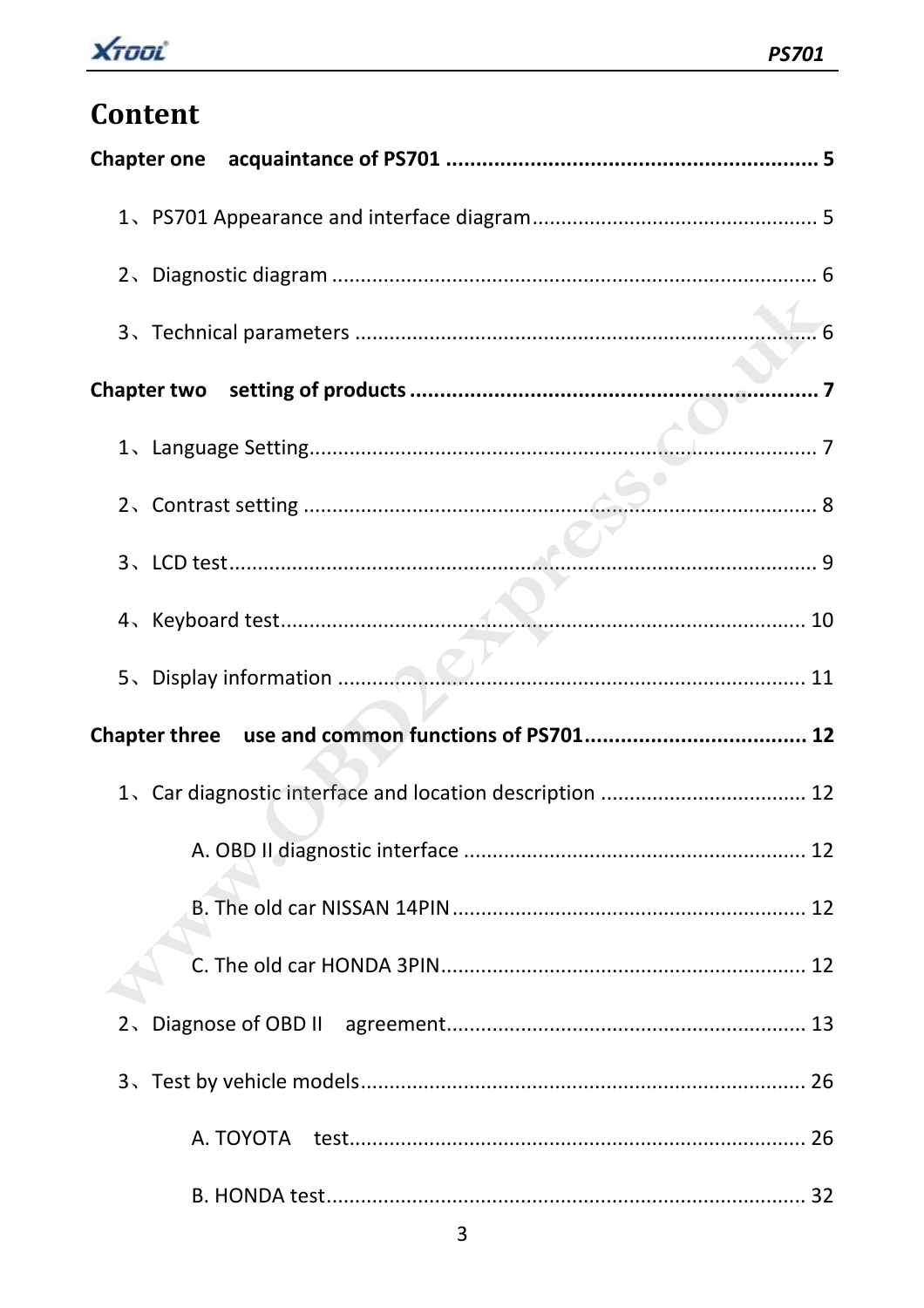|           | 51 |
|-----------|----|
| $\bullet$ |    |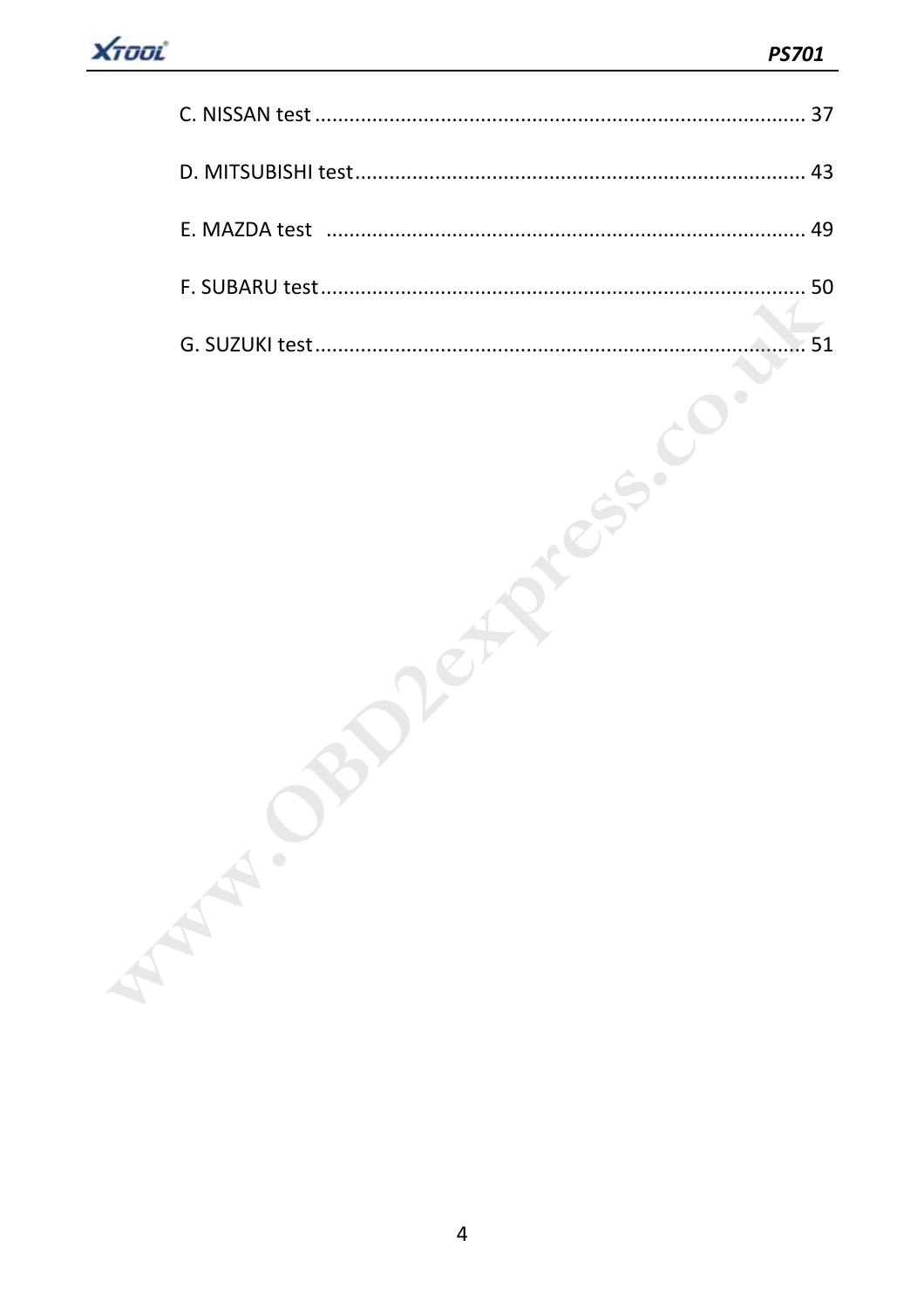# **Chapter one acquaintance of product 1. PS701 Appearance and interface diagram**

The product outer appearance must take the real object as a standard.



PS701 The interface at the top:

# PS701 The interface at the below:



## **PS701 Interface Description**:

- $\Omega$  : Main test line interface
- ② :USB interface
- ③ :TF card slot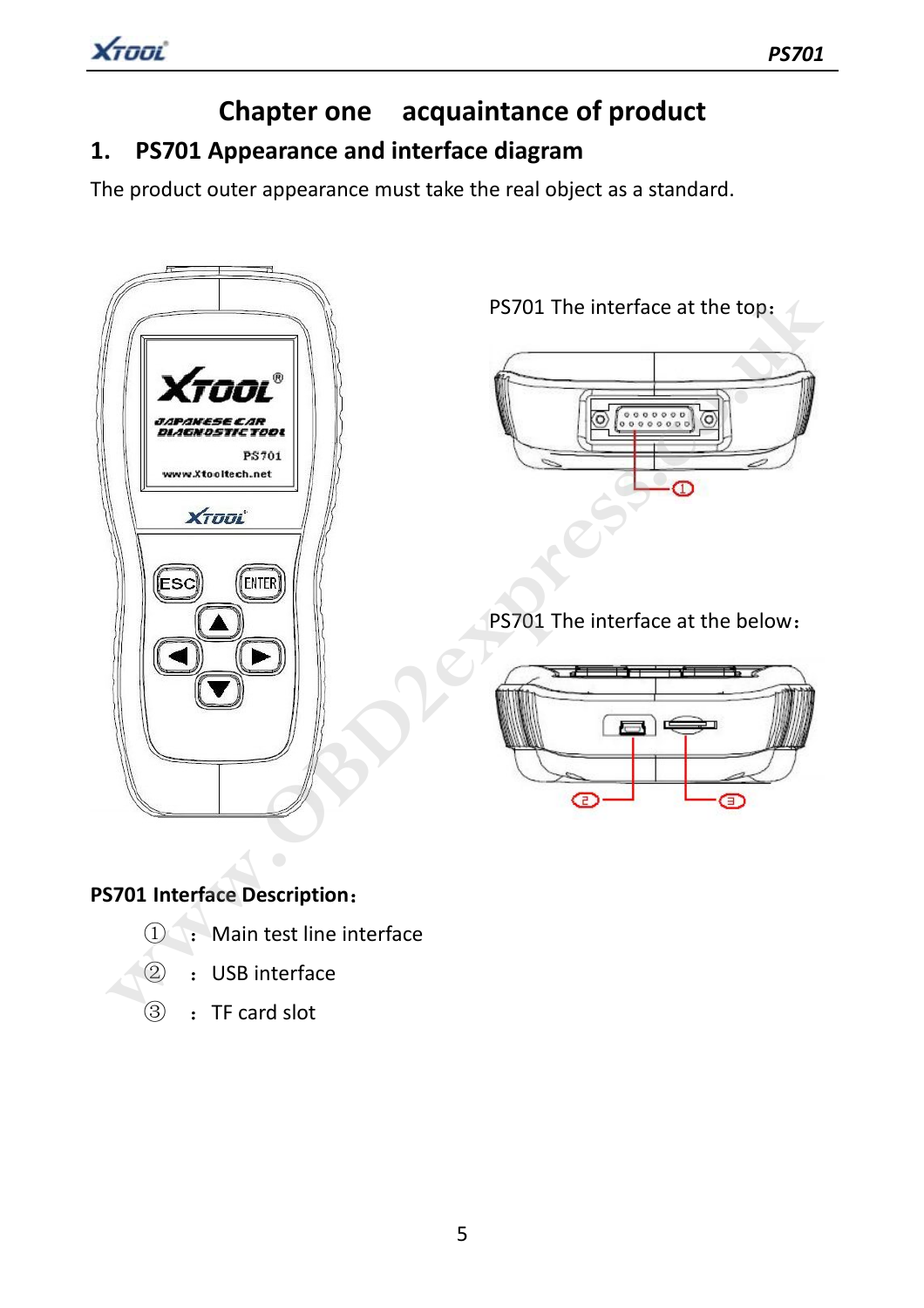

# **2. Diagnostic diagram**



| 3. Technical parameters      |                                              |
|------------------------------|----------------------------------------------|
| CPU:                         | ARM 32 CPU<br>72MHz                          |
| RAM:                         | 64K Ram                                      |
| Program Memory:              | 512K Flash                                   |
| External memory:             | TF card                                      |
| Mainframe power supply:      | DC <sub>12</sub> V                           |
| Mainframe power:             | 8W                                           |
| Display Screen:              | $160$ mm $\times$ 160 mm                     |
| Components of the whole set: | mainframe, test connector, wires, manual and |
|                              | packing carton etc                           |
| Ambient temperature:         | $-20$ – 50 °C                                |
| Relative Humidity:           | <90%                                         |
| Dimensions:                  | 225mm * 98mm *36mm                           |
|                              |                                              |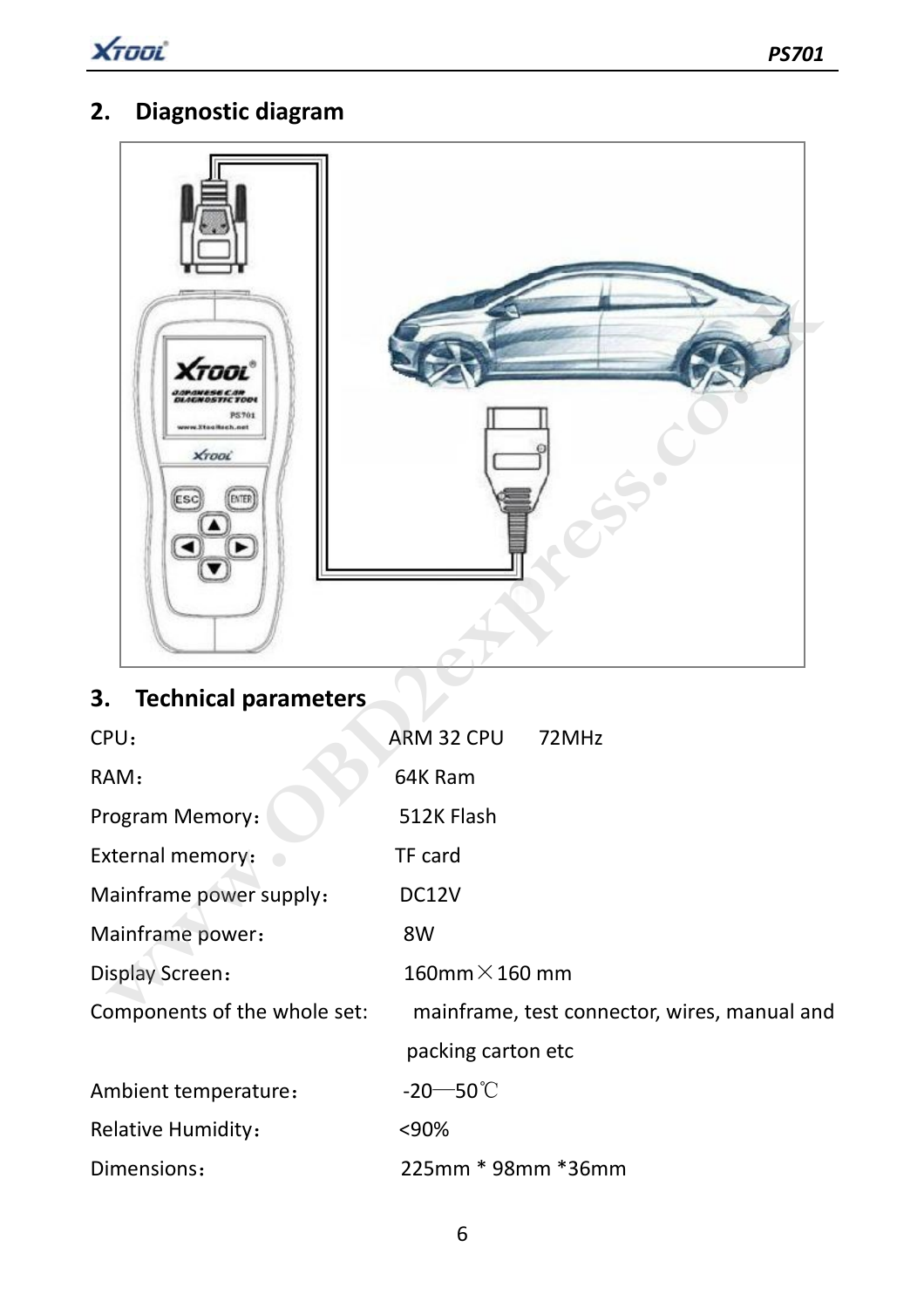XTOOL

# **Chapter two setting of PS701**

### **1. Language Setting**

At the main screen menu, select 【Language】to set languages.

### **PS701**

**>Diagnose** 

After enter Into the language settings menu, up and down key can be used to select the desired language, meanwhile, the left and right key can be used to turn the page.

Examples are the text of the series of the series of the series of the series of the series of the series of the series of the series of the series of the series of the series of the series of the series of the series of

After selecting the desired language press 【 ENTER】 to confirm the language..

Tūrk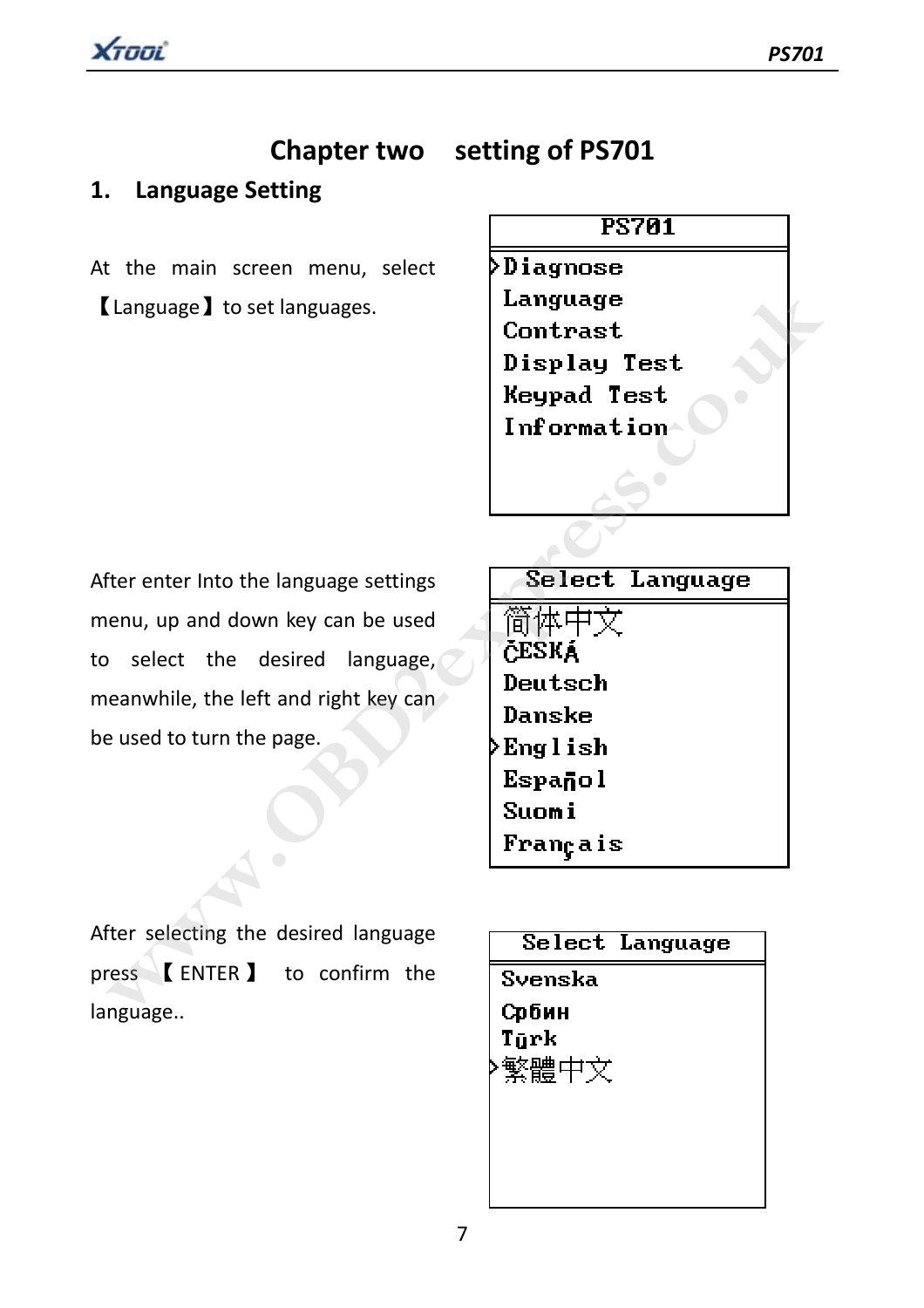### **2. Contrast setting**

At the main screen menu, select 【Contrast】 to set the contrast.

# **PS701**

**>Diagnose** Language

After entering into the Contrast interface, the left and right key can be used to adjust the screen contrast while the up and down keys can be used to do the fine-tune. Adjust the contrast then press【ENTER】to save the settings.

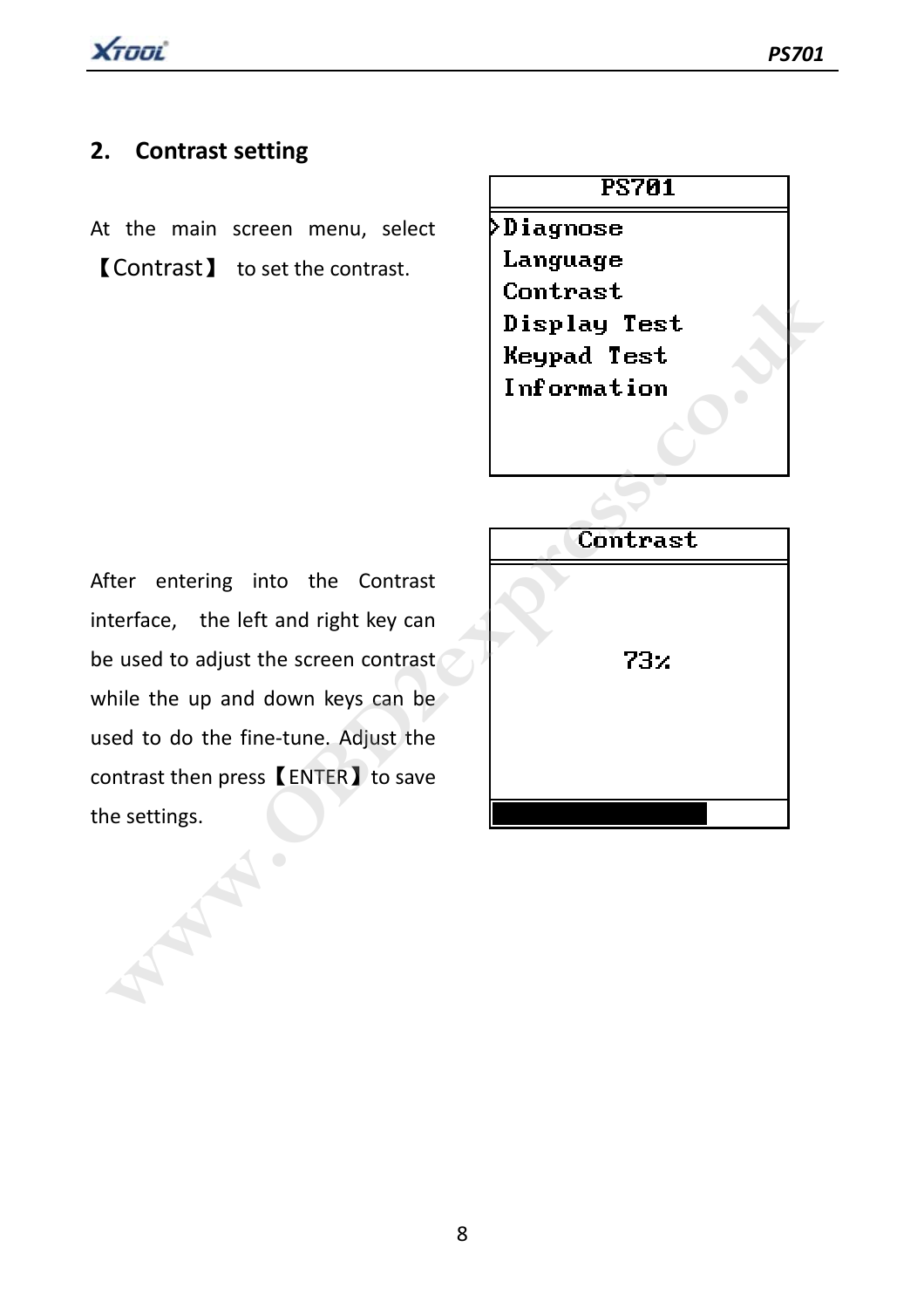## **3. LCD test**

At the main screen menu, select 【Display test】 to do the LCD test.



 $D$ iagnose Language

When selecting the 【Display test】 menu, press【ENTER】to do the LCD screen test, then see from the LCD screen to make sure if there are any problems with the display screen.



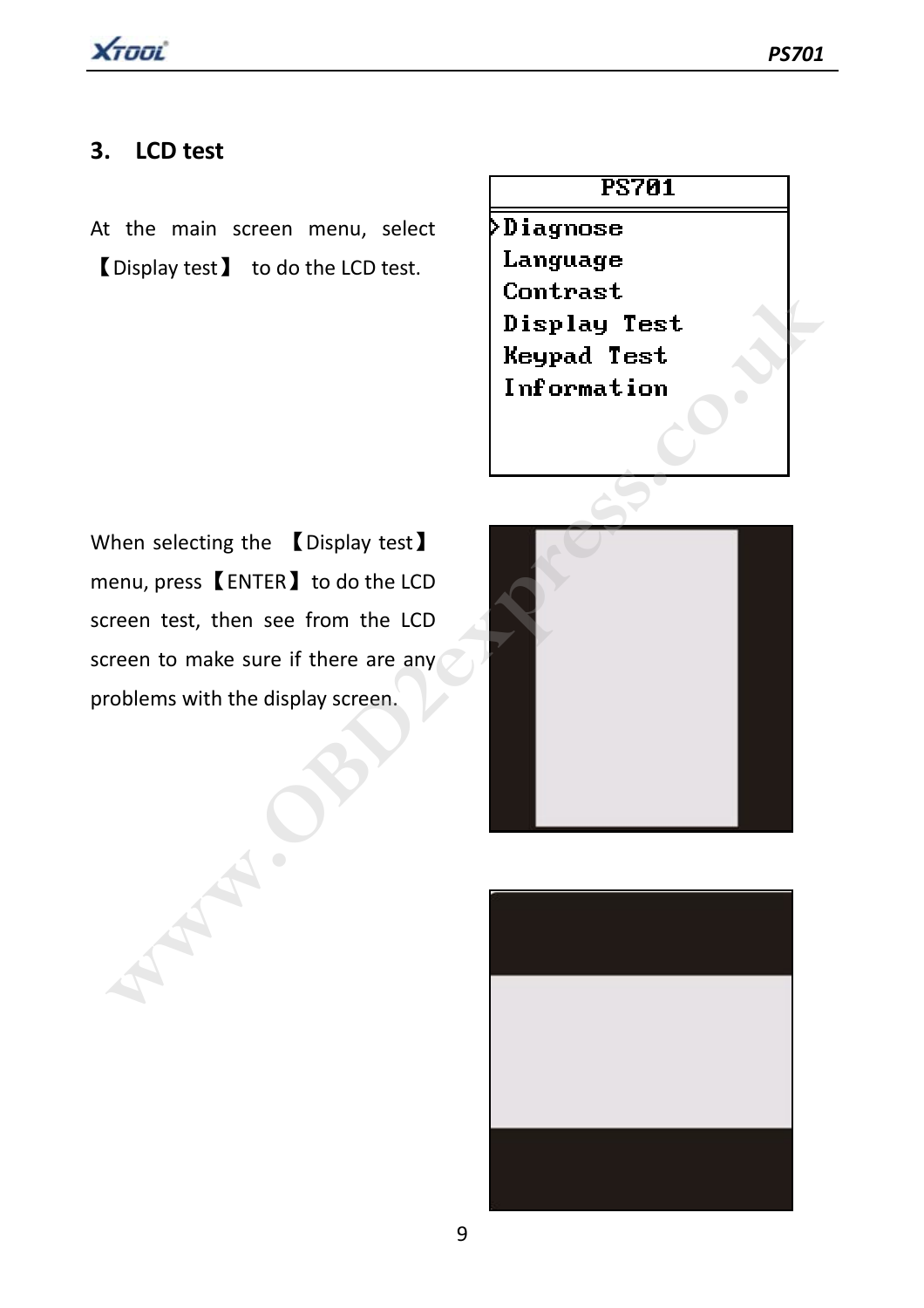

## **4. Keyboard test**

At the main screen menu, select 【 Keyboard test 】 to test the keyboard.

Keyboard test is to find out whether the keyboard of PS701 has any problems or not. After entering the testing interface, press every key to see if the key is displayed on the screen accordingly. When the pressed key is not displayed on the screen, it indicates that this key has problem. **wisping lest**<br> **Weypad Test**<br> **Expadement Expand Test**<br> **Expadement Expand Test**<br> **Expadement Expand Test**<br> **Expadement Expand Test**<br> **Expadement ACCONDING EXPADEMENT AND REFORE EXPADEMENT AND REFORE EXPADEMENT AND REFORM** 

**PS701** 

**>Diagnose** Language Contrast

| Keypad Test |                     |
|-------------|---------------------|
|             |                     |
|             |                     |
|             |                     |
| <b>LEFT</b> |                     |
|             |                     |
|             |                     |
|             | Press ESC to return |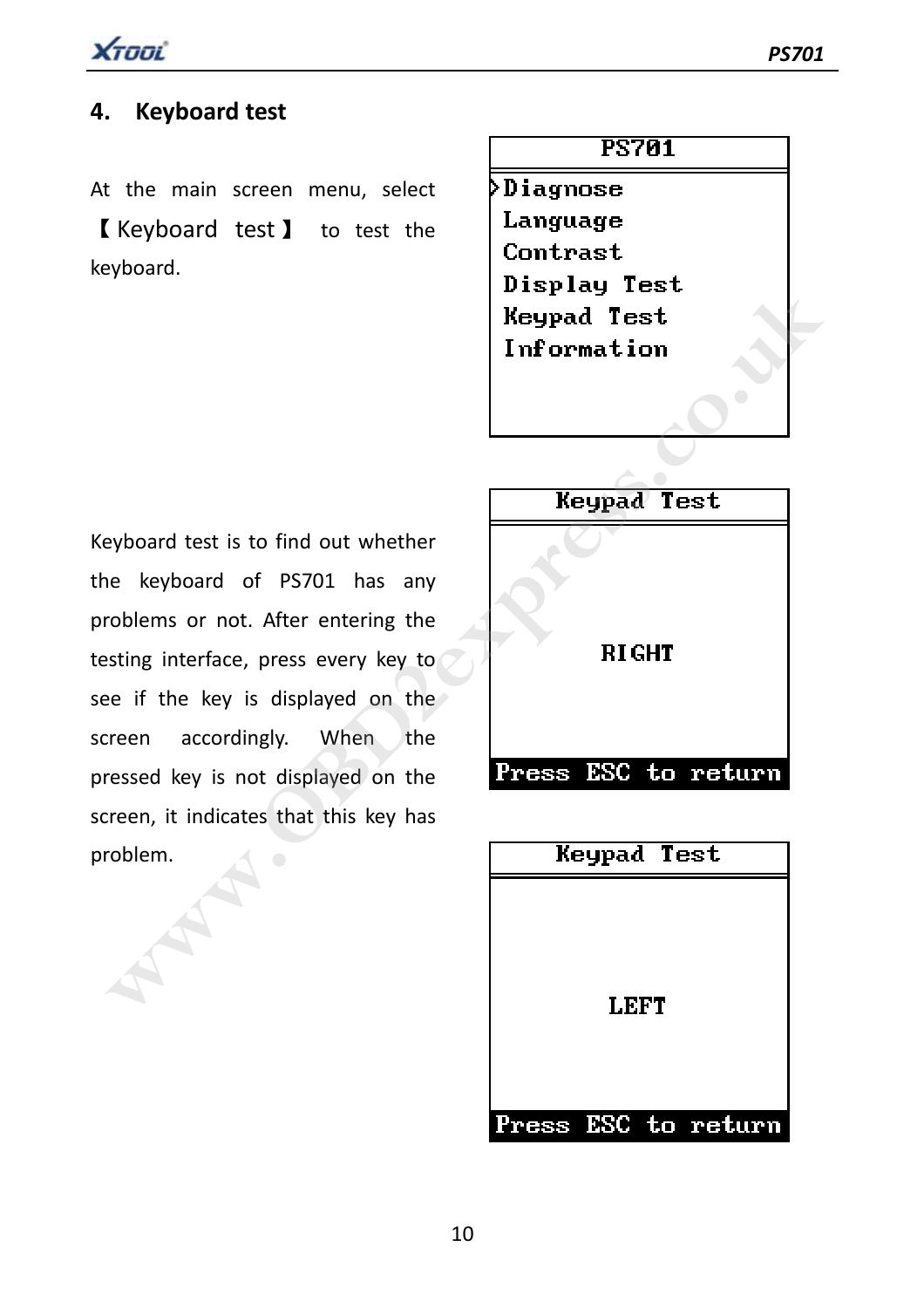

# **5. Display information**

At the main screen menu, select 【 information 】 to show the relating information of the product.

**PS701** 

**>Diagnose** Language Contrast

The information is including the product serial number, hardware version, software version, date and so on.

Wisping lest<br>
Reypad Test<br>
Information<br>
religion, software version, date and<br>
Policy is a set of the contract of the contract of the contract of the contract of the contract of the contract of the contract of the contract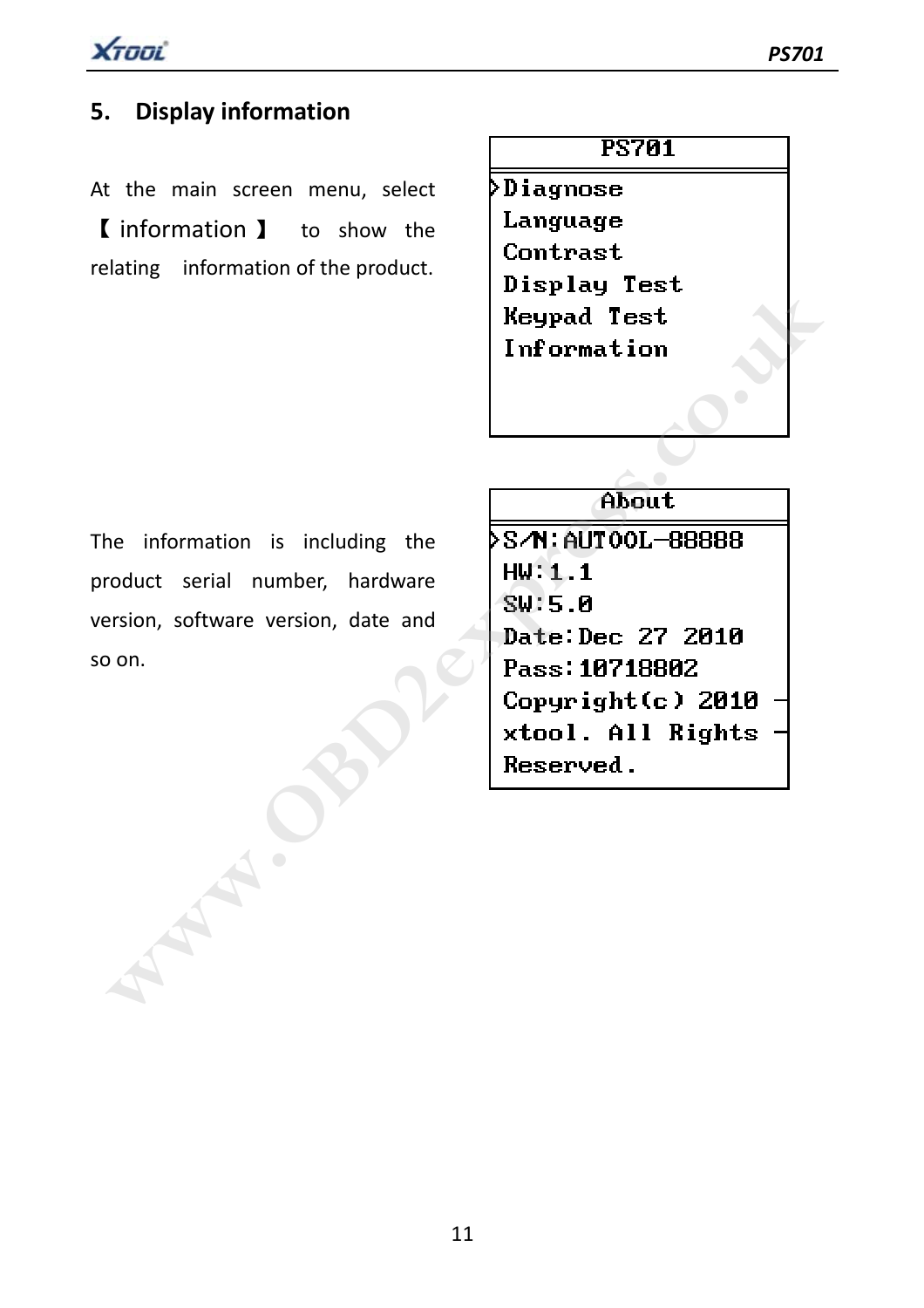

# **Chapter three the use and common functions of PS701**

- **1. Car diagnostic interface and location description**:
- **A. OBD II diagnostic interface**:

Location: (●) It's below the steering wheel and over the clutch pedal.

**B. The old car NISSAN 14PIN diagnostic interface**:

Location: (●)

It's above the clutch pedal, and in the fuse box which is on the bottom left of the instrument panel.









**C. The old car HONDA 3PIN diagnostic interface**:





Location:●

Below the steering wheel and above the clutch pedal, it's below the passenger side glove box.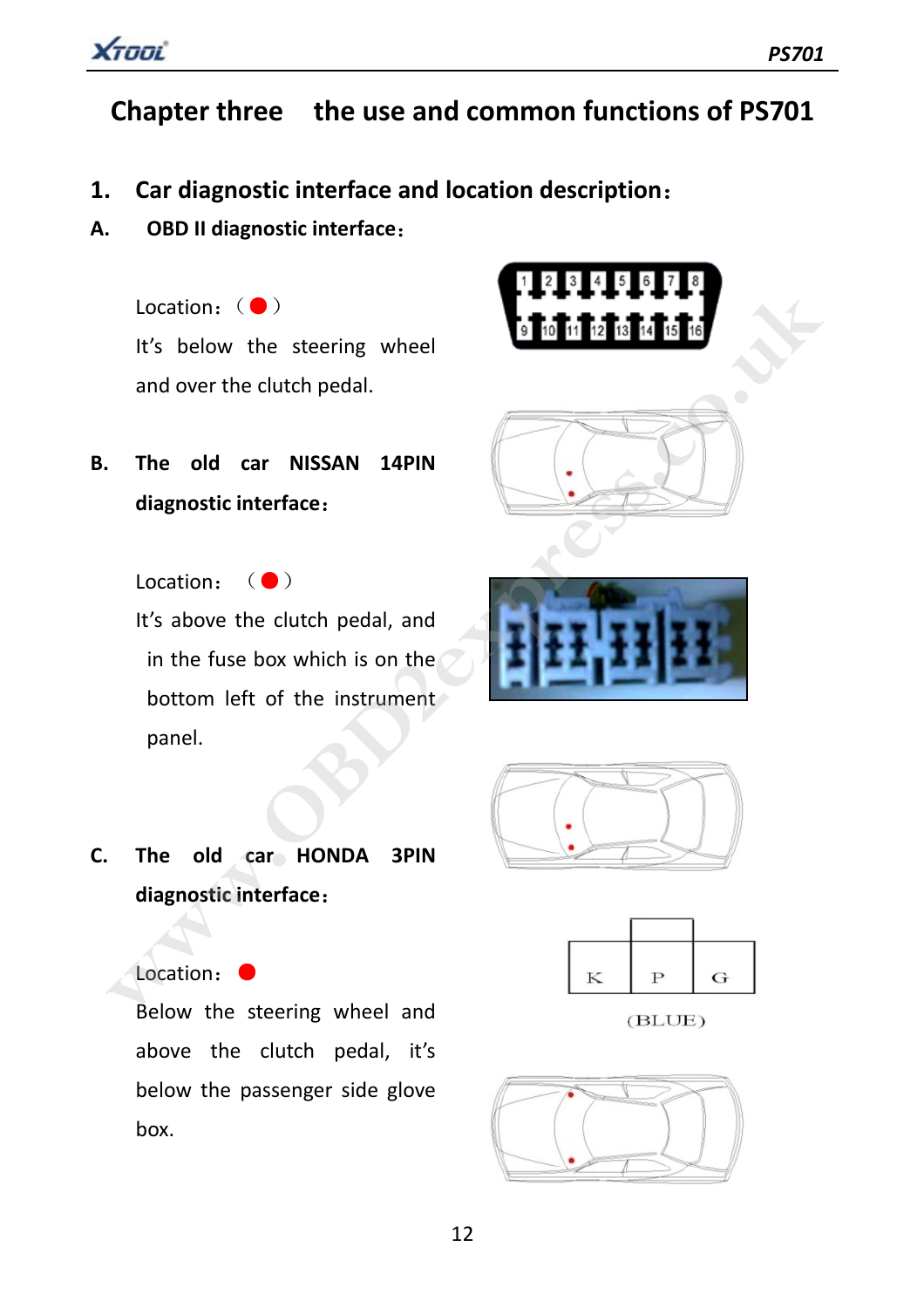XTOOL

## **2. Diagnose of OBD II agreement**

In the main interface menu, select 【diagnose】 to do the OBD II diagnosis.

When selecting the OBD II, it can diagnose the vehicle with OBD II agreement.

After selected the OBD II menu it still can not diagnose OBD II vehicles, you should check whether the vehicle is with a standard OBD II protocols, if not , please diagnose the vehicles according to the model of the car. **Example 12**<br>
Men selecting the OBD II, it can<br>
Men selecting the OBD II, it can<br>
agnose the vehicle with OBD II<br>
merement.<br>
The selected the OBD II menu it still<br>
The selected the OBD II menu it still<br>
an not diagnose OBD

After selecting the menu screen 【OBD II 】will display the software version, press 【 ENTER 】 communication to the vehicle.

### **PS701**

>Diagnose Language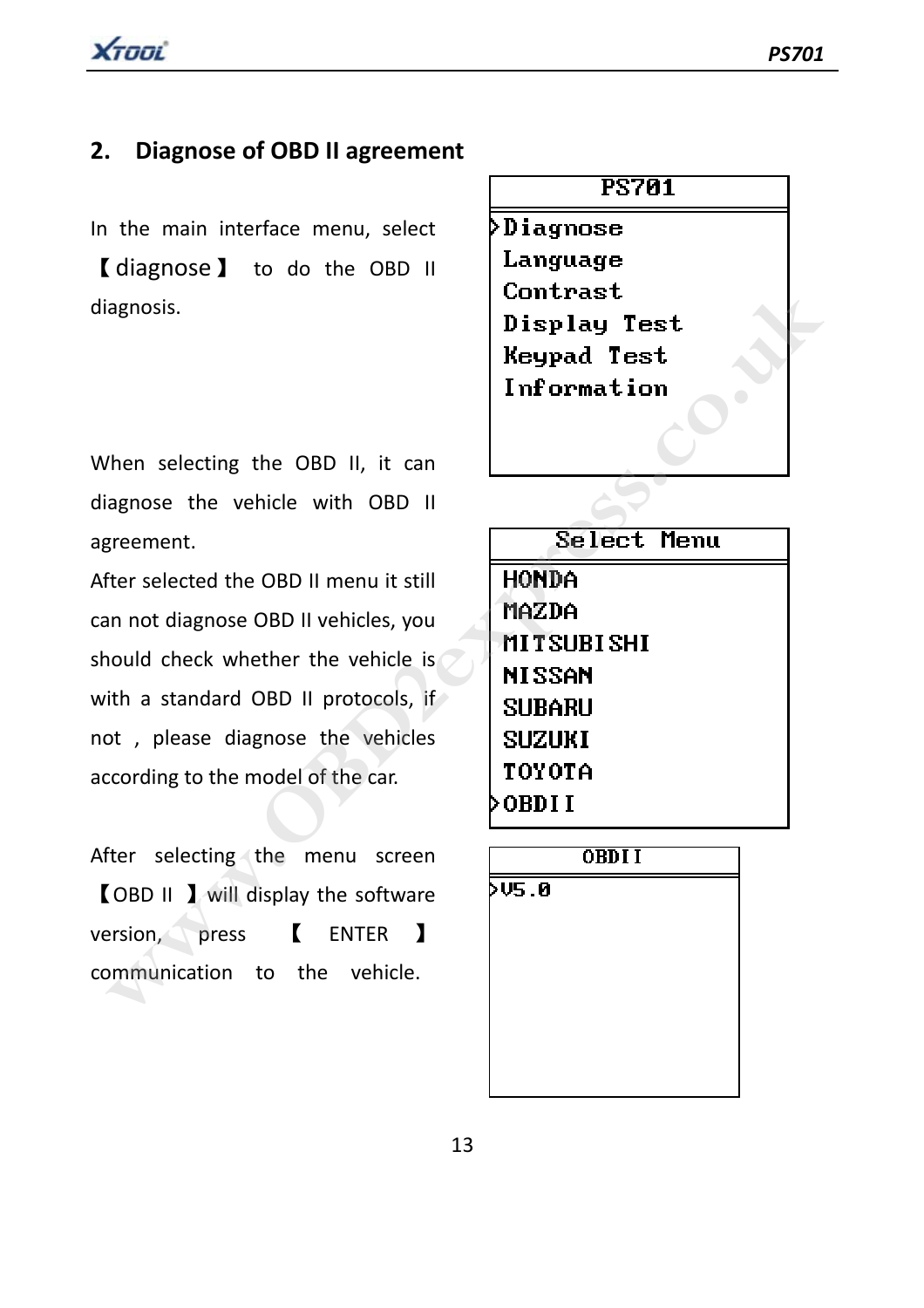At this point, the diagnostic tool will scan the OBD II agreement of the vehicle, displayed as the right picture .

## **ORDII**

If the communication is normal, diagnostics menu screen will display, you can select the funtion according to your needs.

Expressed as the right<br>
Externe.<br>
Externe the communication is normal,<br> **Wehicle Diagnosis:**<br>
2 DErase Codes<br>
2 DErase Codes<br>
2 DErase Codes<br>
2 DErase Codes<br>
2 DErase Codes<br>
2 DErase Codes<br>
2 DERA 4 PETERE PERTERE<br>
2 DERA

After selecting reading the fault code, the screen will display the fault code and definitions. If you read a number of fault code, press 【ENTER】 key to scroll down.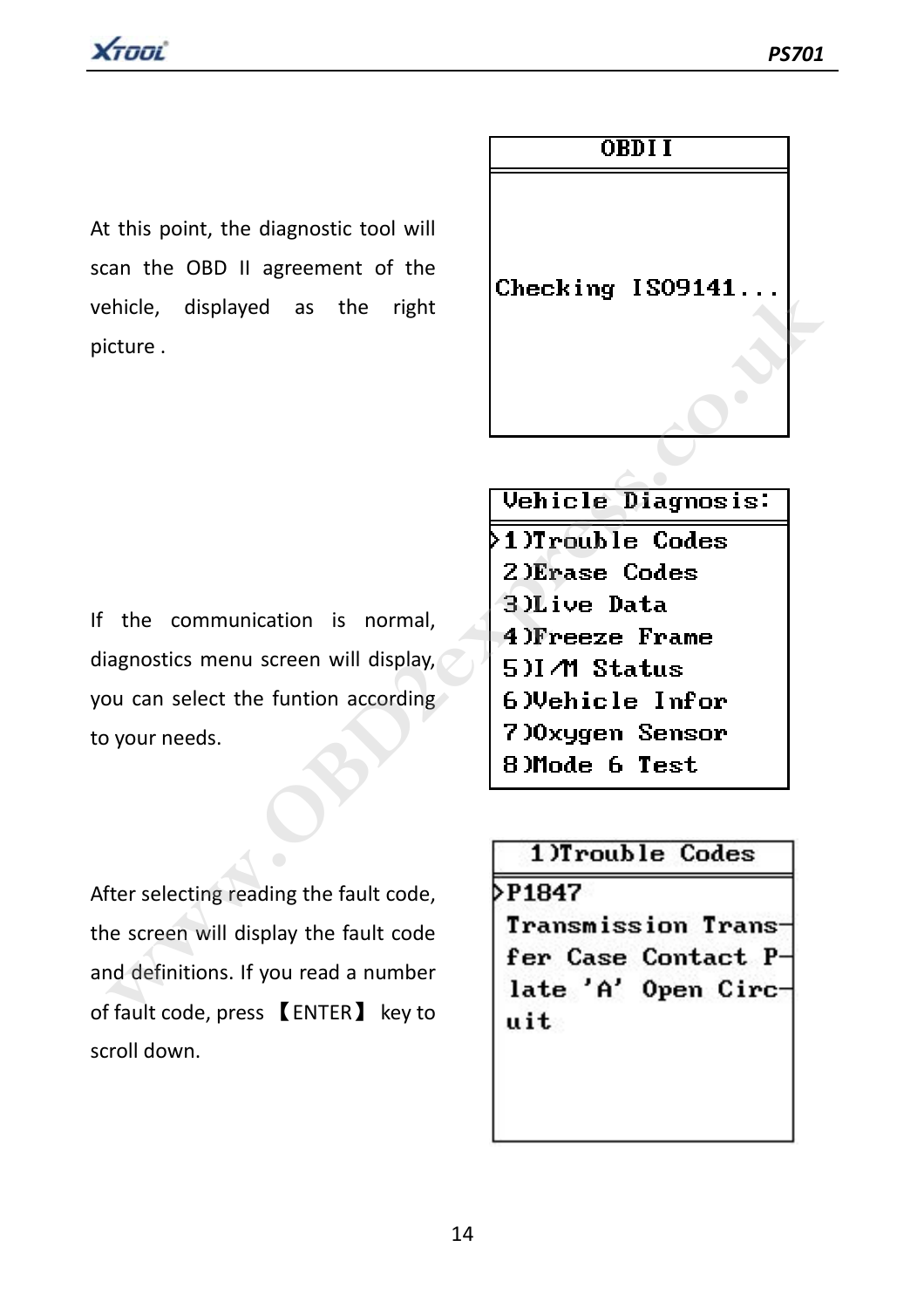Select Clear to clear the fault code. If the fault codes are still appeared after cleared the fault codes, it indicates that there are fault codes currently not excluded, it should be repaired.

After selecting erase the fault codes, the screen will display 'Do you want to erase all the fault  $code(s)?'$ , press 【ENTER】to clear the fault codes. Example the fault codes, where the fault codes were all the fault codes.<br>
We have a line of the codes and the fault code(s)?',<br>
the screen will display 'Do you want<br>
to erase all the fault code(s)?',<br>
Do you want to eraced

Vehicle Diagnosis:

- 1)Trouble Codes  $22$  ) Erase Codes
	- 3)Live Data
	- 4)Freeze Frame
	-
	-
	-
	-

If the fault codes are cleared successfully, the screen will displays "Erase fault codes successfully"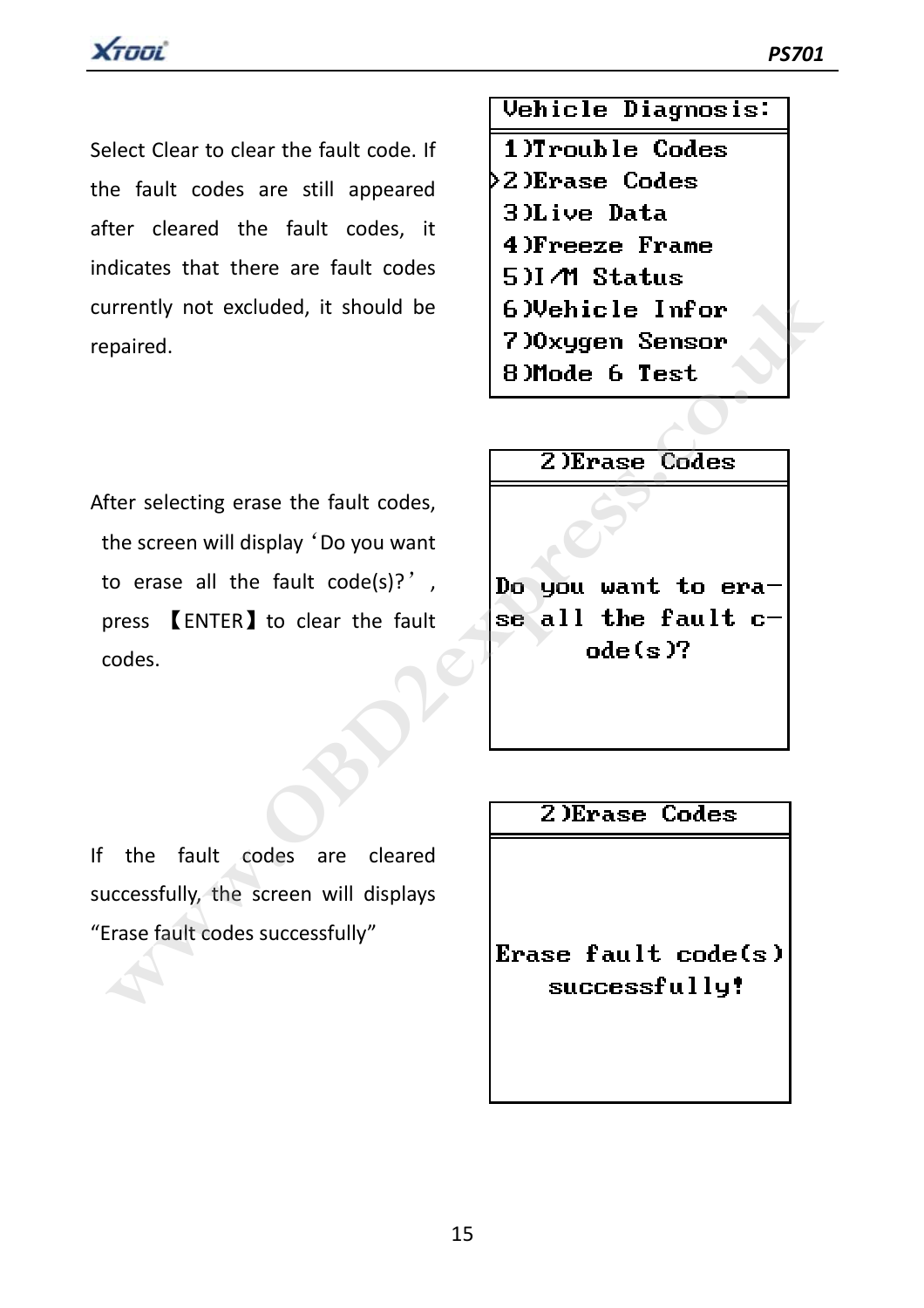XTOOL

Select read data stream function to read OBD II data stream.

After read the data stream, the screen will display the data.

Vehicle Diagnosis:

1)Trouble Codes 2) Erase Codes 3)Live Data



Through the left and right keys to turn the page to view the data stream, reading data stream is an important function to judge the fault.

|               | 3)Live Data |
|---------------|-------------|
| ST<br>FT RM1  |             |
|               | √0.0⊢       |
| LT FTRM1      |             |
| MAP           | $-100.0$    |
|               | 99(KPa)     |
| <b>ENGINE</b> |             |
|               | 0(RPM)      |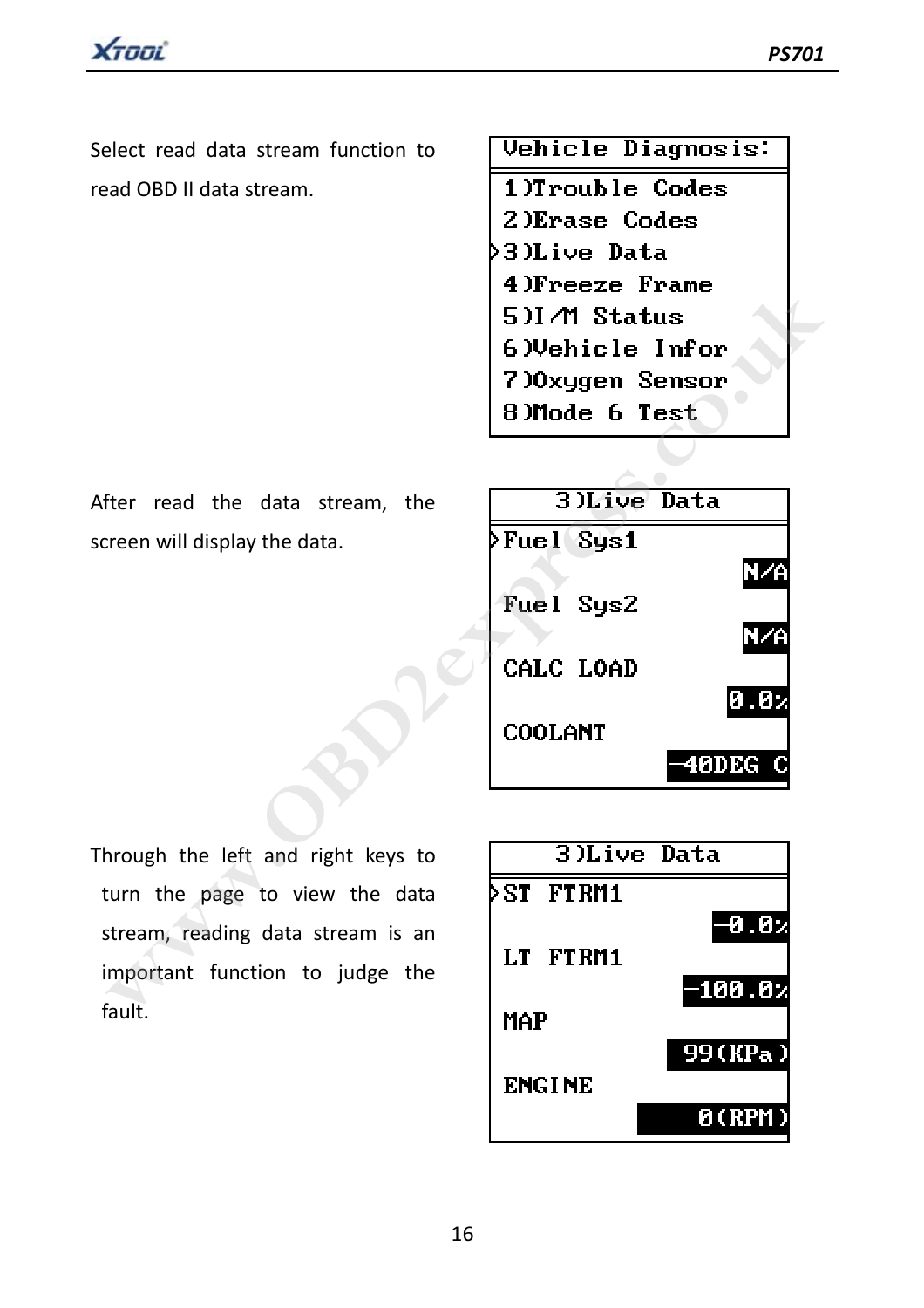

Read freeze frame function can read the freeze frame data relating to the stored fault codes.

Vehicle Diagnosis:

1)Trouble Codes

- 2) Erase Codes
- 3)Live Data
- 
- 
- 
- 
- 

After read freeze frame data, the screen will display the read out freeze frame data.



Select I / M Status function can read the switch power and functional status of the OBD II system components.

| 5)I∧M Status           |
|------------------------|
| ∑MIL Status            |
| OFF                    |
| <b>EVAL: MISFIRE</b>   |
| <b>SUPPORTED</b>       |
| EVAL: FIIEL SYS        |
| <b>SUPPOR</b>          |
| <b>EUAL: COMPONENT</b> |
| <b>SUPPORTED</b>       |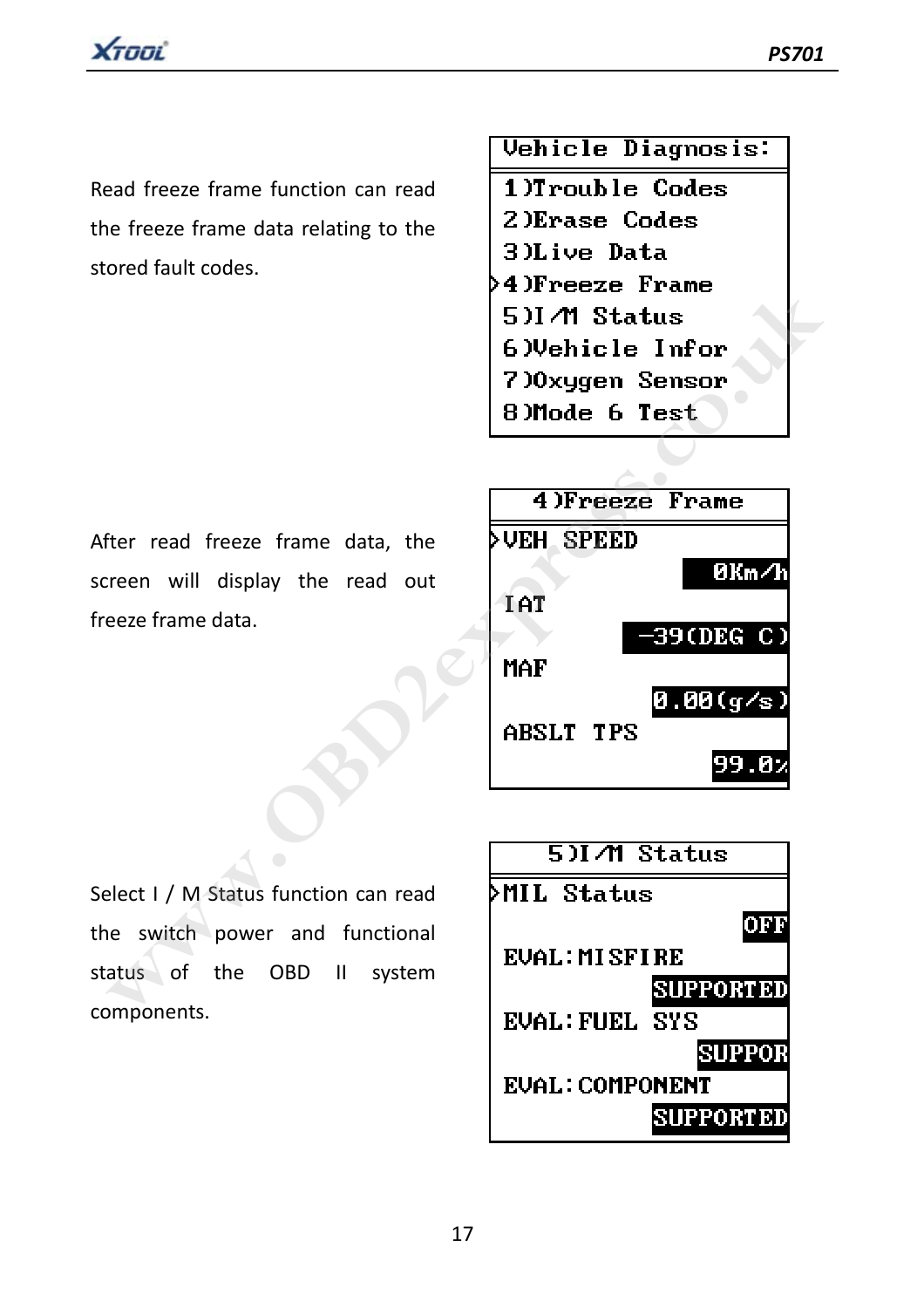

Use the left key and right key to turn over the page.



| I/M Status data item comparative table |  |
|----------------------------------------|--|
|----------------------------------------|--|

| I/M Status data item comparative table | <b>SUPPORTED</b><br>SUPP:A/C REFRIG<br><b>NOT SUPPORTED</b> |
|----------------------------------------|-------------------------------------------------------------|
| <b>Abbreviated Name</b>                | <b>Expanded Name</b>                                        |
| <b>Misfire Monitor</b>                 | Misfire monitor                                             |
| <b>FUEL System Mon</b>                 | <b>Fuel System Monitor</b>                                  |
| Com Component                          | <b>Comprehensive Components Monitor</b>                     |
| Catalyst Mon                           | <b>Catalyst Monitor</b>                                     |
| <b>Htd Catalyst</b>                    | <b>Heated Catalyst Monitor</b>                              |
| Evap System Mon                        | <b>Evaporative System Monitor</b>                           |
| Sec Air System                         | Secondary Air System Monitor                                |
| A/C Refrig Mon                         | Air Conditioning Refrigerant Monitor                        |
| <b>OXYGEN Sens Mon</b>                 | Oxygen Sensor Monitor                                       |
| Oxygen Sens HTR                        | Oxygen Heater Sensor Monitor                                |
| <b>EGR System Mon</b>                  | <b>Exhaust Gas Recirculation System Monitor</b>             |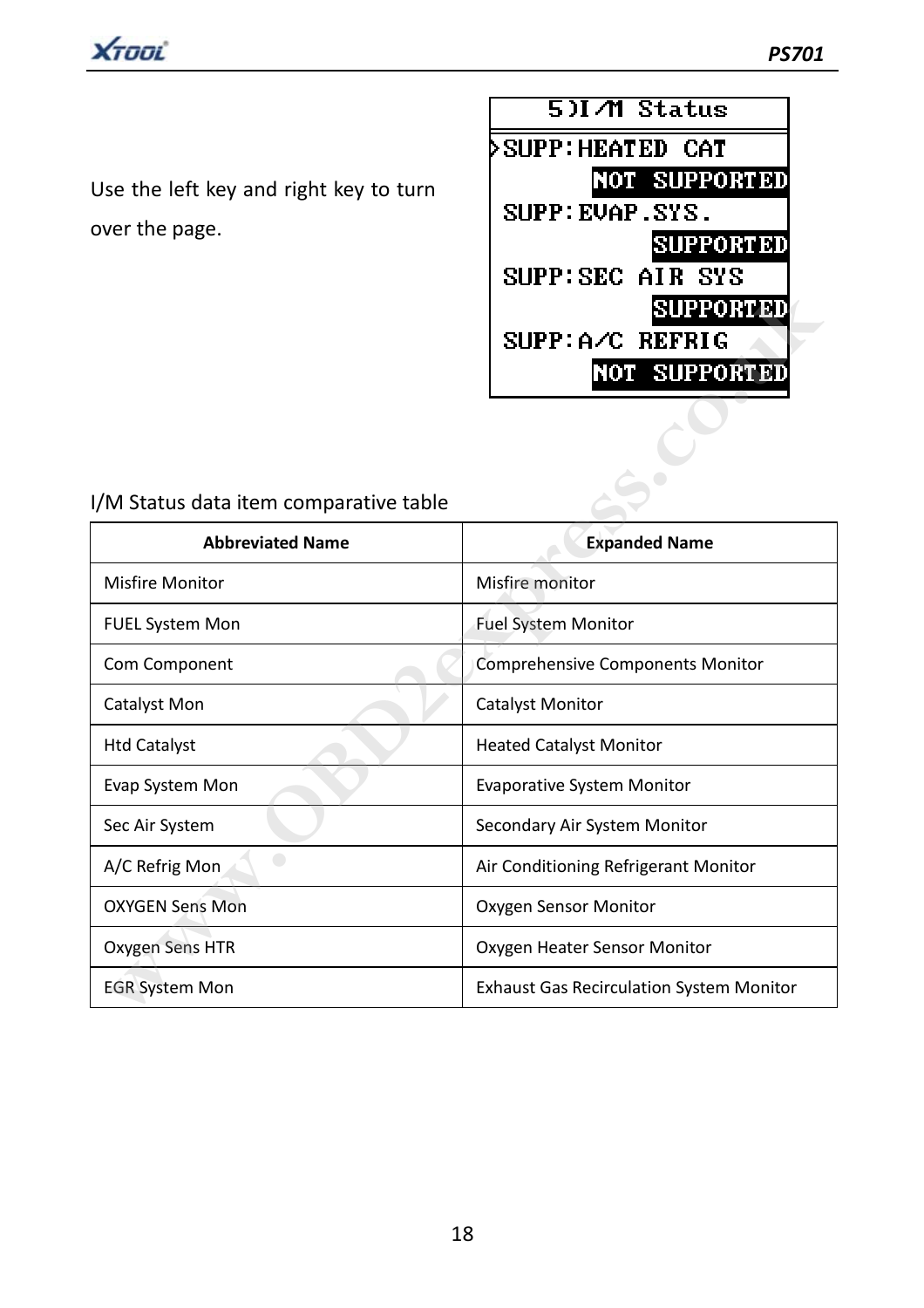

Select vehicle Information to read the relating information of the vehicles.

Vehicle Diagnosis:

1)Trouble Codes 2) Erase Codes **EXECT THE STATE SITE THE STATE SITE STATE SITES THE STATE SITE OF THE STATE STATE STATE STATE STATE STATE STATE STATE STATE STATE STATE STATE STATE STATE STATE STATE STATE PRICE 2128 (SCALL D) SASS 986821LD 8<br>
The vehicle** 

The vehicle Infor will be displayed on the screen after selecting the vehicle information.

If the vehicle does not support this function, the screen will display 'Not Support! '.

Not Support!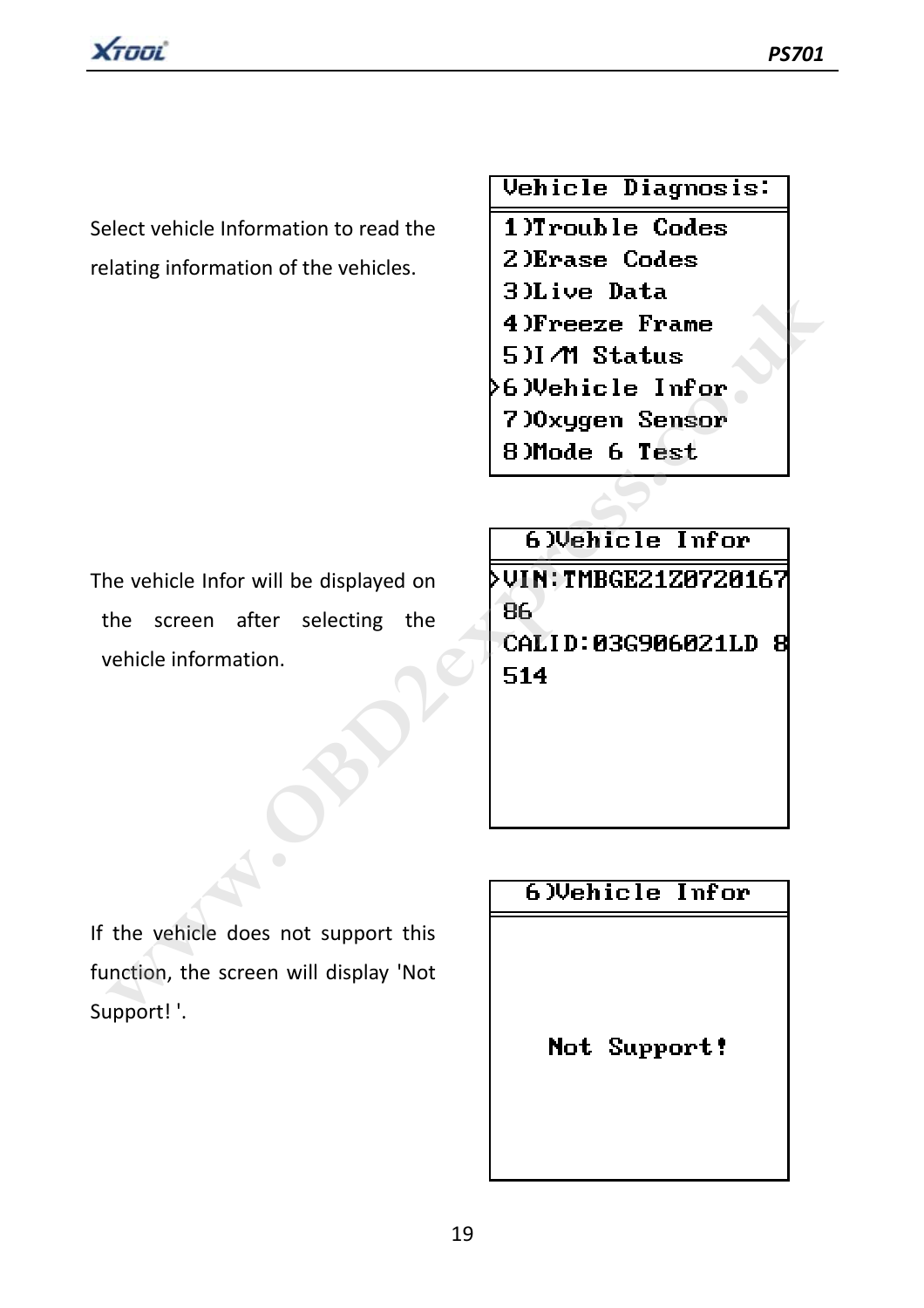

Select Oxygen Sensor to read the data values of the Oxygen Sensor.

Vehicle Diagnosis:

1)Trouble Codes

- 2) Erase Codes
- 3)Live Data
- 
- 
- 
- 
- 

After reading the Oxygen Sensor the screen will show the sensor menu of every group of sensors, then select to read according to the needs.. **EXECT THERE INTO STATE STATES AND STATES THE STATES STATES STATES STATES STATES STATES STATES STATES STATES STATES STATES STATES STATES STATES STATES STATES AND SURFACT DETERMINE STATES AND CONTINUES AND CONTINUES AND CON** 

If the vehicle does not support this mode, the screen will show 'The selected mode is not supported'.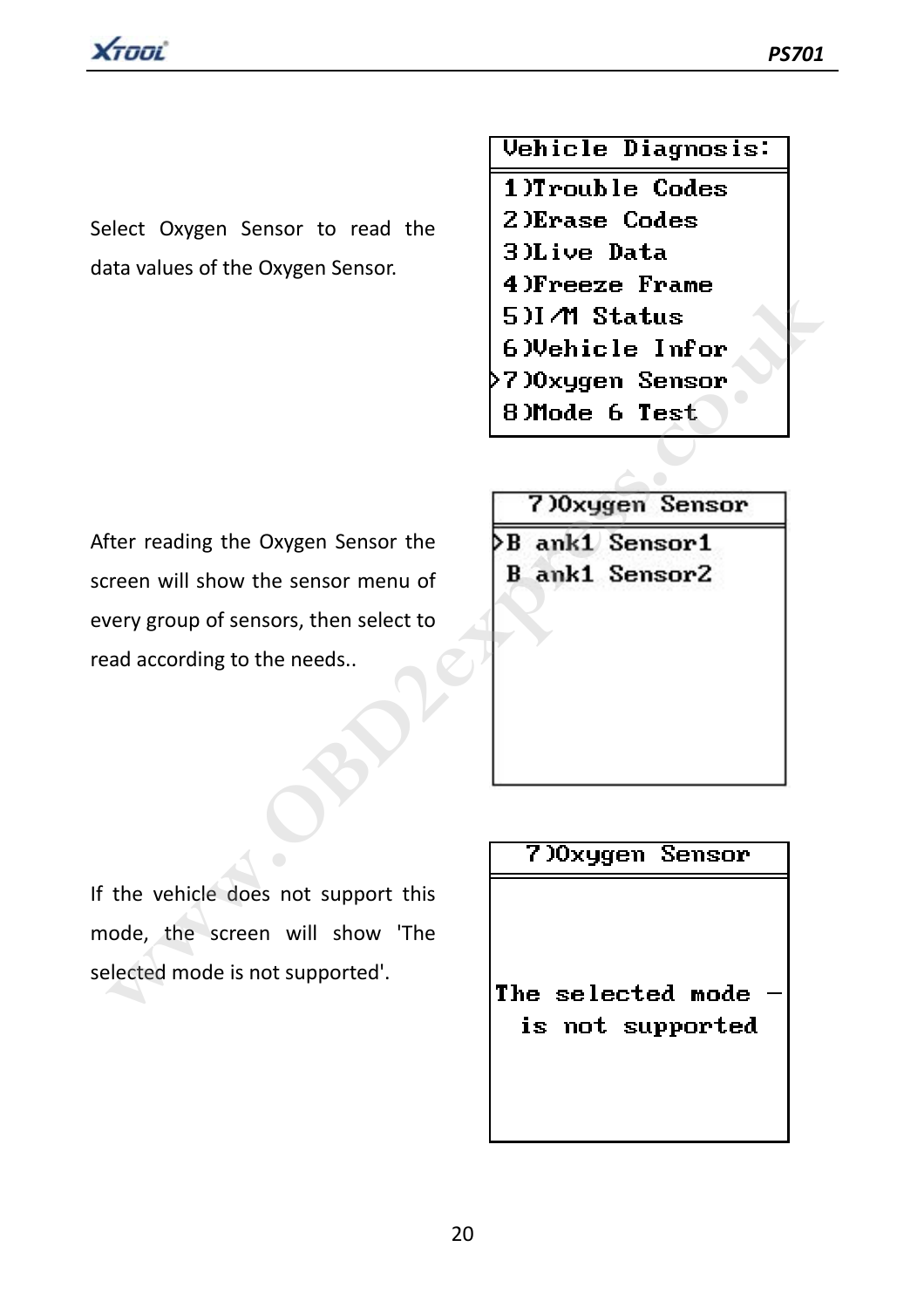Oxygen sensor test is not supported for CAN, please select service \$06.

### 7) Oxygen Sensor

If the communication is normal, the screen will display the select interface, select to read the maximum value and minimum value according to the needs. Examples a control of the communication is normal, the<br>
the communication is normal, the<br> **Examples 2020**<br>
The communication is normal, the<br>
The select to read the<br>
examples and the select to read the<br>
examples and the sel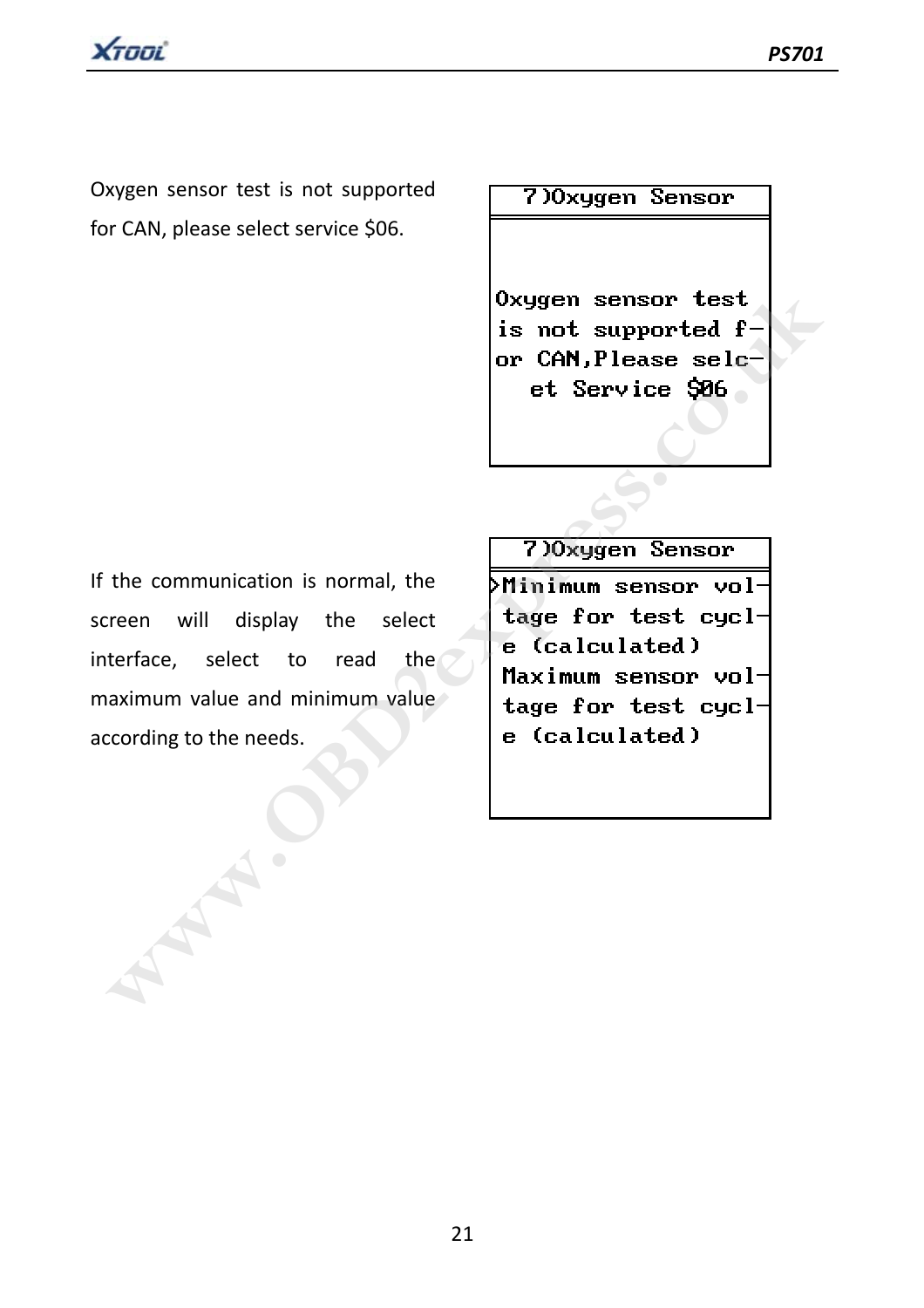Disp test result.

| MinSeVororTeCy(Cal)              |
|----------------------------------|
| $ Test$ VAL :0.3 $\circ$         |
| Min Limit:0.00<br>Max Limit:0.00 |
|                                  |
|                                  |
|                                  |

## Oxygen sensor data item comparative table

| Min Limit:0.0v<br>Max Limit:0.0v          |                                                            |
|-------------------------------------------|------------------------------------------------------------|
| Oxygen sensor data item comparative table |                                                            |
| <b>Abbreviated Name</b>                   | <b>Expanded Name</b>                                       |
| RichToLeSeThV(Con)                        | Rich to lean sensor threshold voltage (constant)           |
| LeanToRiSeThV(Con)                        | Lean to rich sensor threshold voltage (constant)           |
| LowSeVFoSwTiCA(Con)                       | Low sensor voltage for switch time calculation (constant)  |
| HighSeVoFoSwTiCa(Con)                     | High sensor voltage for switch time calculation (constant) |
| RichToLeSwTi(Cal)                         | Rich to lean sensor switch time (calculated)               |
| LeanToRiSeSwTi(Cal)                       | Lean to rich sensor switch time (calculated)               |
| MinSeVoForTeCy(Cal)                       | Minimum sensor voltage for test cycle (calculated)         |
| MaxSeVoForTeCy(Cal)                       | Maximum sensor voltage for test cycle (calculated)         |
| TimeBeSeTr(Cal)                           | Time between sensor transitions (calculated)               |
| Sensor period(Cal)                        | Sensor period (calculated)                                 |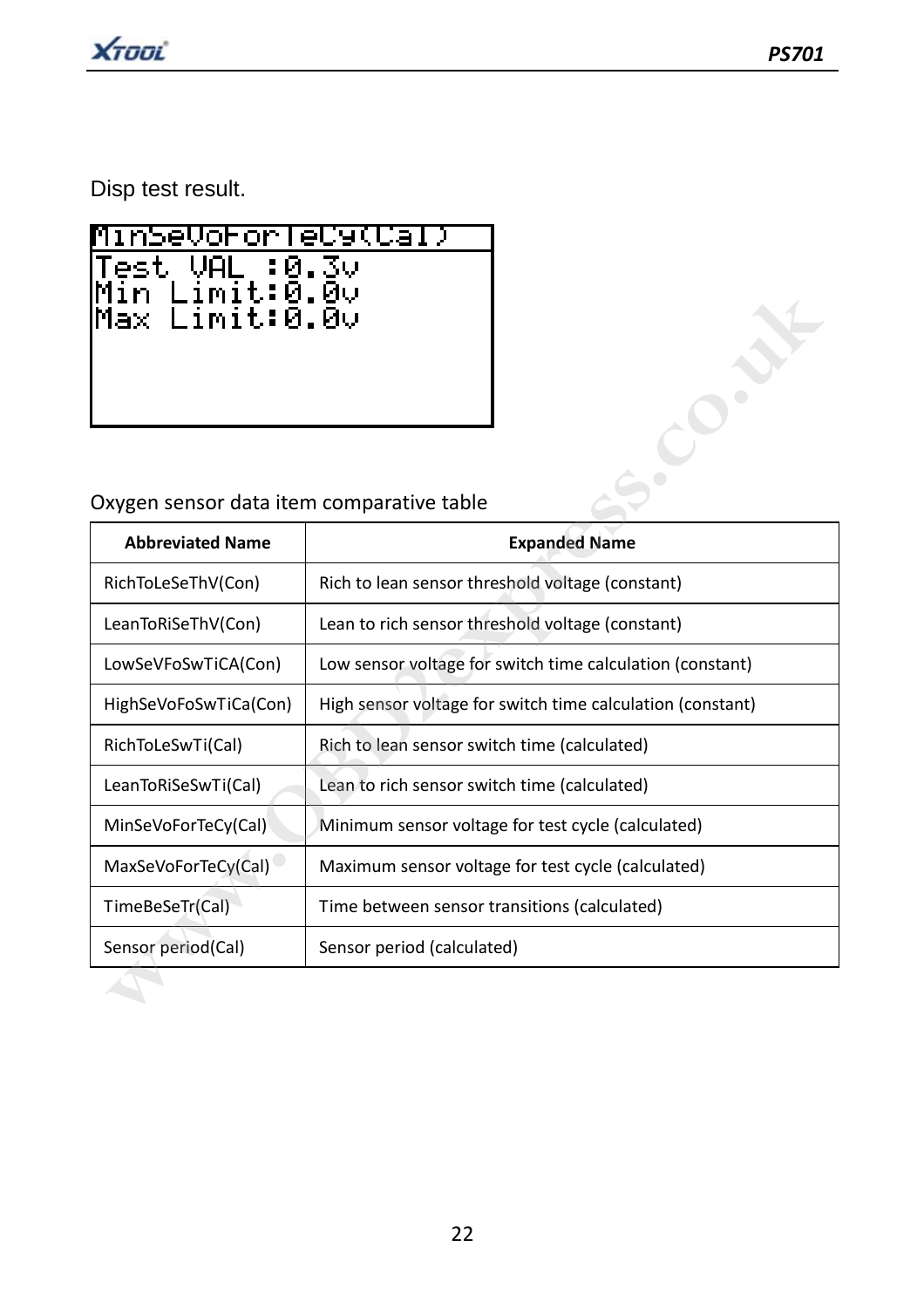Select 'Mode 6 Test' on the menu to test a vehicle's catalytic converter conversion results, the diagnosis result of the second air system, evaporation control test etc..

Vehicle Diagnosis:

1)Trouble Codes 2) Erase Codes

- 
- 3)Live Data
- 
- 
- 
- 
- 

| vaporation control test etc                                          | 4 Jrreeze rrame<br>5)I∧M Status<br>6)Vehicle Infor<br>7)Oxygen Sensor<br>>8)Mode 6 Test |
|----------------------------------------------------------------------|-----------------------------------------------------------------------------------------|
| s a result of different definitions of                               | 8)Mode 6 Test                                                                           |
| ar manufacturers on the TID, you                                     | >TID \$01                                                                               |
| ust know the manufacturers of the                                    | TID \$02                                                                                |
| D values corresponding to the data                                   |                                                                                         |
| determine the definition.                                            |                                                                                         |
|                                                                      | 8)Mode 6 Test                                                                           |
|                                                                      | >CID \$01                                                                               |
| ccording to your own need to make                                    |                                                                                         |
| election on the menu, for example,                                   |                                                                                         |
| $res$ $\blacksquare$ ENTER $\blacksquare$ key to confirm the<br>.st. |                                                                                         |

According to your own need to make selection on the menu, for example, press 【ENTER】 key to confirm the test.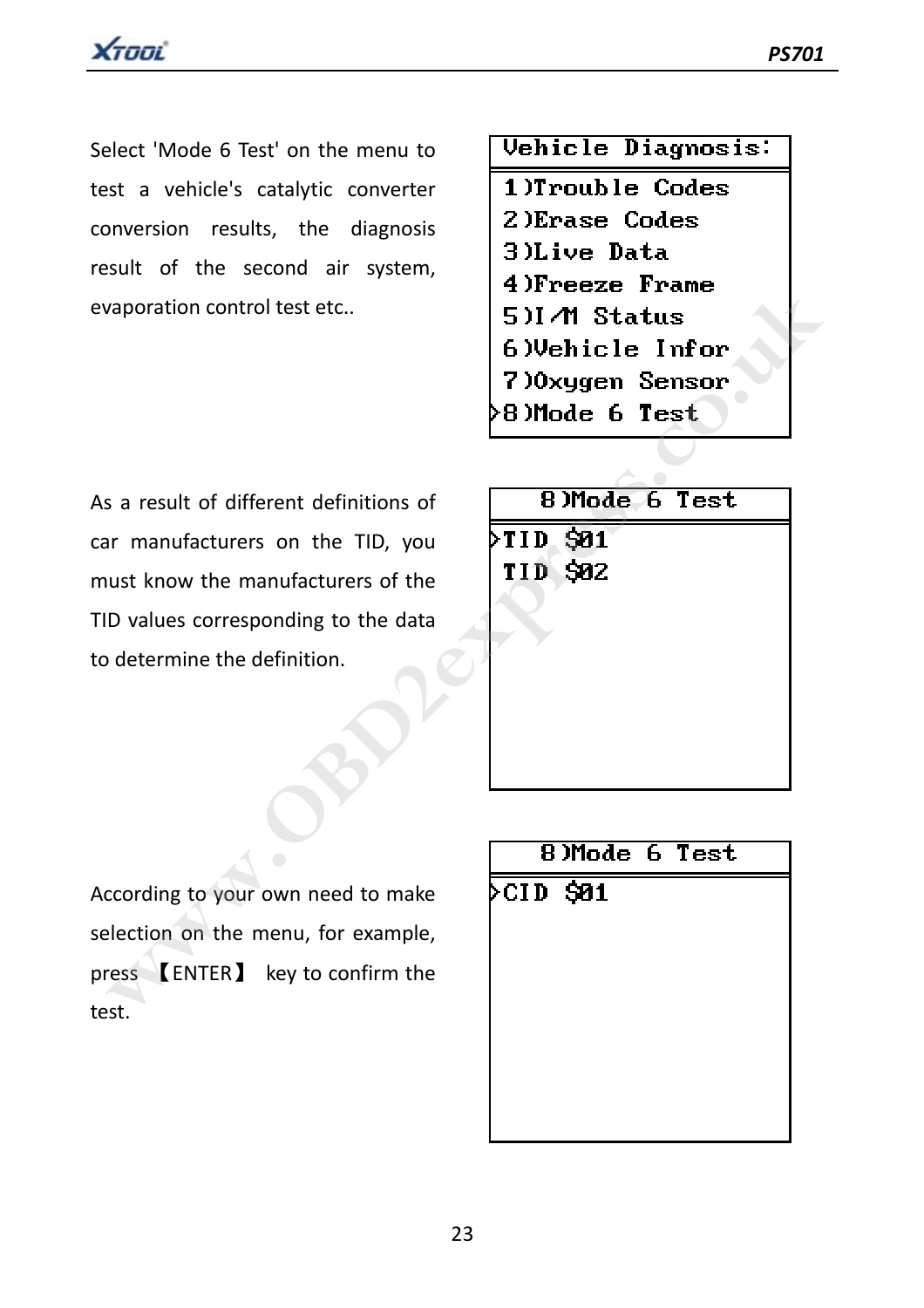If the communication is normal, the screen will display the relevant information.

| 8)Mode 6 Test  |
|----------------|
| MTID: \$91     |
| CID: \$01[Max] |
| Value :5       |
| - 64<br>Max    |
| Min            |
| Result:PASS    |
|                |
|                |
|                |

If your vehicle supports ISO 15765-4, then the screen will display the following data menu.

|                                        | Value :5<br>:64<br>Max<br>Min<br>Result:PASS |
|----------------------------------------|----------------------------------------------|
|                                        |                                              |
| your vehicle supports ISO              | 8)Mode 6 Test                                |
| 5765-4, then the screen will           | >OBDMID S01                                  |
| isplay the following data menu.        | OBDMID \$02                                  |
|                                        | OBDMID \$21                                  |
|                                        | OBDMID \$a0                                  |
|                                        | OBDMID \$a1                                  |
|                                        | OBDMID \$a2                                  |
|                                        | OBDMID \$a3                                  |
|                                        | OBDMID \$a4                                  |
|                                        | 8)Mode 6 Test                                |
|                                        |                                              |
| ccording to your own need to make      | >TID \$8e                                    |
| election on the menu, confirm to       | TID \$91                                     |
| ad the data, please press $\;$ [ENTER] |                                              |

According to your own need to make selection on the menu, confirm to read the data, please press 【ENTER】 key.

|                   | 8)Mode 6 Test |  |
|-------------------|---------------|--|
| $\sqrt{71D}$ \$8e |               |  |
| TID \$91          |               |  |
|                   |               |  |
|                   |               |  |
|                   |               |  |
|                   |               |  |
|                   |               |  |
|                   |               |  |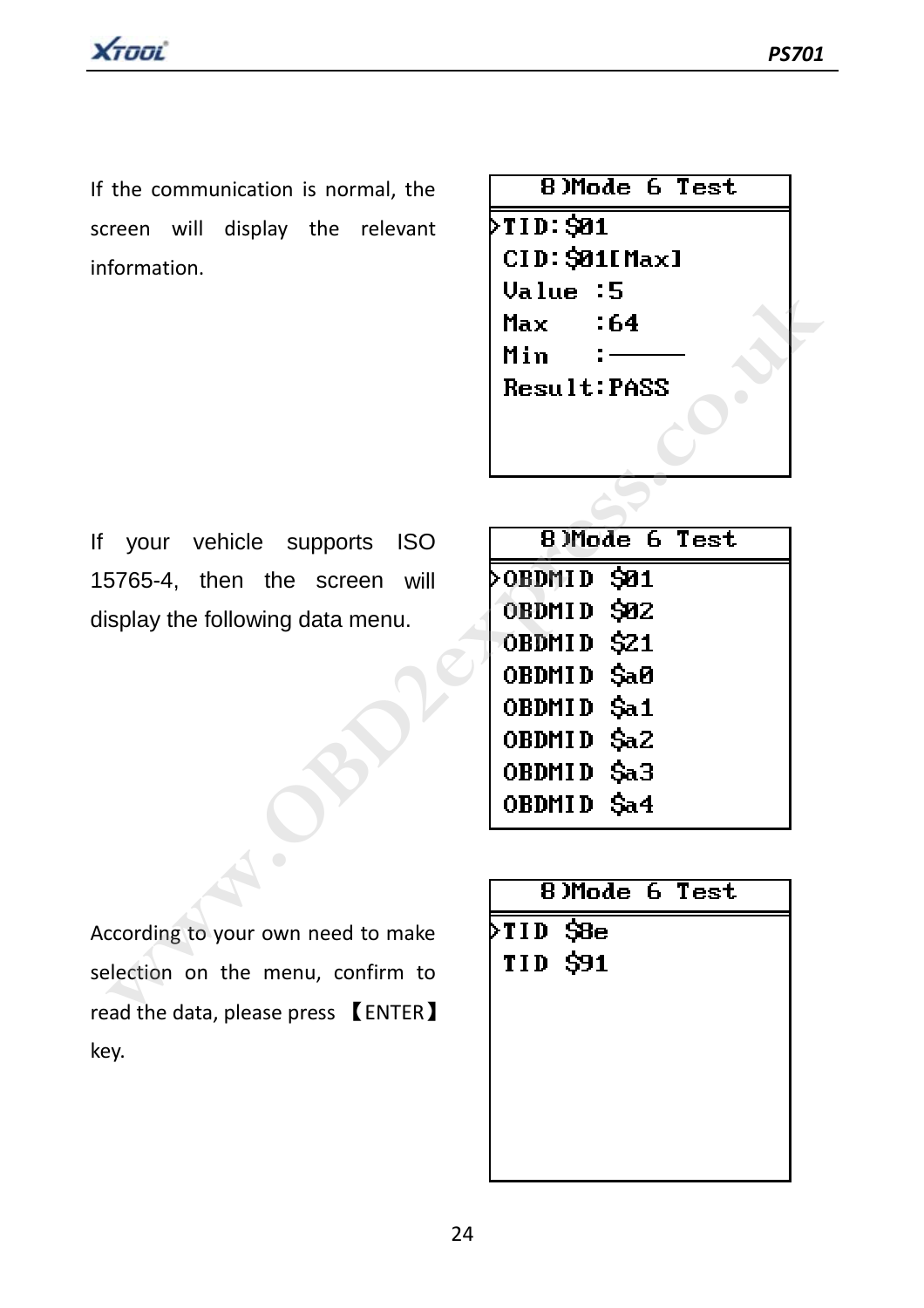

If the communication is normal, the screen will display the data.

8)Mode 6 Test  $\delta$ OBDMID: SØ1  $TID:SBe$  $Value:0.0000v$ Min  $0.0000 \times$ 

Select the EVAP menu is able to carry on the test to Evaporative System.



If the vehicle is not supported this function, the screen will show 'The selected mode is not supported'.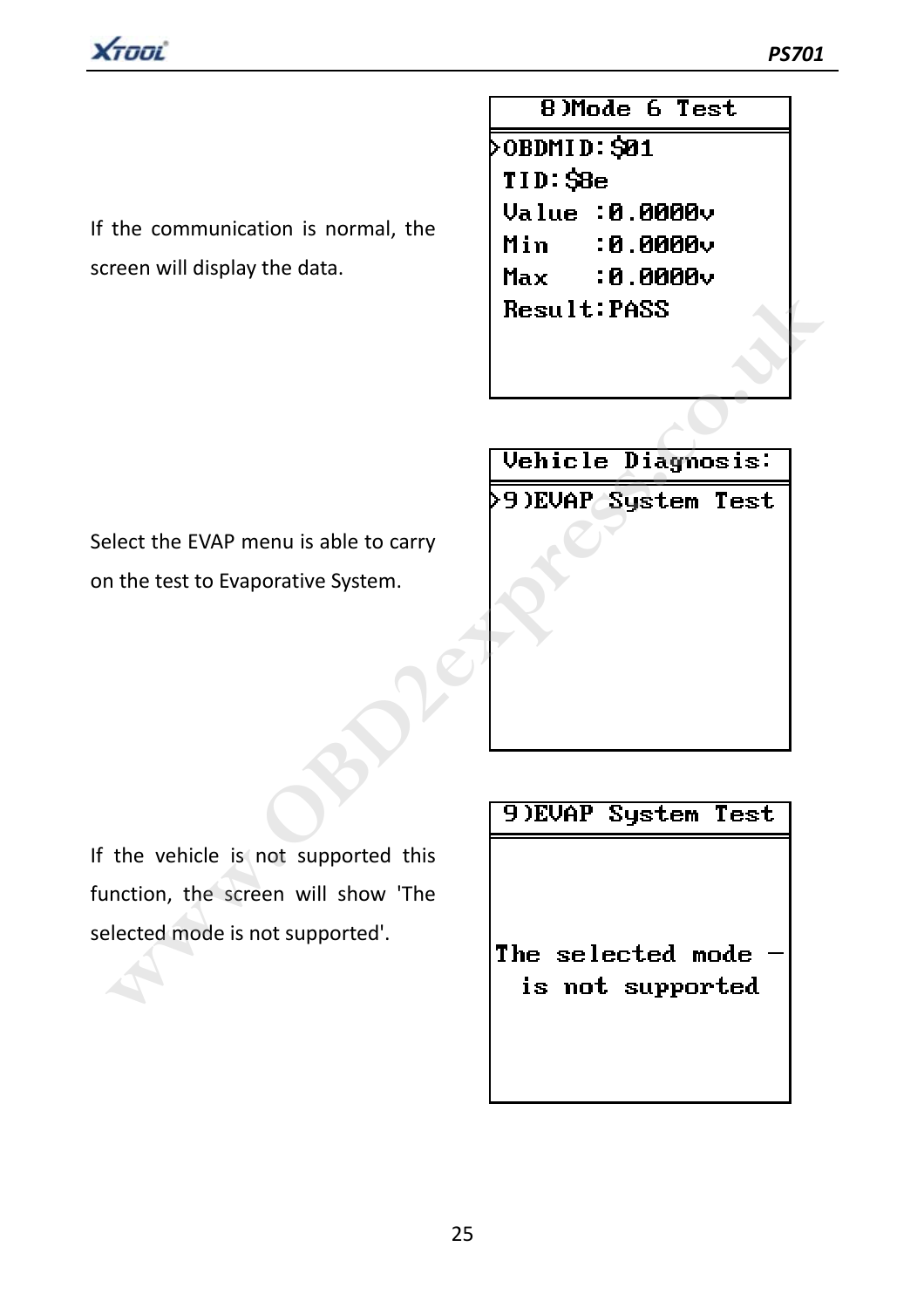

### **A. TOYOTA Test**

In the diagnosis menu, select 【TOYOTA】 menu can do diagnosis on the TOYOTA models.

|               | Select Menu |  |
|---------------|-------------|--|
| HONDA         |             |  |
| MAZDA         |             |  |
|               | MITSUBISHI  |  |
| <b>NISSAN</b> |             |  |
| SUBARU        |             |  |
| SUZUKI        |             |  |
| TOYOTA        |             |  |
| OBDI I        |             |  |
|               |             |  |

After the confirmation, screen will show the CANBUS configuration menu, according to the vehicle's configuration to do menu selection.

To select <u>A</u> WITHOUT CANBUS 1 menu as an example, it will show system classify, user can make a selection according to the need. **WEBARU<br>
SUBARU<br>
SUBARU<br>
SUZUKI<br>
TOYOTA OBDII<br>
THE THE CONTENTION SCREEN SUBARU<br>
TOYOTA OBDII<br>
THE CANBUS CONTENT OF CONTENT CANBUS<br>
Differential of the metal of the need.<br>
PROWERT RAIN<br>
PROWERT RAIN<br>
THE CANBUS<br>
THE CANBU**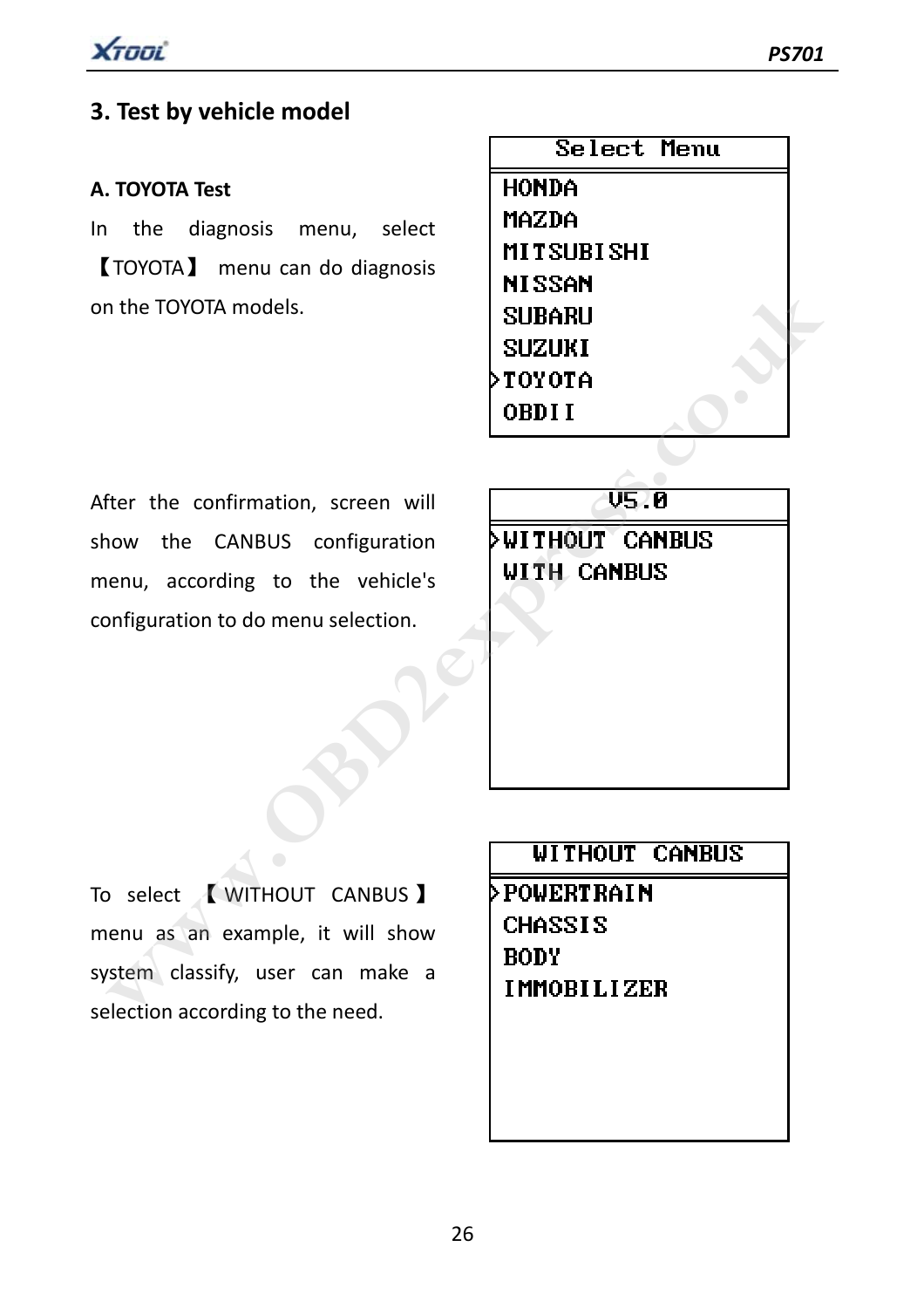To select the ENGINE system, for example, after selection, just need to press 【ENTER】 key.

### **POWERT RAIN**

**DENGINE AND ECT BATTERY**  $ccs$ HU BATTERY

If the communication is normal, the screen will display the diagnosis function of the system.

After selecting Read fault code, the screen will display the quantity of the fault code, if the system does not have fault code stored, the screen will display the system is normal or no fault code. **ENCALL THE 18**<br> **ENCALL THE SEQUENTIAL MT**<br>
THE COMMUNIST CONSIDER TO BE CODE<br>
THE WAS SEQUENTIAL MT<br>
TROUBLE CODE<br>
TROUBLE CODE<br>
INCALL CODE<br> **ENGALL TROUBLE CODE<br>
READ DATA STREAM**<br>
TROUBLE CODE<br> **ENGALL TROUBLE CODE**<br>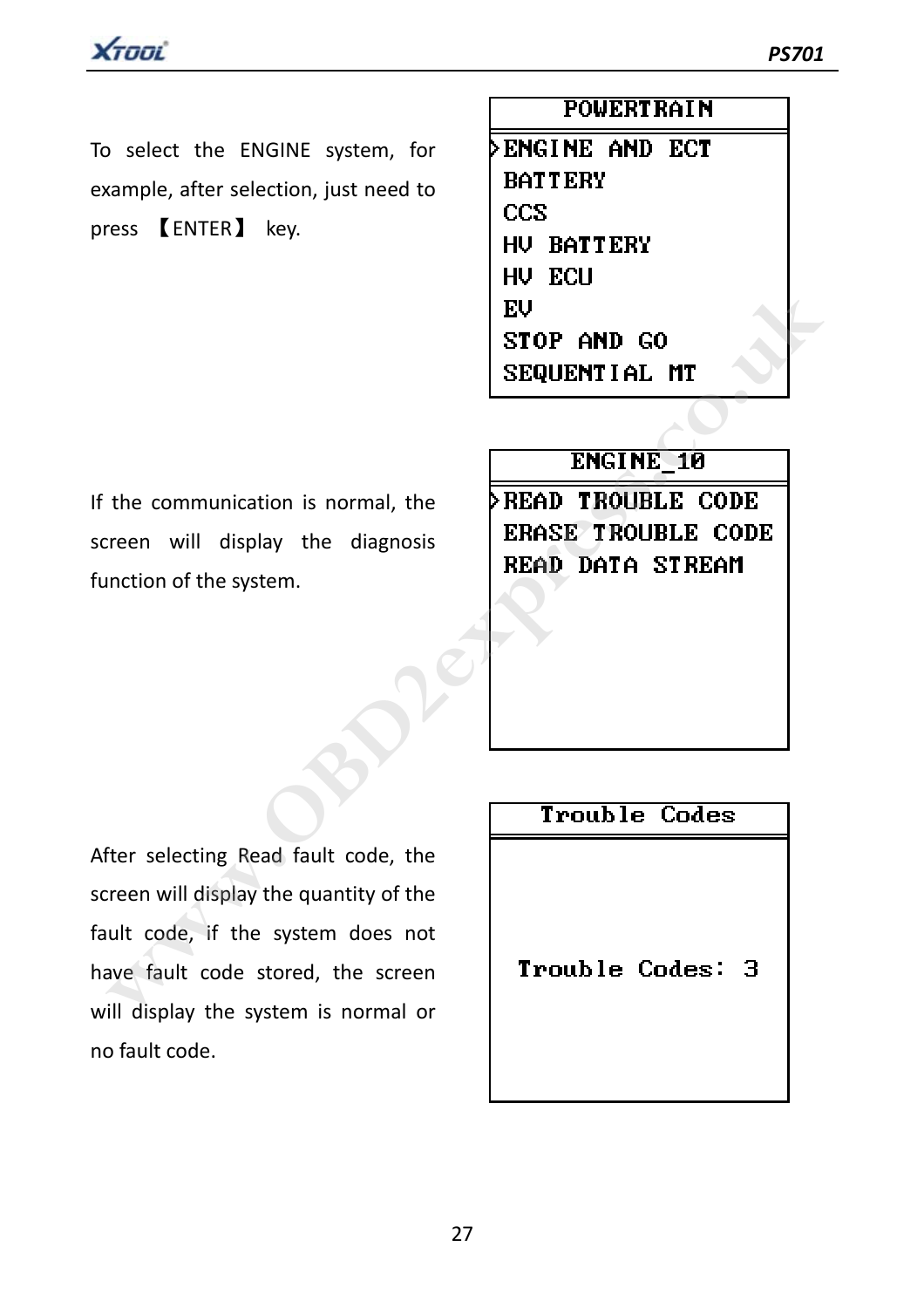Press 【 ENTER 】 key can be individually read fault codes and fault code definition.

Trouble Codes

 $1/3$ Mass Air Flow Circuit

Then you can do troubleshoot through the content of fault codes.

Select Clear fault codes menu is able to clear the fault codes stored in the system. **Example 19 From School of the Codes**<br>
IT COMPLE Codes<br>
Trough the content of fault codes.<br> **Mass Air Flow Circuit Range/Performa-**<br>
The Problem<br>
TROUBLE CODE<br>
Let Clear fault codes stored in the<br>
Decar the fault codes sto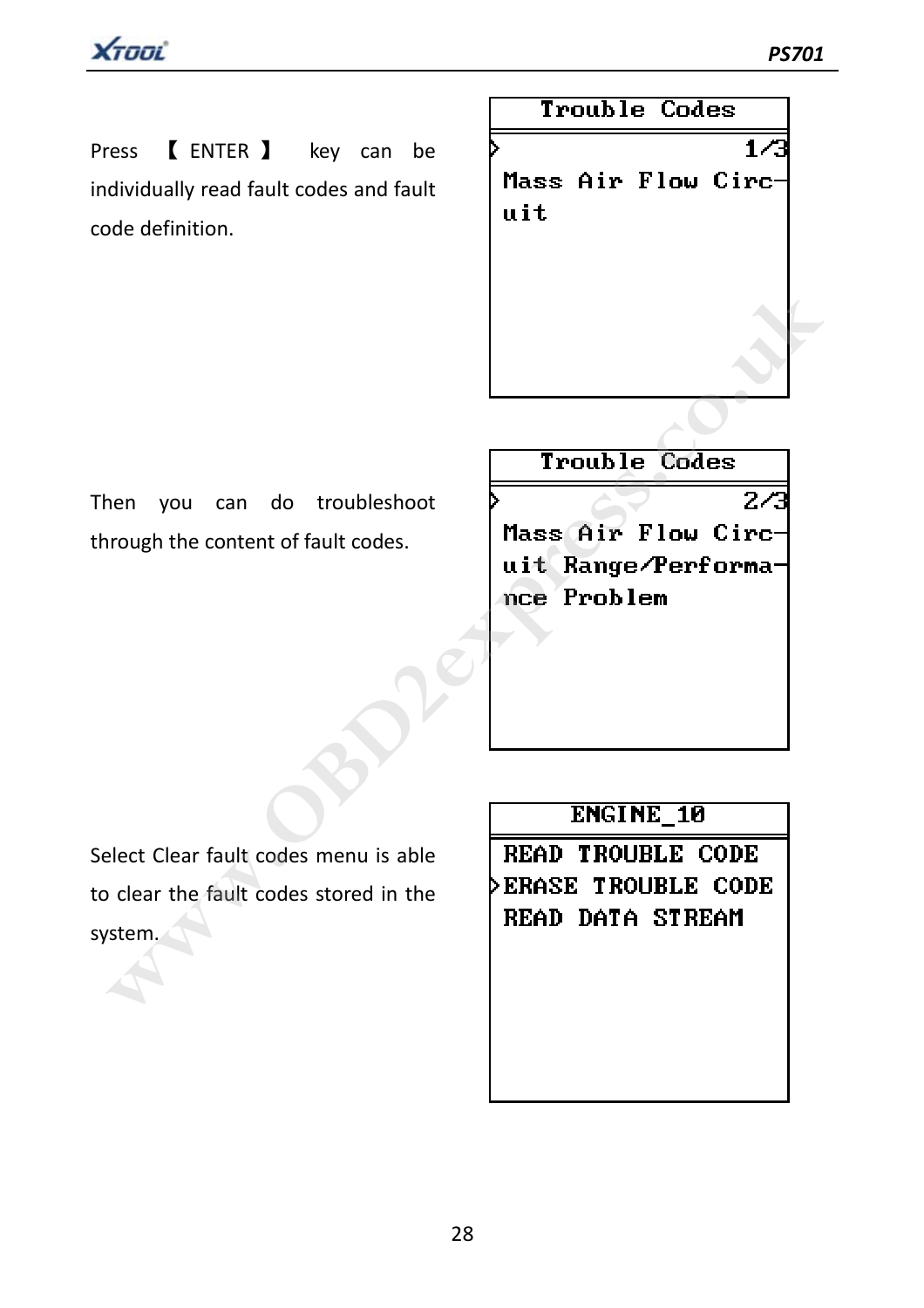

After selecting clear fault codes, screen will display whether confirm to clear trouble code or not, if user want to confirm, please press 【ENTER】 key.

Erase Fault Trouble

After pressing 【ENTER】, the screen will display fault code cleared successfully. Then if we read the trouble code, it still shows fault codes stored, that means there is no solution to those faults currently, the vehicle is needed maintenance. ENTER] key.<br> **Solution the Fault C-**<br>
See all the Fault C-<br>
odes?<br>
We all the Fault C-<br>
odes?<br>
We all the Fault Co-<br>
odes?<br>
We all the Fault Codes<br>
III display fault code cleared<br>
consectively, the read the<br>
code, that mea

Select Read data stream, real-time data can be read, the function is an important function which determine s further diagnosis on the fault.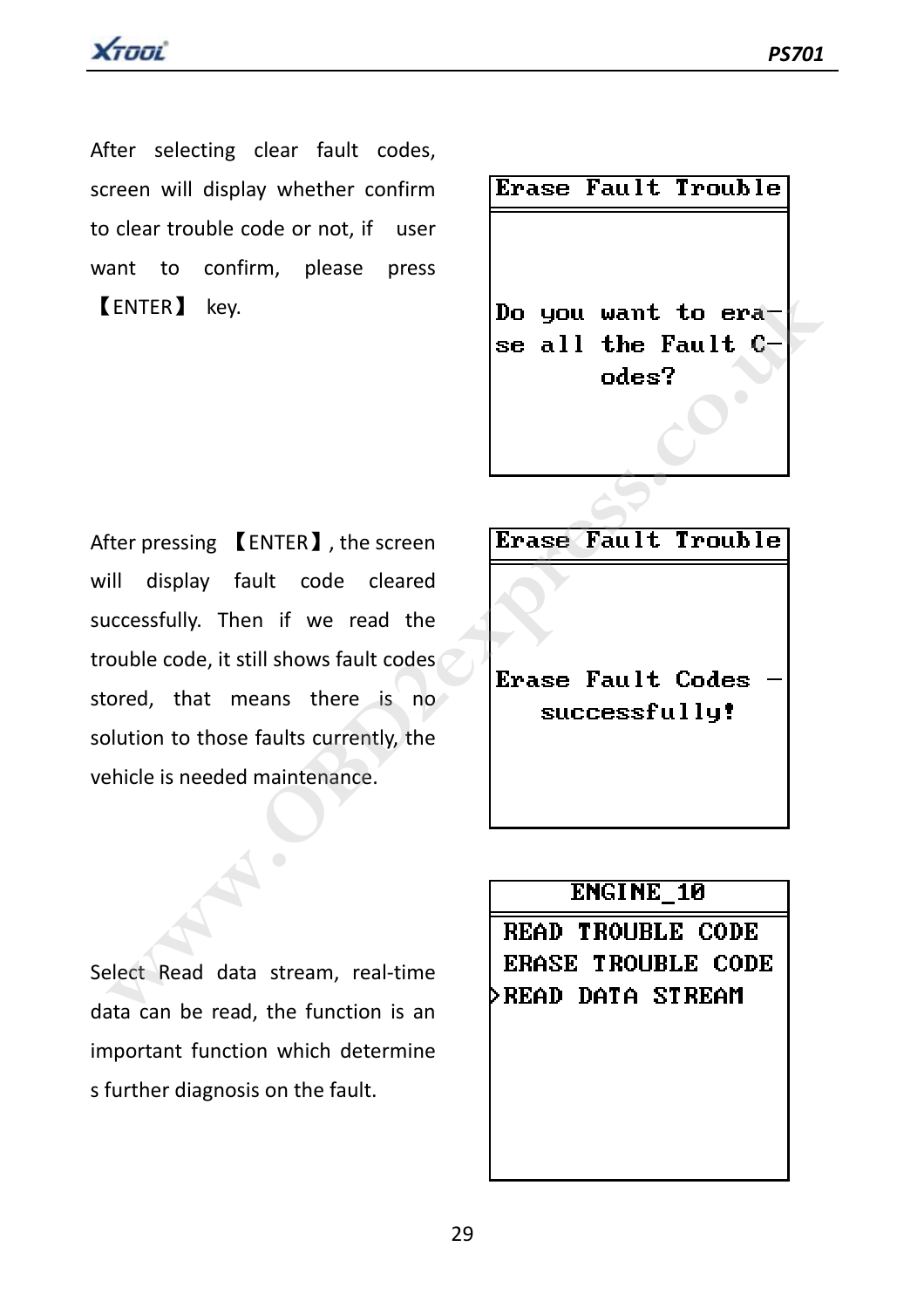After confirmation, the screen will display the menu options of the data stream.

Press **[ENTER]** key in the position of need to read the data stream to select to read the data, if before the data items with "\*" , that were selected to read. After choosing a data item to read, only need to press

【ESC】 key.

If the communication is normal, the screen will display the data stream.

Data Stream Select

⊳CALC LOAD COOLANT TEMPERATURE SHORT FUEL TRIM #1

FRIM HISTORIC LOAD<br>
WHORT FUEL TRIM HISTORIC FUEL TRIM HISTORIC FUEL TRIM HISTORIC FUEL TRIM HISTORIC FUEL TRIM HISTORIC FUEL GAUGE<br>
INTAKE MANIFOLD<br>
WE CALC LOAD<br>
WE COLANT TEMPERATURE<br>
FRIM HISTORIC FUEL TRIM HISTORIC FU

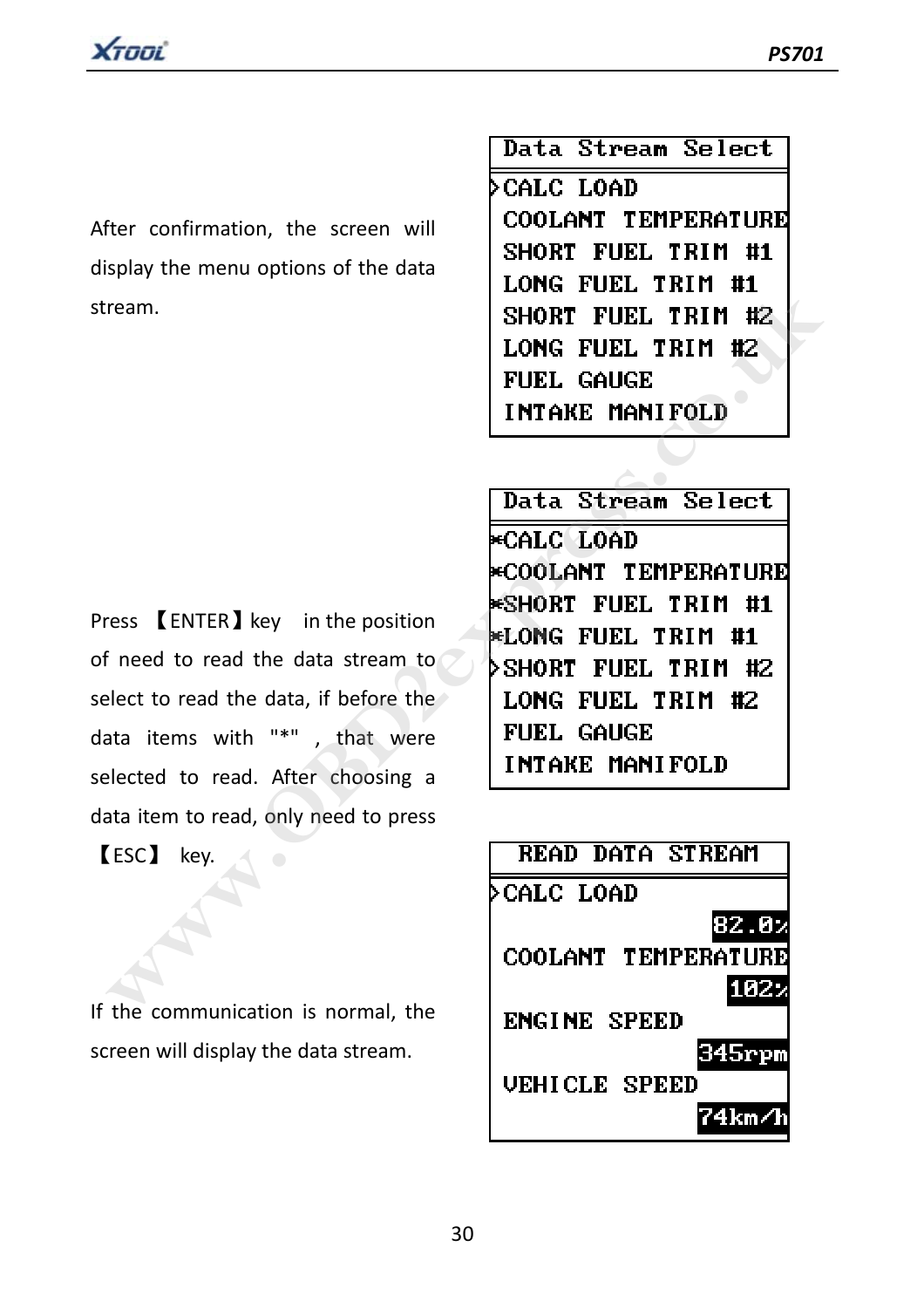

By pressing the left, right key can view the data stream through page.



If the vehicle is equipped with CANBUS protocol, user can select the 【 WITH CANBUS】 menu in the previous menu for testing.

After confirmation, the screen will display the system menu, you can do menu selection according to your need, methods of operating and diagnostic functions as the same as the 【WITHOUT CANBUS】 menu. **with**<br>
the vehicle is equipped with<br> **WITH CANBUS**<br> **WITH CANBUS**<br> **WITH CANBUS**<br> **WITH CANBUS**<br> **WITH CANBUS**<br> **WITH CANBUS**<br> **WITH CANBUS**<br> **WITH CANBUS**<br> **WITH CANBUS**<br> **WITH CANBUS**<br> **WITH CANBUS**<br> **POWERT RAIN**<br> **CHA**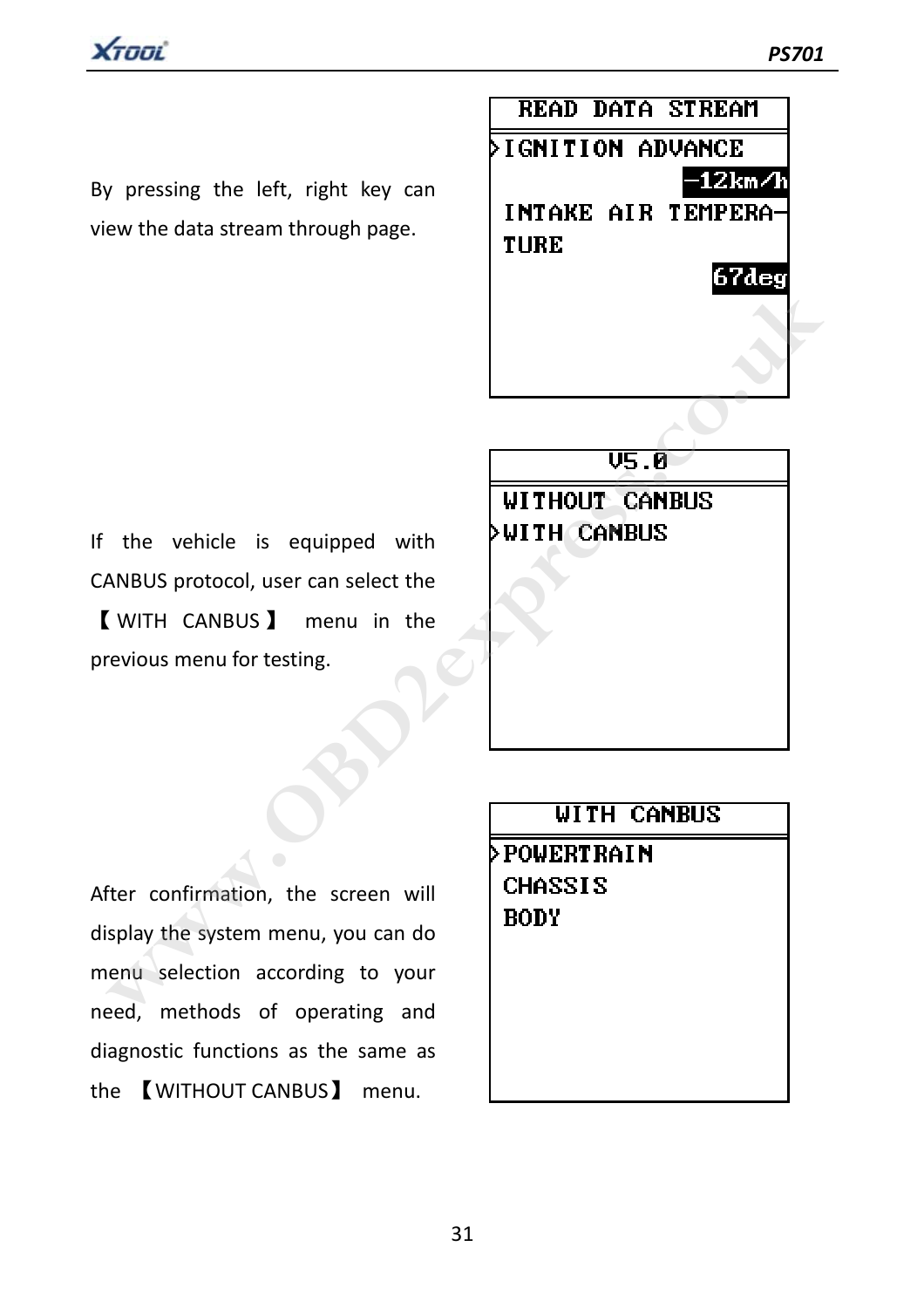### **B. HONDA Test**

In the diagnosis menu, select 【HONDA】 menu can do diagnosis on the TOYOTA models.

| Select Menu |  |
|-------------|--|
| HONDA       |  |
| MAZDA       |  |
| MITSUBISHI  |  |
| NI SSAN     |  |
| Subaru      |  |
| SUZUKI      |  |
| TOYOTA      |  |
| OBDI I      |  |
|             |  |

After confirmation, the screen will appear with the type of vehicle's diagnostic interface. Then select the menu according to the type of vehicle's diagnostic interface.

| n the TOYOTA models.                  | MITSUBISHI<br><b>NISSAN</b><br><b>SUBARU</b><br><b>SUZUKI</b><br>TOYOTA<br>OBDI I |
|---------------------------------------|-----------------------------------------------------------------------------------|
| fter confirmation, the screen will    | PGM_FI                                                                            |
| appear with the type of vehicle's     | <b>&gt;16 PIN CONNECTOR</b>                                                       |
| diagnostic interface. Then select the | <b>3 PIN CONNECTOR</b>                                                            |
| menu according to the type of         |                                                                                   |
| vehicle's diagnostic interface.       |                                                                                   |
|                                       |                                                                                   |
|                                       | V5.0                                                                              |
| select [16PIN CONNECTOR ]             | >PGM_FI                                                                           |
| example,<br>after<br>enu.<br>as<br>an | ΑT                                                                                |
| onfirmation, the screen will display  | abs_usa                                                                           |

To select 【 16PIN CONNECTOR 】 menu as an example, after confirmation, the screen will display the system menu.

| <b>V5.0</b> |  |
|-------------|--|
| ≻PGM_FI     |  |
| AT          |  |
| abs_usa     |  |
| SRS         |  |
| EPS         |  |
|             |  |
|             |  |
|             |  |
|             |  |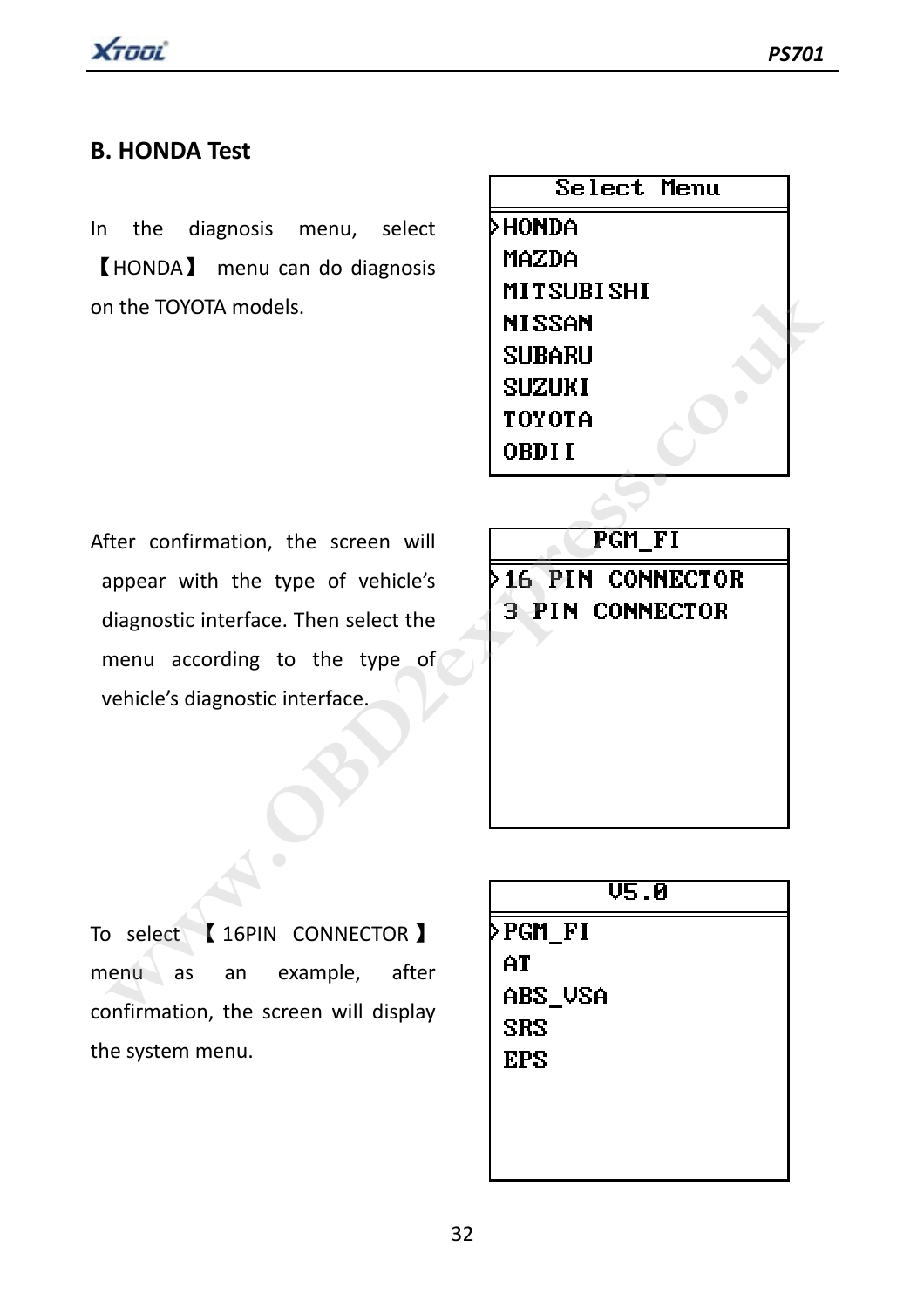To select the【PGM‐FI 】system as an example, After confirmation, the vehicle will be communicated, if it in normal communication, screen will display the ID of the system.



Press 【ENTER】 key to display the diagnostic function menu of the system.

Select the function of read fault codes, the screen will display the quantity of fault codes.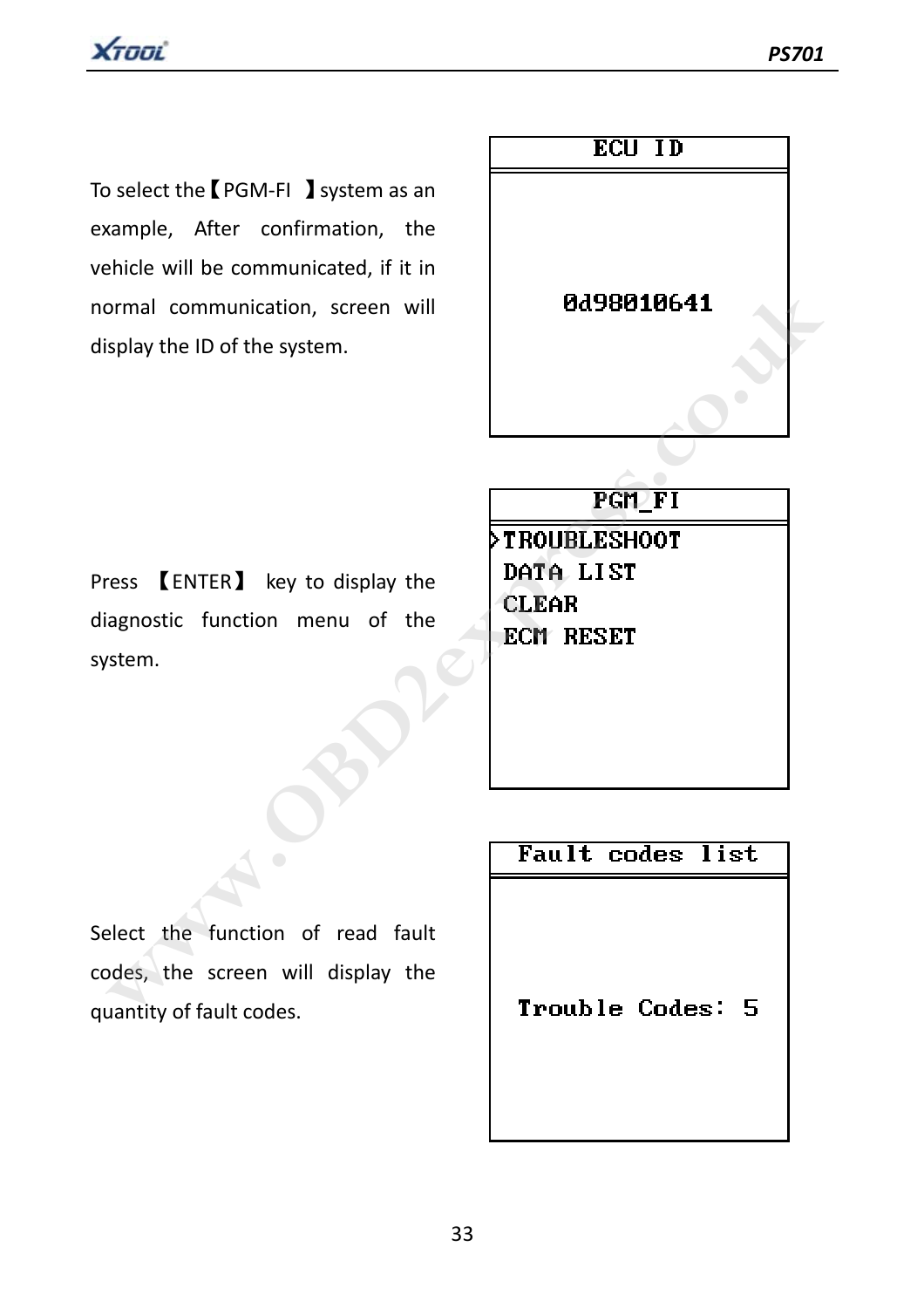Press **[ENTER ]** key can be individually read fault codes and fault code definition.

Fault codes list  $1/5$ IAT CIRCUIT HIGH I-**NPUT** 

Select Clear function to clear the fault code which is stored in the ECU.

After selecting Clear function, screen will display whether confirm to clear trouble code or not **PGH\_FT**<br>
PEH\_FT<br>
elect Clear function to clear the<br>
ult code which is stored in the ECU.<br>
CLEAR<br> **ECH RESET**<br>
ECH RESET<br>
ECH RESET<br>
ECH RESET<br>
ECH RESET<br>
ECH RESET<br>
ECH RESET<br>
Do you want to era-<br>
ill display whether conf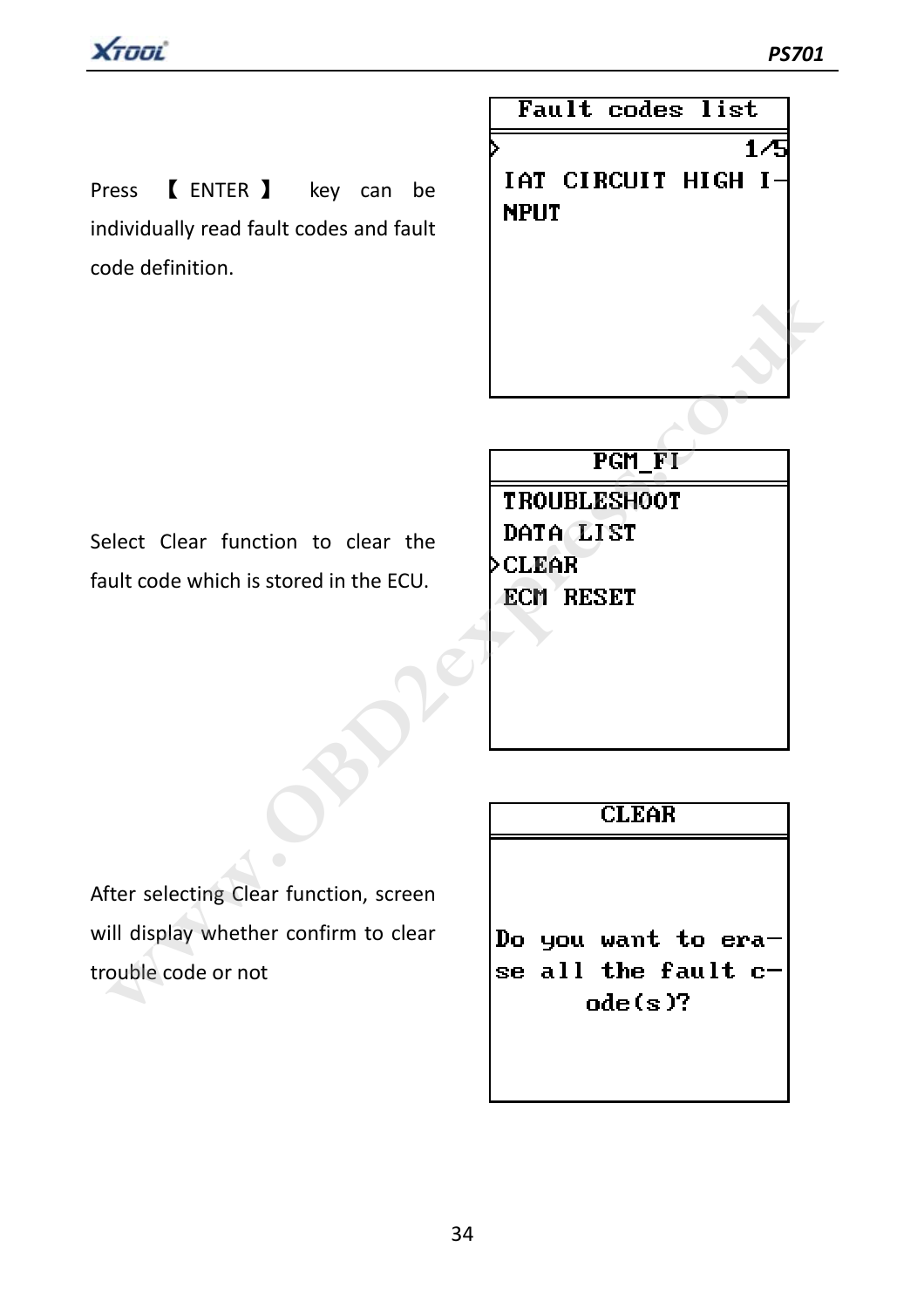

If you confirm clearing the fault code, press【ENTER】key to clear the fault code which is stored in the ECU.

## **CLEAR**

Erase fault code(s)

Select Read data stream, the data stream of the system can be read,

After confirming to read data stream, if the communication is normal, the screen will display data stream which is read out.

|                                                  | successiaig:                         |
|--------------------------------------------------|--------------------------------------|
|                                                  |                                      |
|                                                  | PGM_FI                               |
| elect Read data stream, the data                 | <b>TROUBLESHOOT</b>                  |
| ream of the system can be read,                  | <b>&gt;DATA LIST</b><br><b>CLEAR</b> |
|                                                  | ECM RESET                            |
|                                                  |                                      |
| fter confirming to read data stream,             | DATA LIST                            |
| the communication is normal, the                 | <b>ENGINE SPD</b>                    |
| reen will display data stream which<br>read out. | 0rpm<br><b>USS</b><br>0Km∕h          |
|                                                  | ECT SENSOR                           |
|                                                  | .LIMITDEG<br>IAT SENSOR              |
|                                                  | L.LIMITDEG                           |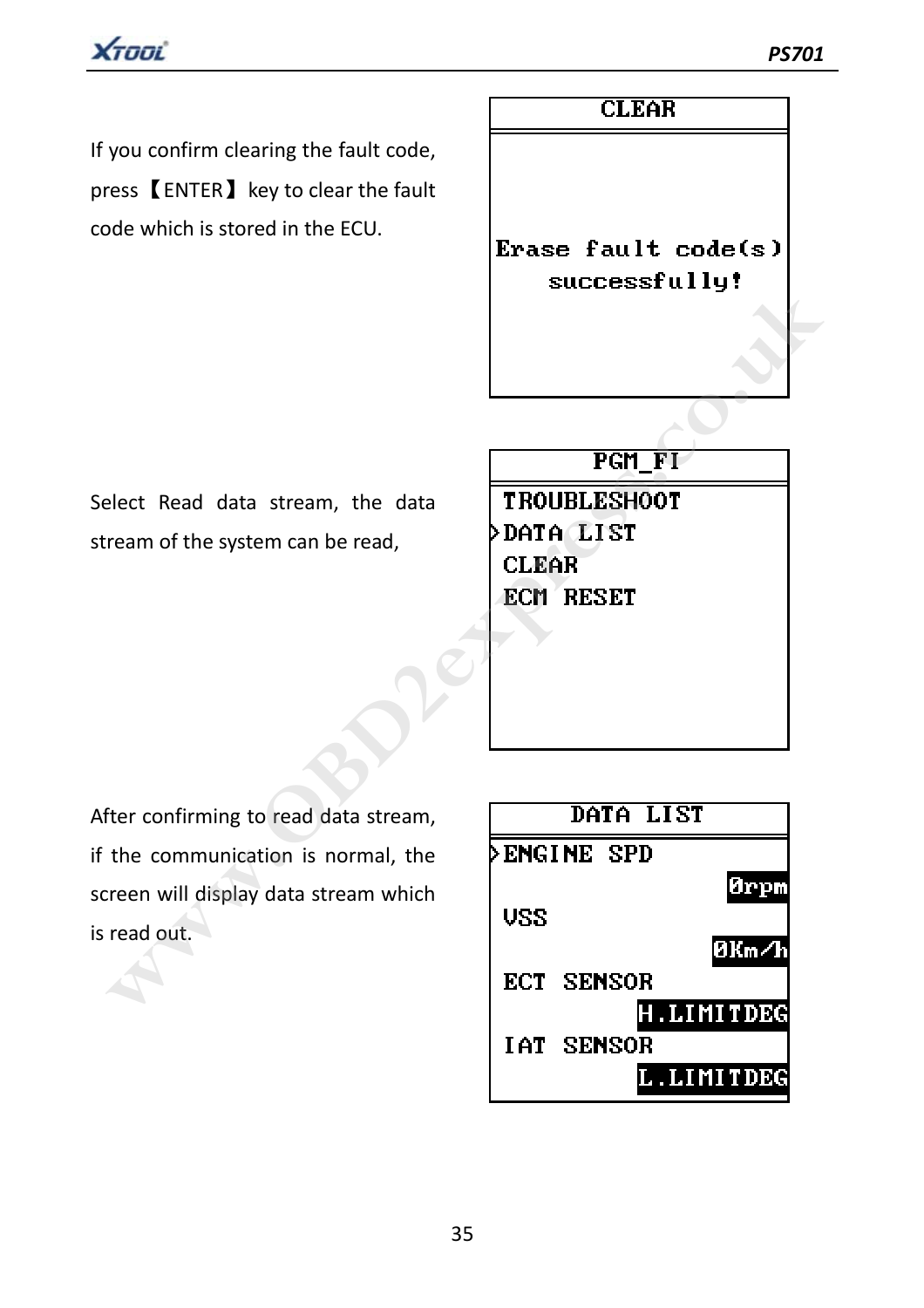

Through the left and right key to view the data stream through page.



To select【ECM RESET】function can do reset operation on the ECU.

After confirmation, the screen will display "ECM reset" prompt. If you confirm the implement operation of this function, you can press【ENTER】 key. **EXAMPLE PROPERT SCHOOLS BATTERY**<br>
Select [ECM RESET] function can<br>
do reset operation on the ECU.<br> **DATA LIST**<br>
CLEAR<br>
PECH RESET<br>
PECH RESET<br>
PECH RESET<br>
PECH RESET<br>
SECH RESET<br>
SCHOOLS AND THE SET<br>
SECH RESET<br>
SCHOOLS A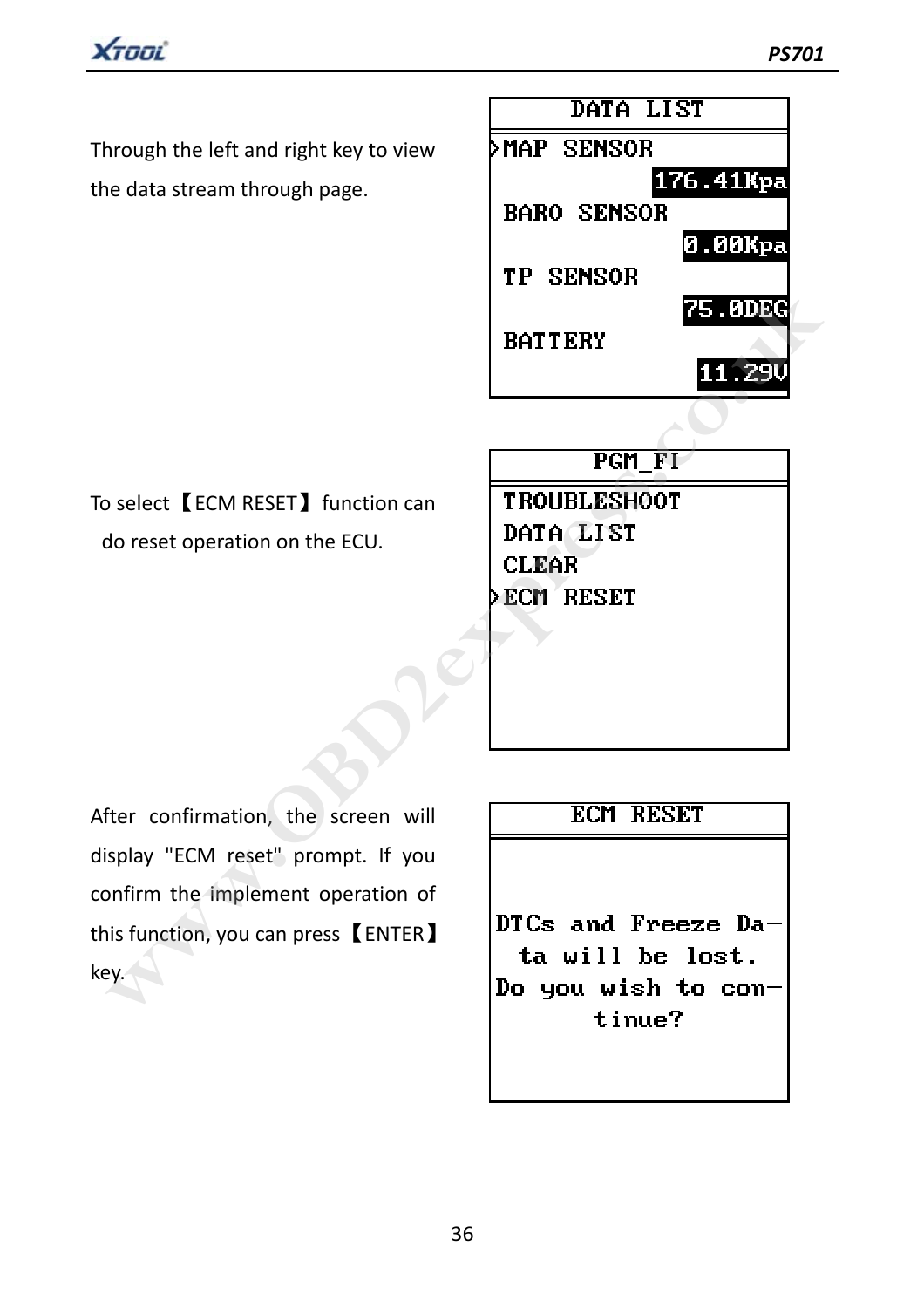

## **C. NISSAN Test**

In the diagnosis menu, select 【NISSAN】 menu, can do diagnosis on the NISSAN models.

|                                     | Select Menu                |
|-------------------------------------|----------------------------|
| the diagnosis<br>menu, select       | <b>HONDA</b>               |
| [NISSAN] menu, can do diagnosis     | MAZDA                      |
| n the NISSAN models.                | <b>MITSUBISHI</b>          |
|                                     | ≻NISSAN                    |
|                                     | <b>SUBARU</b>              |
|                                     | <b>SUZUKI</b>              |
|                                     | TOYOTA                     |
|                                     | OBDII                      |
|                                     |                            |
| nter the menu will display in the   | V5.0                       |
| UTO<br>and<br>MANUAL<br>diagnostic  | AUTO                       |
| ethods.                             | Mañual                     |
|                                     |                            |
|                                     |                            |
|                                     |                            |
| select <b>[AUTO</b> ]<br>menu as an | <b>AUTO DETECT</b>         |
| cample, after confirmation, it will |                            |
| an the system of the vehicle.       |                            |
|                                     | Detecting<br><b>CANBUS</b> |

Enter the menu will display in the AUTO and MANUAL diagnostic methods.



To select 【AUTO】 menu as an example, after confirmation, it will scan the system of the vehicle.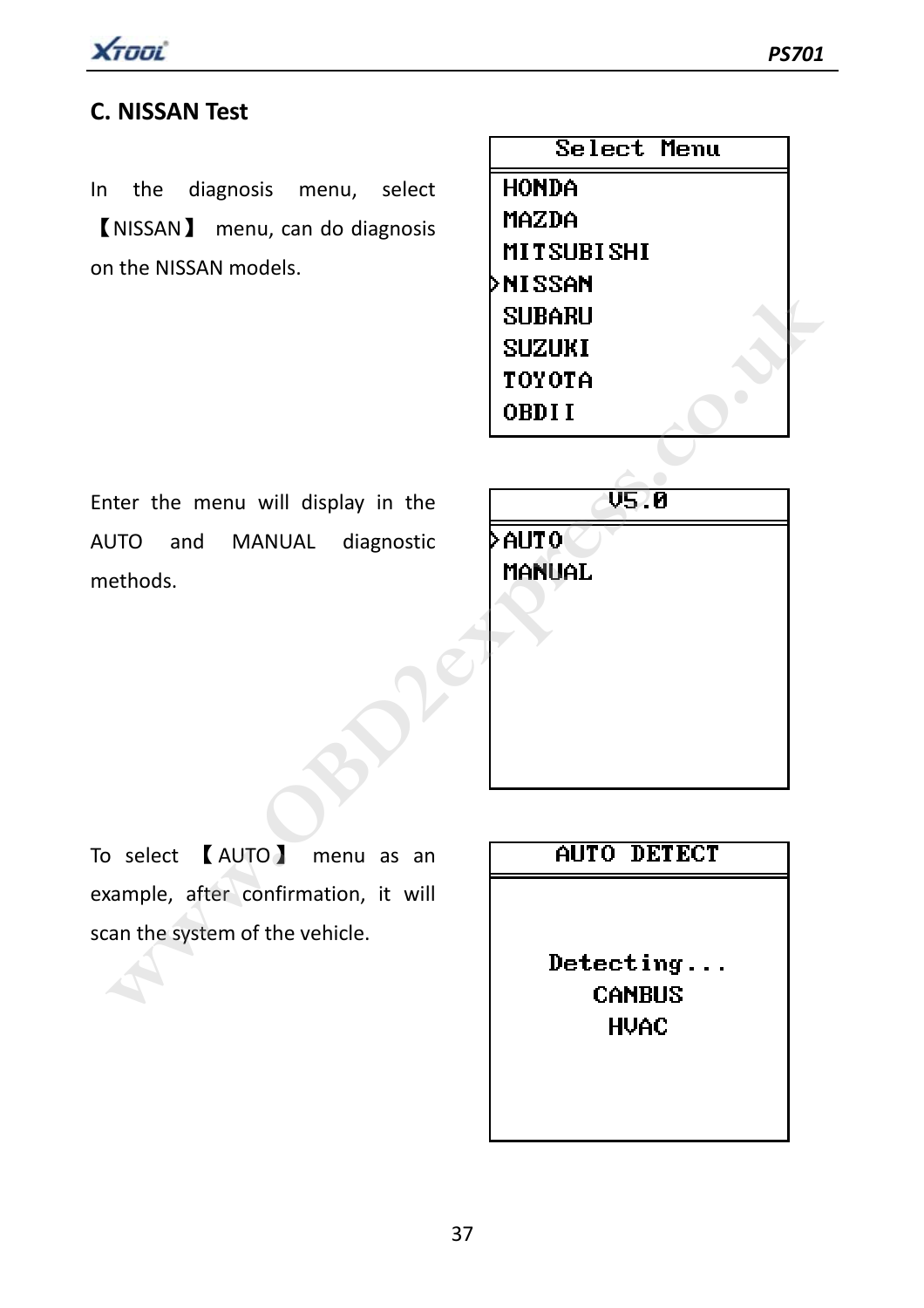XTOOL

Take a little while during the system scanning, please be patient.

After the scanning, user is allowed to select the desired system to test, take ENGINE system as an example, after confirmation can do test on the system. Detecting...<br> **WAP2000**<br>
ENGINE (KWP\_II)<br>
ENGINE WAPER CHAPTION<br>
Delect the desired system to test, take<br>
NGINE system as an example, after<br>
DENGINE (ISO\_I)<br>
Stem.<br>
ENGINE System.<br>
PENGINE System.<br>
PENGINE System.<br>
PENGINE

# AUTO DETECT

Select WORK SUPPORT function the can do operation of special function on ENGING system.

ACTIVE TEST **ECU PART NUMBER**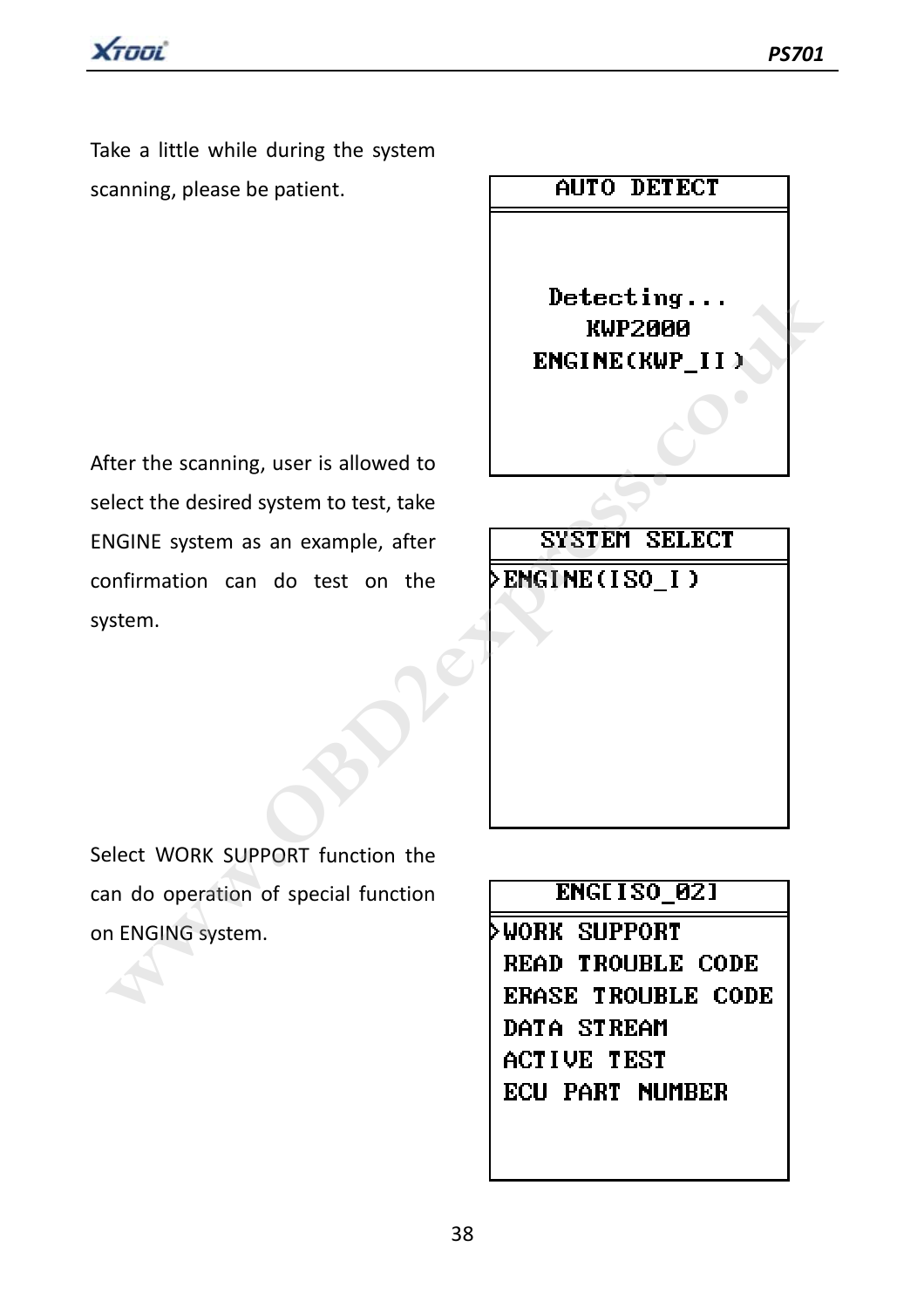

After confirming the WORK SUPPORT function, the screen will display the operating tips of this function.

## **FUEL PRESSURE RELEA**

Select the function of read fault codes can read out the fault code which is stored in the system.

**EXECUTE AND TOUCH INC CONTRACTS ON THE STATER ENTIRES AFTER ENTIRES AFTER ENTIRES AFTER ENTIRES AFTER ENTIRES AFTER ENTIRES AFTER ENTIRES AFTER ENTIRES AFTER ENTIRES AFTER ENTIRES AFTER ACTIVE TOOLS (THE STATE ACTIVE TO D** 

If the communication is normal, the screen will display the quantity of the fault codes.

Trouble Codes: 2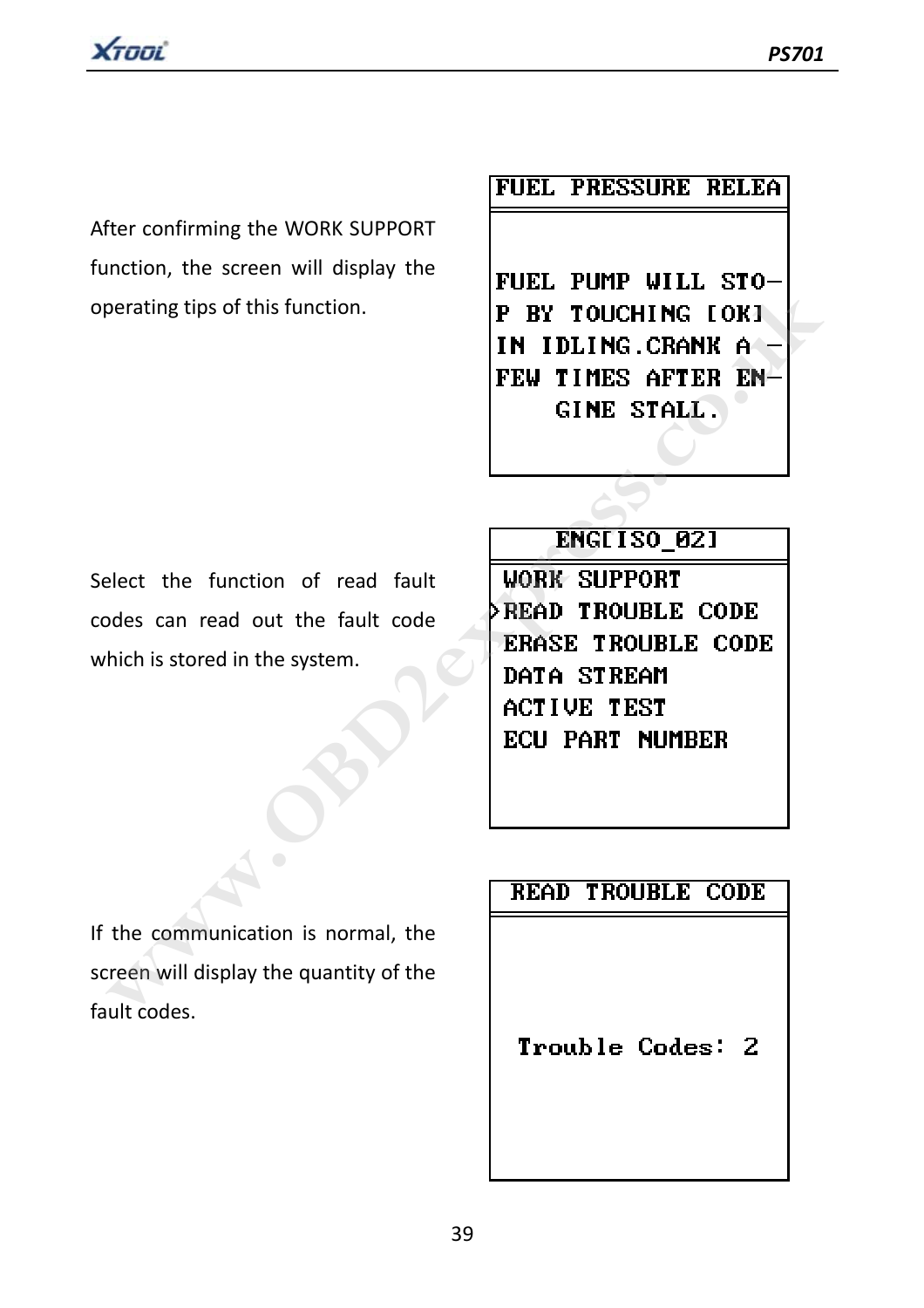$1/2$ 



Press 【ENTER】 key to display the fault code and fault code definition.

# **READ TROUBLE CODE**

MASS AIR FLOW SEN

**ENGIT SO\_021**<br>
elect Clear function to clear the<br>
ult codes stored in the ECU.<br> **WORK SUPPORT<br>
PERGE TROUBLE CODE<br>
DERGE TROUBLE CODE<br>
DETIVE TEST<br>
ECU PART NUMBER<br>
ECU PART NUMBER<br>
ECU PART NUMBER<br>
ECU PART NUMBER<br>
ECU P** 

Select Clear function to clear the fault codes stored in the ECU.

After confirmation, the screen will display tips of removing fault code.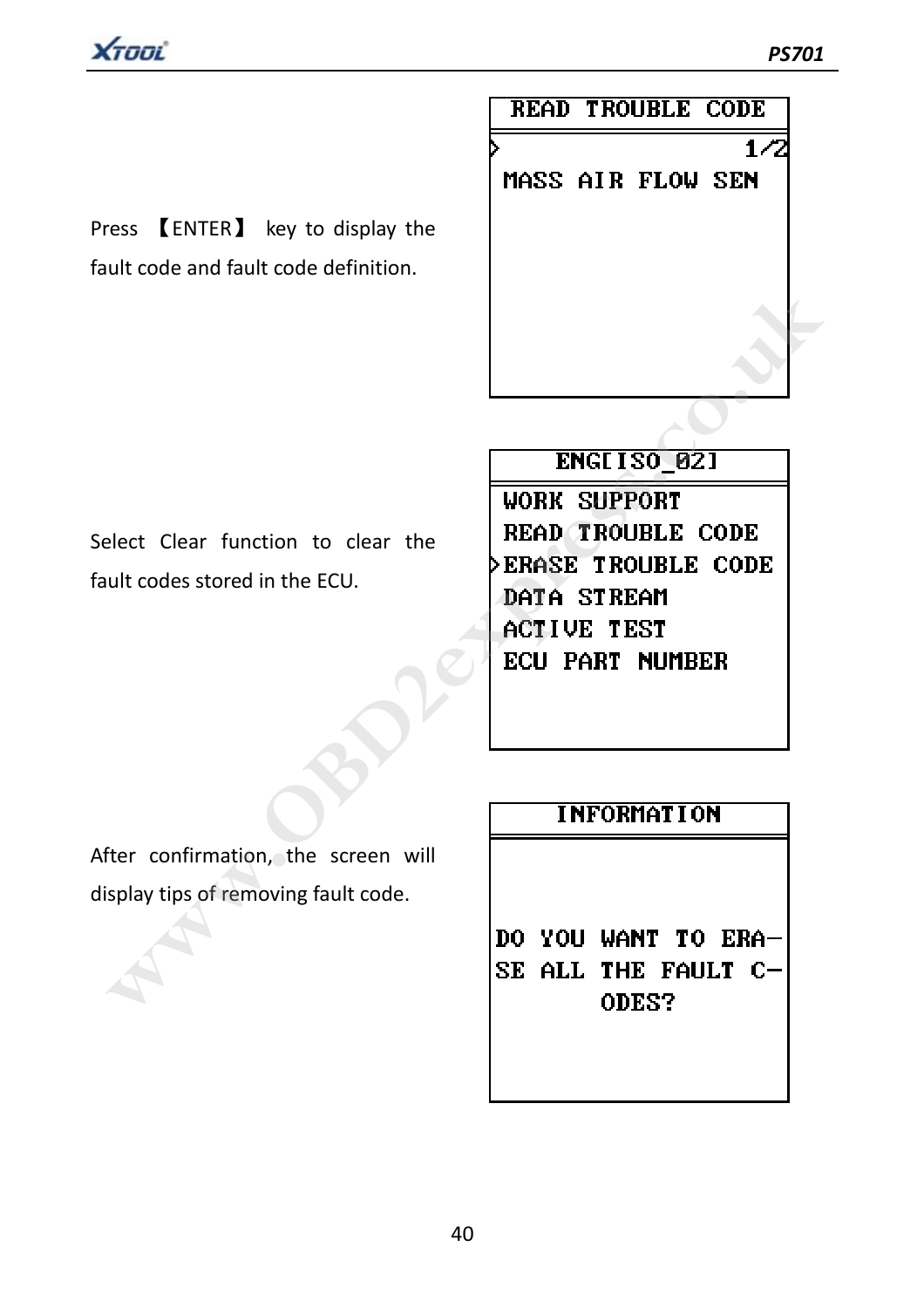Press 【ENTER】 to clear the fault code.

**ERASE TROUBLE CODE** 

**ERASE FAULT CODES** 

**ENGET ISO\_021**<br>
WORK SUPPORT<br>
INCET ISO\_021<br>
WORK SUPPORT<br>
INCET UP TROUBLE CODE<br>
INCENSE TROUBLE CODE<br>
DATA STREAM<br>
ACTIVE TEST<br>
ECU PART NUMBER<br>
For confirmation, the screen will<br>
Splay the data stream classification.<br>

Select the read data stream function

can read the system data flow.

After confirmation, the screen will display the data stream classification.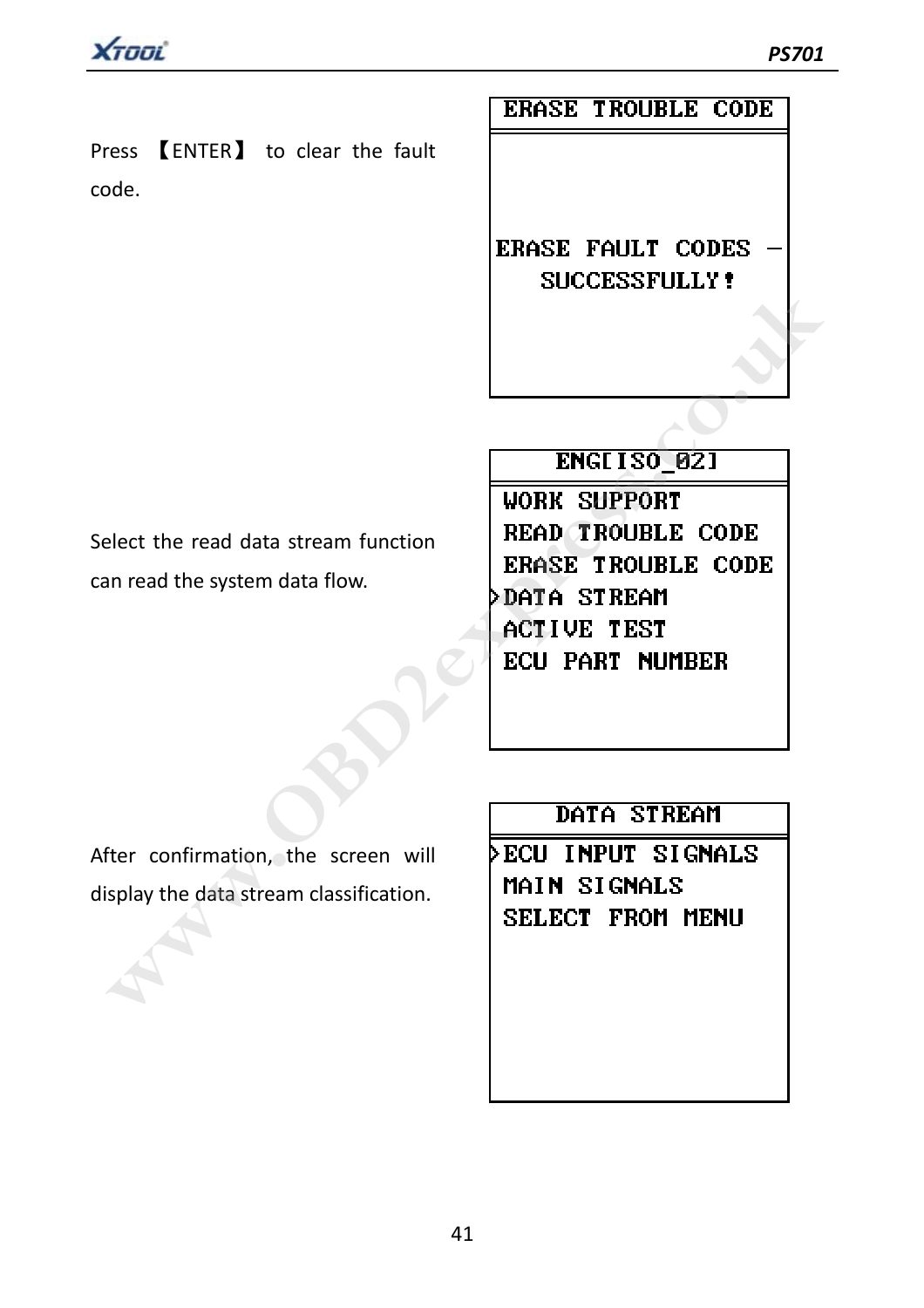

After selecting the appropriate classification, the data stream will be displayed on the screen.

Through the left and right key to read the data stream through page.



|                                                                      | 5.10V<br>COOLANT TEMP/S<br>192.0degC                                                                                                |
|----------------------------------------------------------------------|-------------------------------------------------------------------------------------------------------------------------------------|
|                                                                      | ENGINE DATA LIST                                                                                                                    |
| nrough the left and right key to read<br>e data stream through page. | >02 SENSOR<br>0.00V<br><b>UHCL SPEED SEN</b><br>0.0Km/h<br><b>BATTERY VOLTAGE</b><br>11.20V<br><b>THROTTLE POSI</b><br>SEN<br>5.10V |
|                                                                      | <b>ACTIVE TEST</b>                                                                                                                  |
| elect ACTIVE TEST function can do                                    | ▷ENG COOLANT TEMP                                                                                                                   |
| implementing test on the system                                      | FUEL INJECTION                                                                                                                      |
| components.                                                          | IGNITION TIMING                                                                                                                     |
|                                                                      | IACU-ACC/U OPENNING<br>FUEL PUMP RELAY                                                                                              |

Select ACTIVE TEST function can do implementing test on the system components.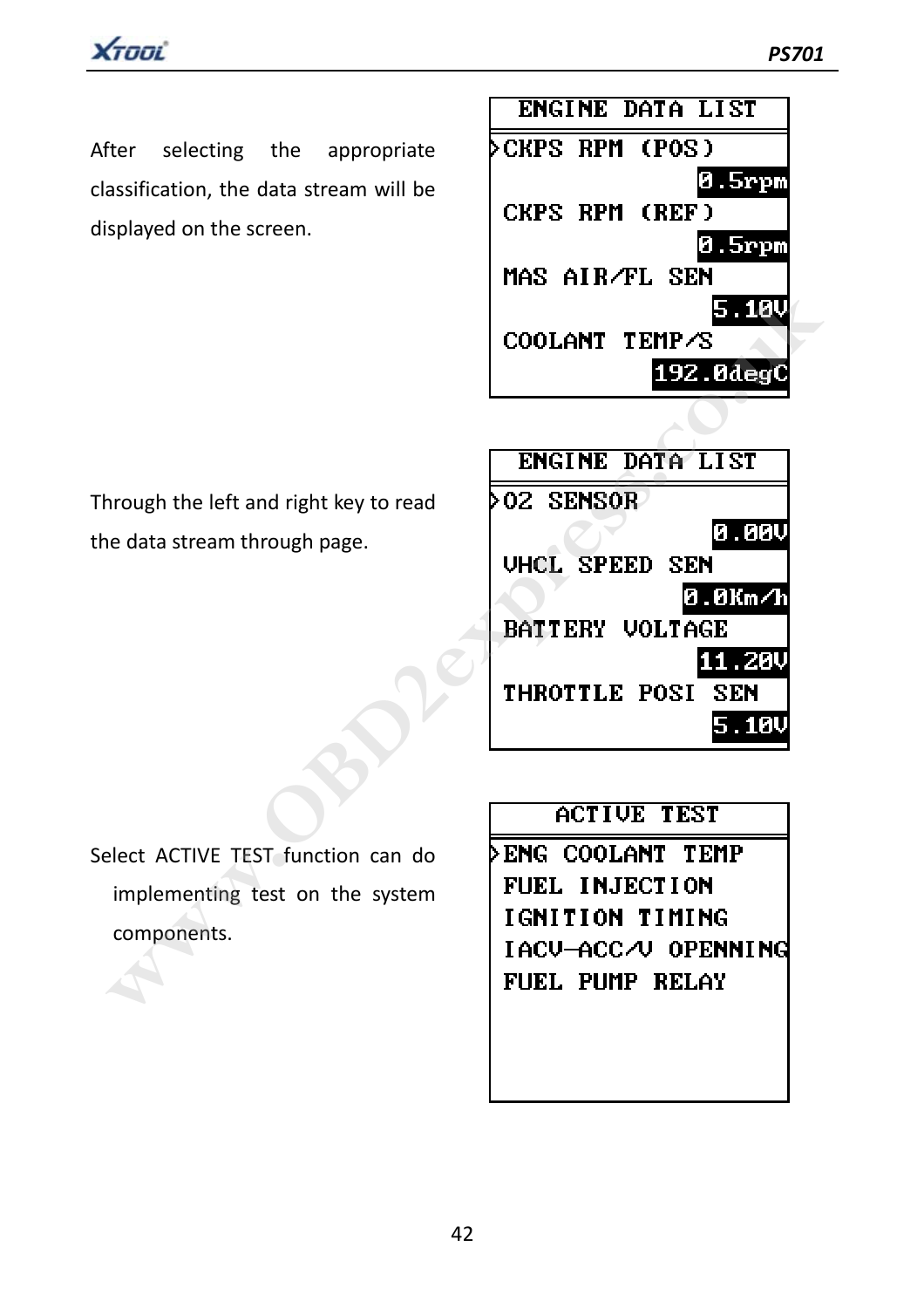

### **D. MITSUBISHI Test**

In the diagnosis menu, select 【 MITSUBISHI 】 menu can do diagnosis on the MITSUBISHI models.

Select Menu **HONDA** MAZDA

After confirmation, screen will display CANBUS configuration select menu, according to the vehicle whether equipped with CANBUS configuration to go on the menu selection. MITSUBISHI<br>
MISSAN<br>
SUBARU<br>
SUBARU<br>
SUBARU<br>
SUBARU<br>
SUBARU<br>
SUBARU<br>
SUBARU<br>
SUBARU<br>
SUBARU<br>
SUBARU<br>
SUBARU<br>
OBDII<br>
OBDII<br>
OBDII<br>
OBDII<br>
OBDII<br>
OBDII<br>
OBDII<br>
OBDII<br>
OBDII<br>
OBDII<br>
OBDII<br>
OBDII<br>
OBDII<br>
OBDII<br>
OBDII<br>
OBDII<br>
OB

Take【WITHOUT CANBUS】 menu as an example, after entering will display the menu of the region where the vehicle belongs to, select the menu according to region.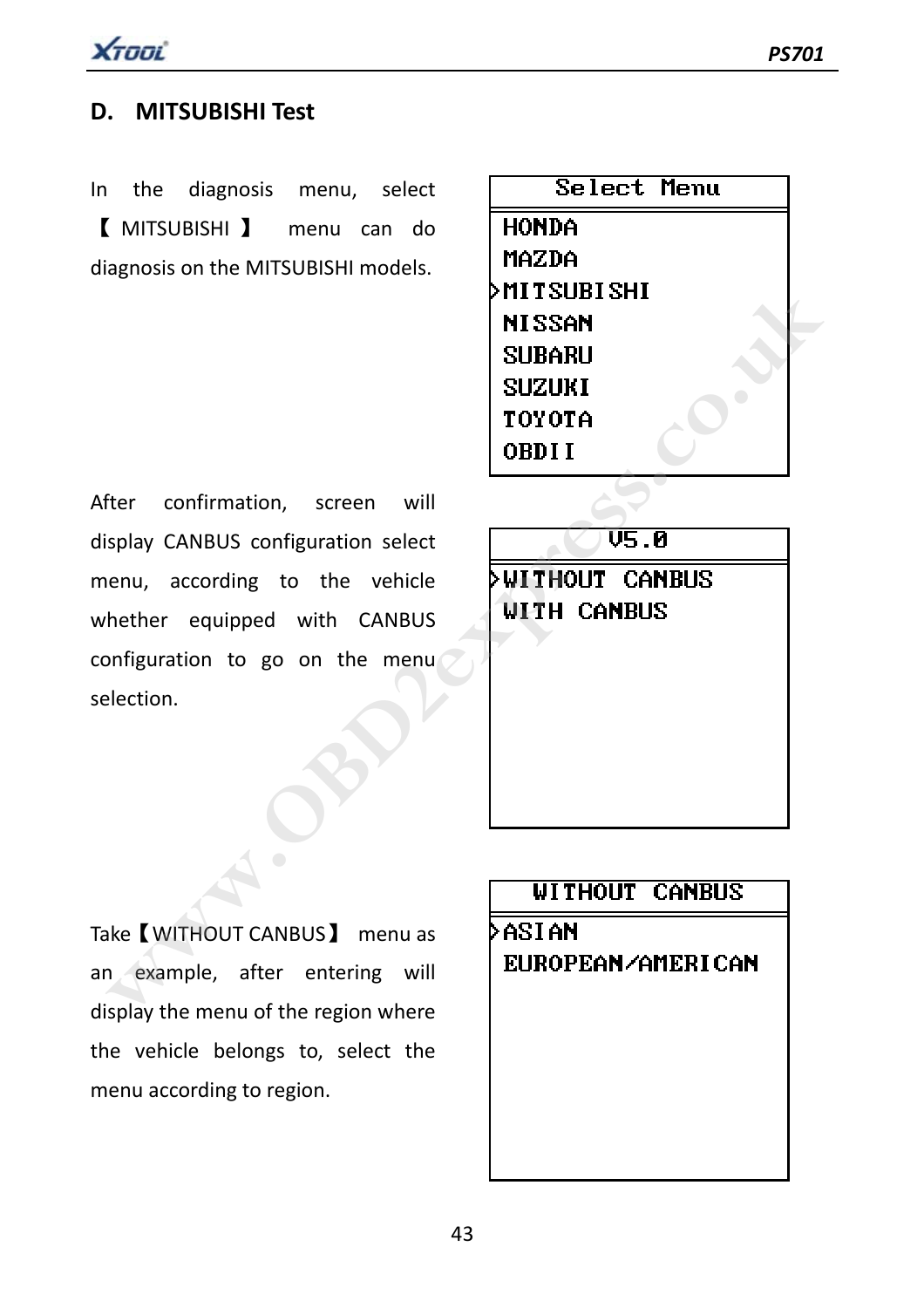After the region menu selection, the system menu will display on the screen, select the System menu according to the need.

## **ASIAN**

MPI/GDI/DIESEL ELC-AT/CUT

To select MPI menu as an example, if the communication is normal, the screen will display the diagnosis function of this system. EXAMPLE THE SAST CONDITIONER<br>
SAST AIR CONDITIONER<br>
ECS<br>
MITO CRUISE<br>
Select MPI menu as an example, if<br>
where communication is normal, the<br>
reen will display the diagnosis<br>
THE COLUID<br>
ECUID<br>
MEGALE FOULT CODE<br>
READ DATA

system's ECU ID.

Select ECU ID function can read the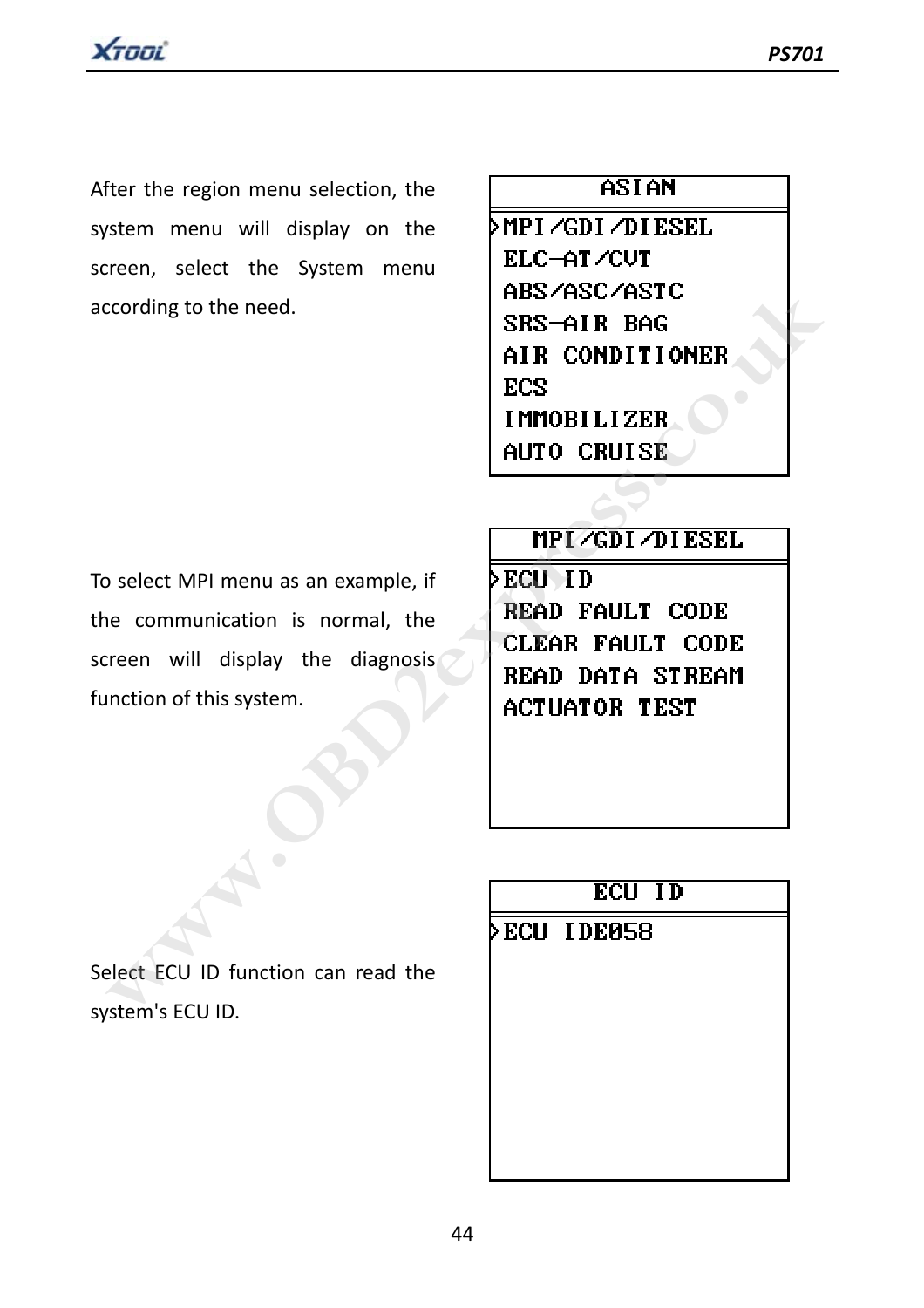

Select the function of read fault codes can read out the fault code which is stored in the system. If the communication is normal, the screen will display the quantity of fault codes.

### **READ FAILT CODE**

Frouble Codes: 4<br>
mmunication is normal, the screen<br>
ill display the quantity of fault<br>
ddes.<br> **READ FAULT CODE**<br> **READ FAULT CODE**<br> **READ FAULT CODE**<br> **READ FAULT CODE**<br> **READ FAULT CODE**<br> **READ FAULT CODE**<br> **READ FAULT C** 

Press 【ENTER】 key to display the fault code and fault code definition.

Select Clear function to clear the fault codes stored in the system.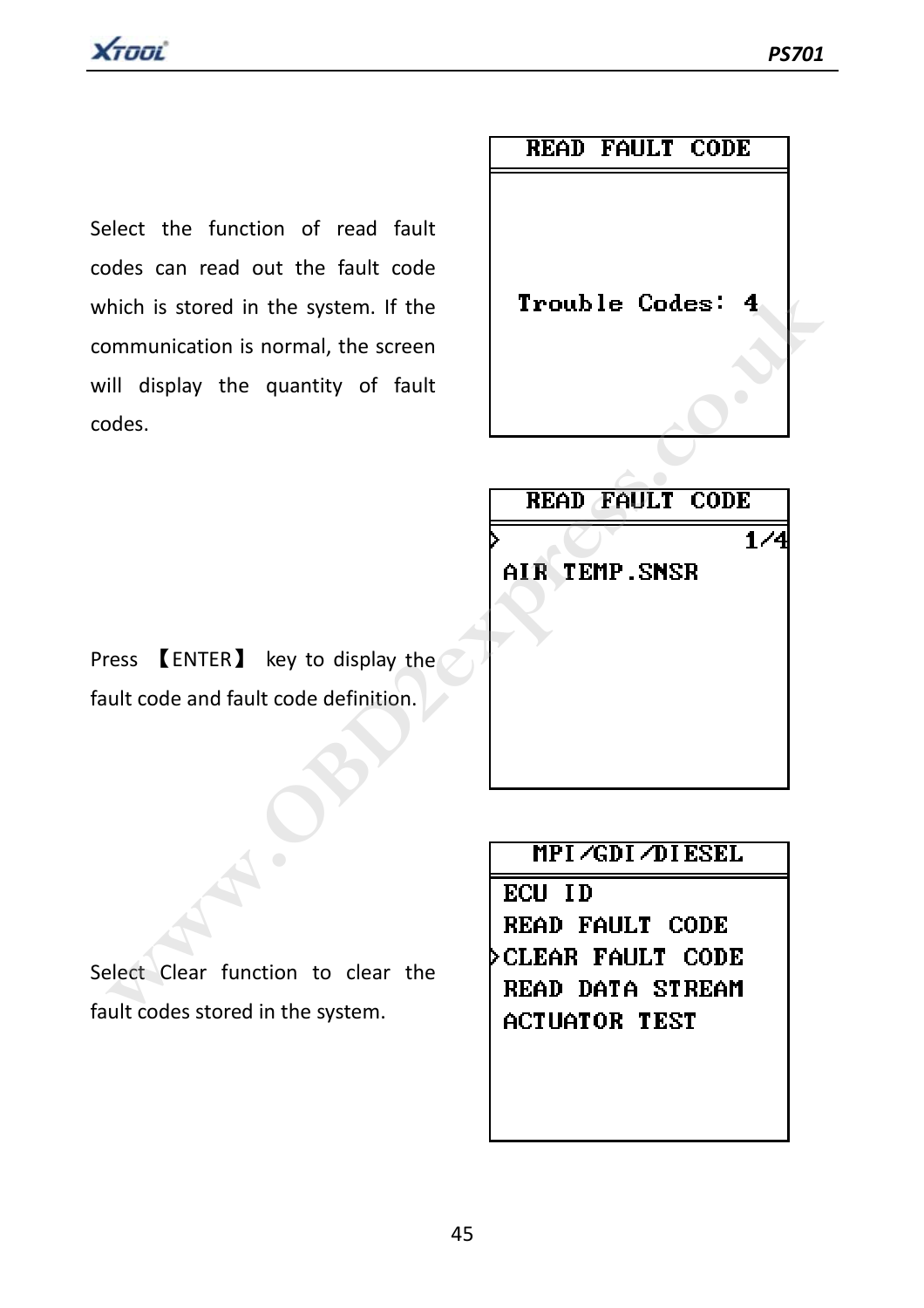After confirmation, the screen will display tips of removing fault code.

XTOOL

### MPI /GDI /DI ESEL

Press 【ENTER】 key, then the screen will display that the fault code has been cleared. **PO YOU WISH TO CLEMBER POLLY CODES?**<br>
THE FAULT CODES<br>
III display that the fault code has<br>
een cleared.<br> **EXPRESS (ENTER)** key, then the screen<br> **CLEAR FAULT CODES HA-**<br> **DE BEEN CLEARED!**<br> **PIPI/GDI/DIESEL**<br>
PIPE/GDI/DI

Select the read data stream function can read the system data flow.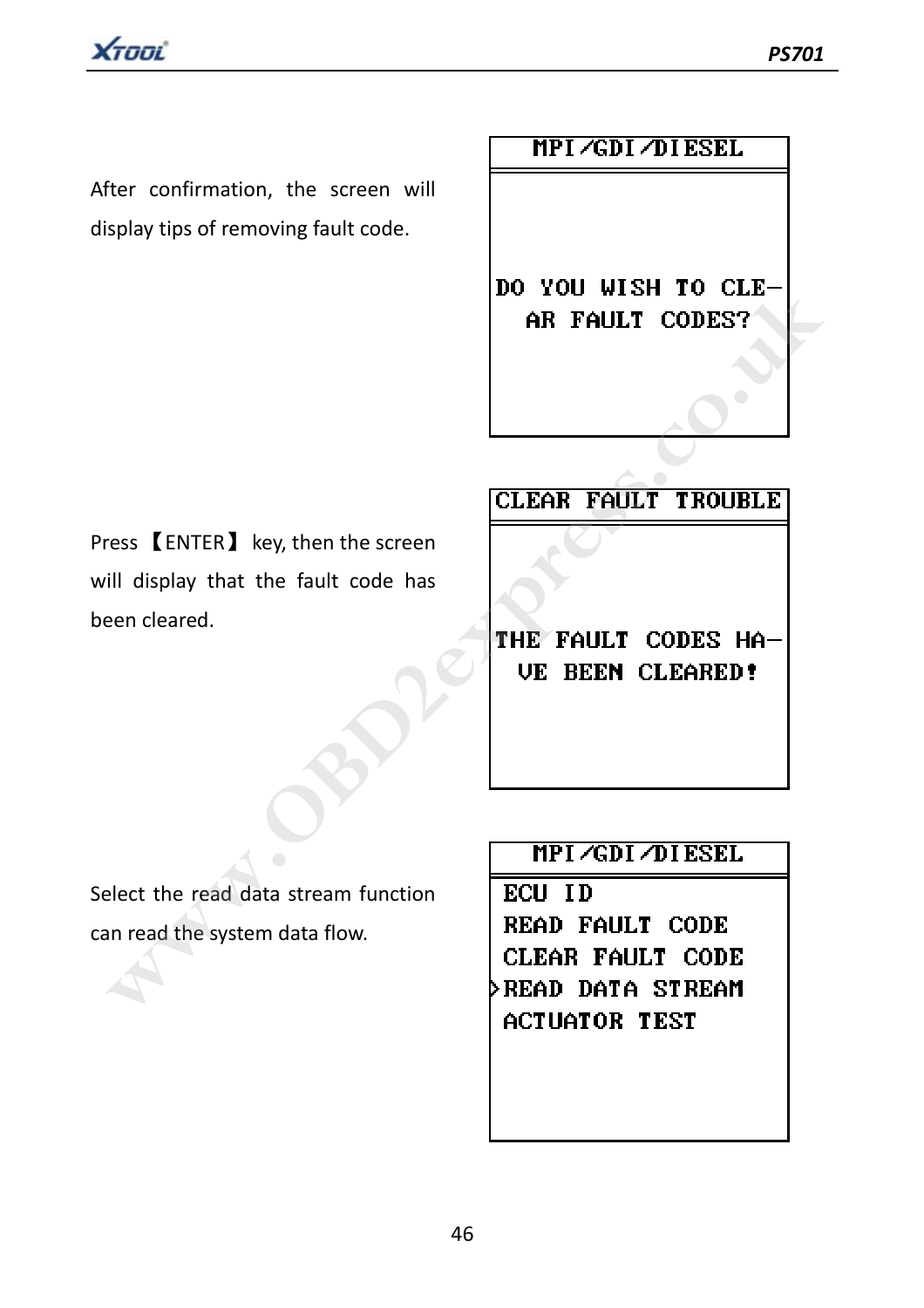

The system's data stream can be read by free choice, in front of each data item you can press 【ENTER】 to select or cancel the reading of the data stream, if before the data item shows "\*" , the data is selected.

| DATA STREAM |
|-------------|
|-------------|

\*OXYGEN SNSR ⊭AFS \*AIR TEMP SNSR

After selecting the data items you need to read, press 【ENTER】 to display the data stream in time.

| elect or cancel the reading of the      | ⊭ւթ                  |
|-----------------------------------------|----------------------|
|                                         | *MPS                 |
| ata stream, if before the data item     | *BATT.VOLTAGE        |
| nows "*", the data is selected.         | ≻CRANK.SIGNAL        |
|                                         | CLT TEMP SNSR        |
|                                         | MPI /GDI /DI ESEL    |
|                                         |                      |
| fter selecting the data items you       | ⊳oxygen) snsr        |
| eed to read, press <b>[ENTER]</b><br>to | 19mV                 |
| splay the data stream in time.          | AFS                  |
|                                         | 0Hz                  |
|                                         | AIR TEMP SNSR        |
|                                         | 57.0degC             |
|                                         | <b>TPS</b>           |
|                                         | 19ml                 |
|                                         |                      |
|                                         |                      |
|                                         | MPI /GDI /DI ESEL    |
| prough the left and right key can       | ≻MPS                 |
| ew the data stream through page.        | 4980mV               |
|                                         | <b>BATT. VOLTAGE</b> |
|                                         |                      |
|                                         |                      |

Through the left and right key can view the data stream through page.

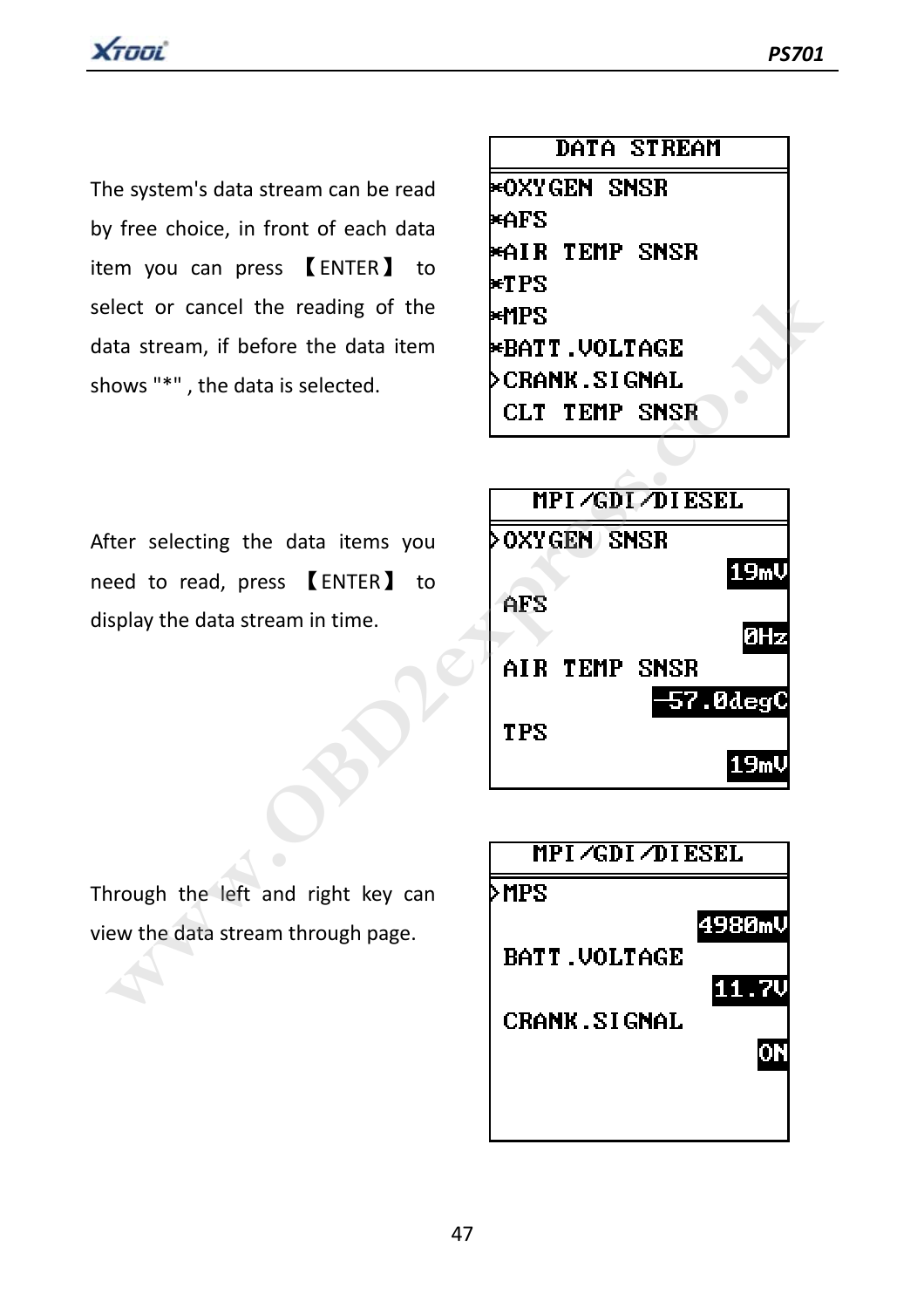

Select ACTUATOR TEST function can do implementing test on the system components.

MPI /GDI /DI ESEL

ECH ID **READ FAULT CODE CLEAR FAULT CODE** 

After confirmation, the screen will display ACTUATOR TEST menu, select according to need.

**EXEMPLE DRIFT STREAM**<br>
FREAD DRIFT STREAM<br>
SACTUATOR TEST<br>
SPAY ACTUATOR TEST menu, select<br>
NO. 2 INJECTOR<br>
NO. 3 INJECTOR<br>
NO. 4 INJECTOR<br>
NO. 4 INJECTOR<br>
PUBE. CONT. SOL<br>
PUBE. CONT. SOL<br>
EGR SOL. UALUE<br>
PUBE. CONT. SOL

Before the operation, screen will prompt you to confirm the action. Press 【ENTER】, it will do test on the selected components.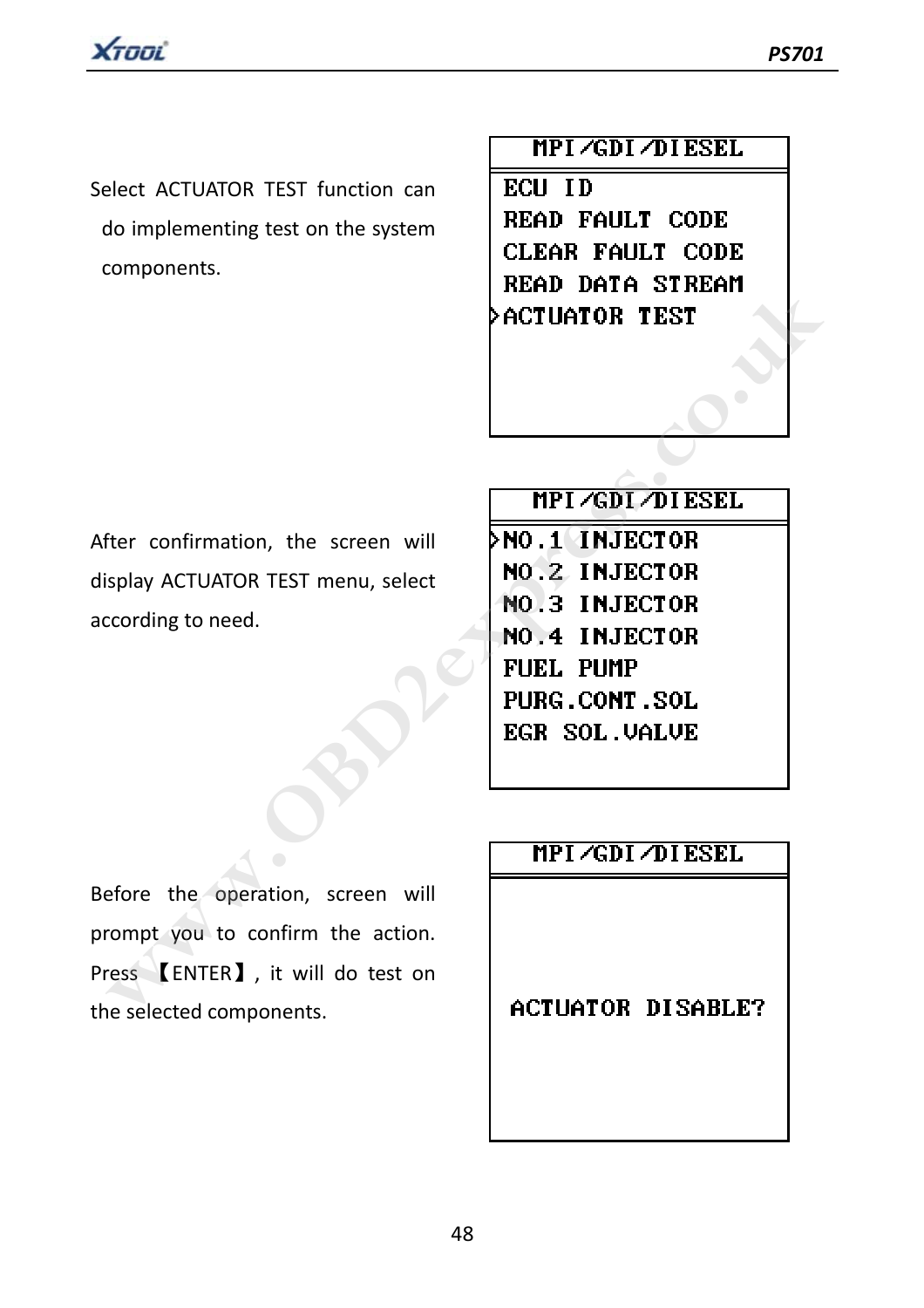

### **E. MAZDA Test**

In the diagnosis menu, select 【MAZDA】 menu can do diagnosis on the MAZDA models. The menu is only for vehicle models which are equipped with OBD II interface.

| Select Menu   |  |
|---------------|--|
| HONDA         |  |
| <b>MAZDA</b>  |  |
| MITSUBISHI    |  |
| <b>NISSAN</b> |  |
| SUBARU        |  |
| SUZURI        |  |
| TOYOTA        |  |
| OBDI I        |  |
|               |  |

After MAZDA menu selection, screen will show the system menu of the model, then select the system menu as need, the diagnostic methods of operation and test functions in the same of other models which have been referred.

| nly for vehicle models which are<br>quipped with OBD II interface.                                                                                                                                                                      | птоэни<br><b>SUBARU</b><br><b>SUZUKI</b><br>TOYOTA<br>OBDI I |
|-----------------------------------------------------------------------------------------------------------------------------------------------------------------------------------------------------------------------------------------|--------------------------------------------------------------|
| fter MAZDA menu selection, screen<br>ill show the system menu of the<br>odel, then select the system menu<br>s need, the diagnostic methods of<br>peration and test functions in the<br>ime of other models which have<br>een referred. | V5.0<br>≻PCM<br>ABS/TCS<br>I CM<br>TCM<br>RCM<br>EPS<br>GEM  |
|                                                                                                                                                                                                                                         |                                                              |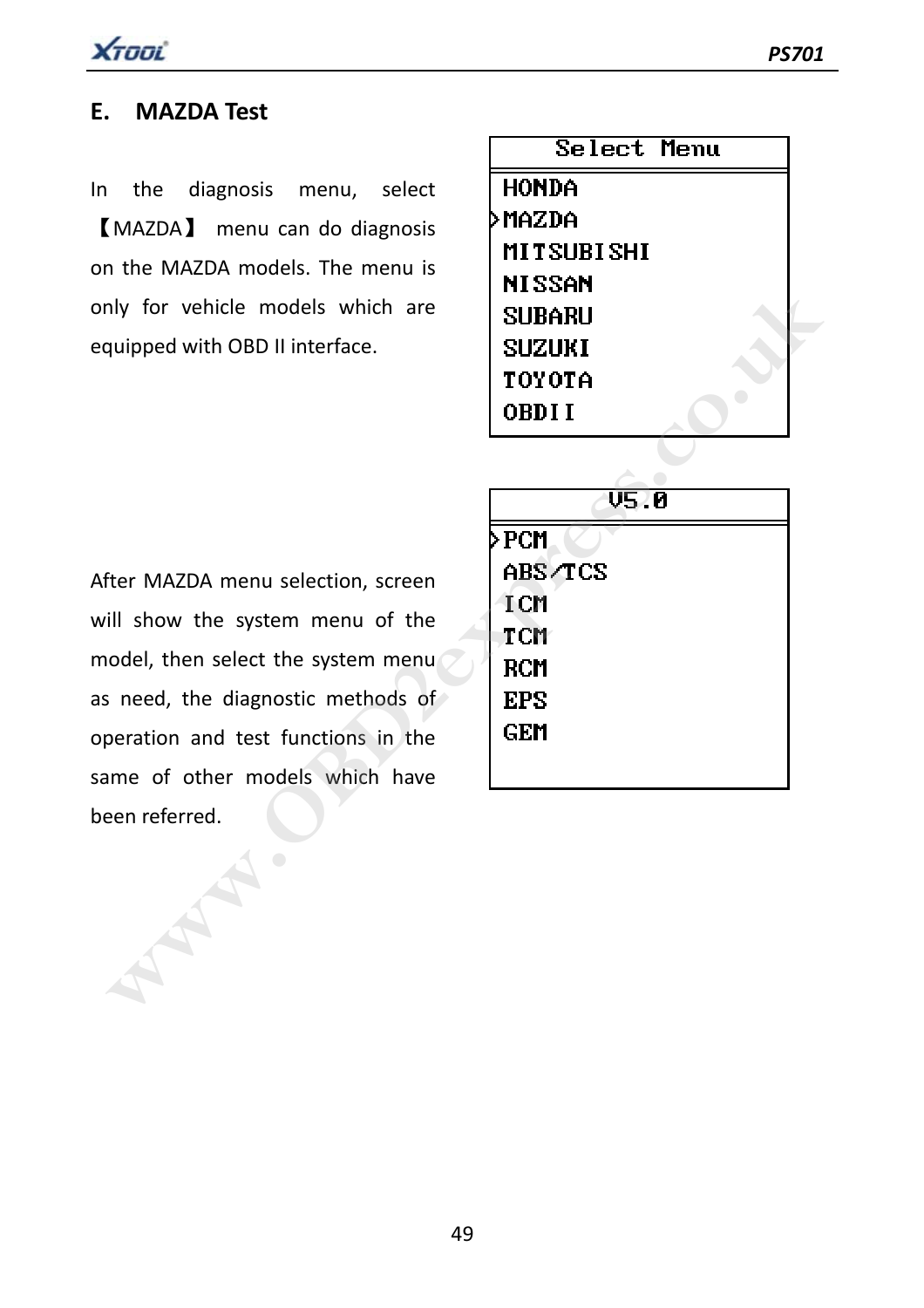

### **F. SUBARU Test**

In the diagnosis menu, select 【SUBARU】 menu can do diagnosis on the SUBARU models. The menu is only for vehicle models which are equipped with OBD II interface.

| Select Menu |
|-------------|
| HONDA       |
| MAZDA       |
| MITSUBISHI  |
| NI SSAN     |
| SUBARU      |
| SUZUKI      |
| TOYOTA      |
| OBDI I      |

After SUBARU menu selection, screen will show the system menu of the model, then select the system menu as need, the diagnostic methods of operation and test functions in the same of other models which have been referred. my for vehicle models which are<br> **WISSARU**<br> **WISSARU**<br>
SUBARU<br>
SUBARU menu selection, screen<br>
III show the system menu of the<br>
Transmission System<br>
andel, then select the system menu<br>
is need, the diagnostic methods of<br>
De